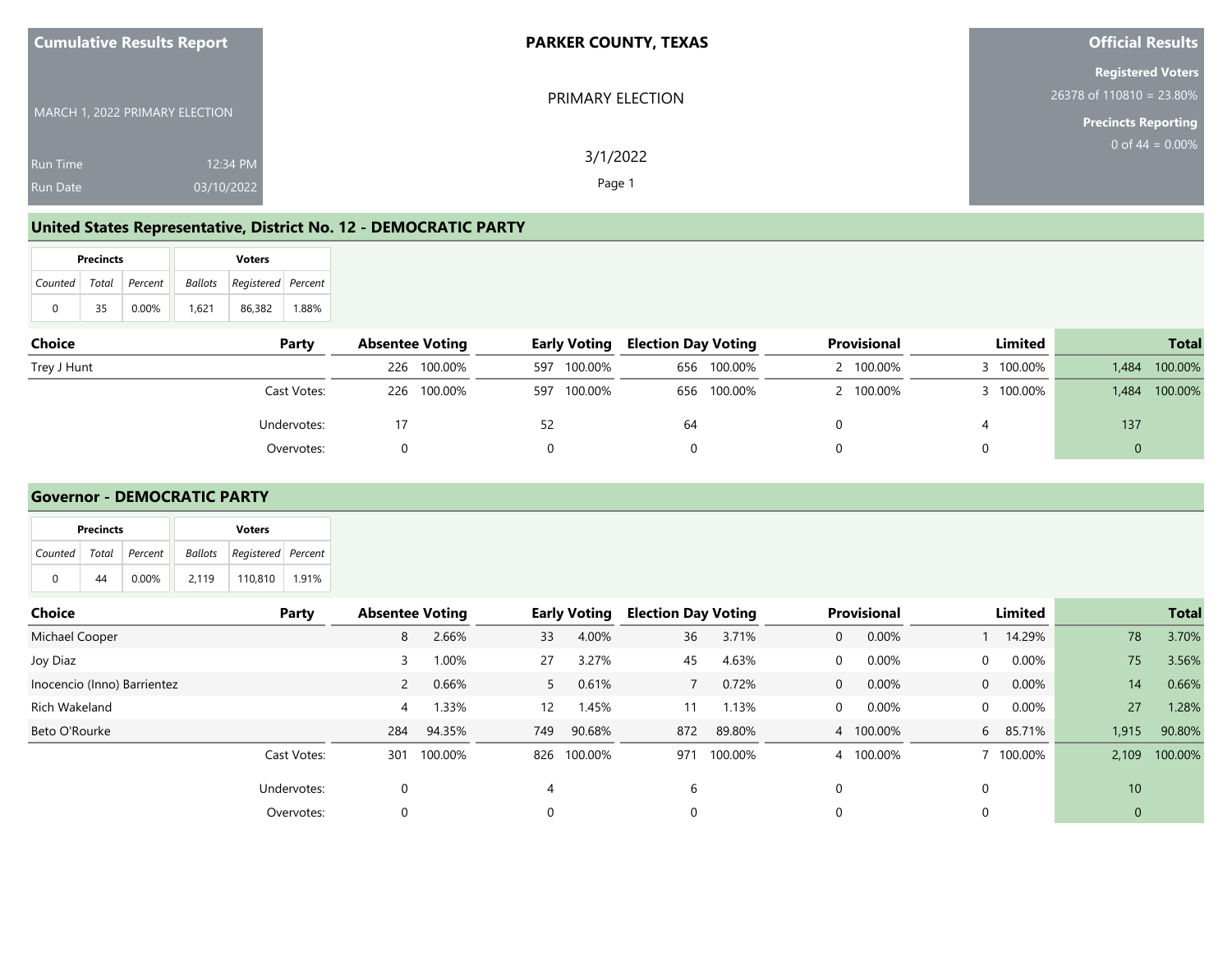| <b>Cumulative Results Report</b>                             | <b>PARKER COUNTY, TEXAS</b> | <b>Official Results</b>                                                              |
|--------------------------------------------------------------|-----------------------------|--------------------------------------------------------------------------------------|
| MARCH 1, 2022 PRIMARY ELECTION                               | PRIMARY ELECTION            | <b>Registered Voters</b><br>$26378$ of 110810 = 23.80%<br><b>Precincts Reporting</b> |
| 12:34 PM<br><b>Run Time</b><br>03/10/2022<br><b>Run Date</b> | 3/1/2022<br>Page 2          | 0 of $44 = 0.00\%$                                                                   |

#### **Lieutenant Governor - DEMOCRATIC PARTY**

| <b>Precincts</b> |                       |    |          |  | <b>Voters</b> |                            |       |  |  |  |
|------------------|-----------------------|----|----------|--|---------------|----------------------------|-------|--|--|--|
|                  | Counted Total Percent |    |          |  |               | Ballots Registered Percent |       |  |  |  |
|                  | 0                     | 44 | $0.00\%$ |  | 2.119         | 110.810                    | 1.91% |  |  |  |

| <b>Choice</b>    | Party       | <b>Absentee Voting</b> |         |          | <b>Early Voting</b> | <b>Election Day Voting</b> |         |   | Provisional |          | Limited  |       | <b>Total</b> |
|------------------|-------------|------------------------|---------|----------|---------------------|----------------------------|---------|---|-------------|----------|----------|-------|--------------|
| Michelle Beckley |             | 82                     | 27.99%  | 251      | 31.81%              | 275                        | 29.63%  |   | 25.00%      |          | 2 28.57% | 611   | 30.23%       |
| Carla Brailey    |             | 65                     | 22.18%  | 208      | 26.36%              | 249                        | 26.83%  |   | 25.00%      |          | 5 71.43% | 528   | 26.13%       |
| Mike Collier     |             | 146                    | 49.83%  | 330      | 41.83%              | 404                        | 43.53%  |   | 50.00%      | $\Omega$ | $0.00\%$ | 882   | 43.64%       |
|                  | Cast Votes: | 293                    | 100.00% |          | 789 100.00%         | 928                        | 100.00% | 4 | 100.00%     |          | 100.00%  | 2,021 | 100.00%      |
|                  | Undervotes: | 8                      |         | 41       |                     | 49                         |         |   |             | 0        |          | 98    |              |
|                  | Overvotes:  | 0                      |         | $\Omega$ |                     | 0                          |         | 0 |             | $\Omega$ |          | 0     |              |

#### **Attorney General - DEMOCRATIC PARTY**

|   | <b>Precincts</b> |                       |       | <b>Voters</b>              |       |
|---|------------------|-----------------------|-------|----------------------------|-------|
|   |                  | Counted Total Percent |       | Ballots Registered Percent |       |
| 0 | 44               | $0.00\%$              | 2.119 | 110.810                    | 1.91% |

| <b>Choice</b>           | Party | <b>Absentee Voting</b> |             |          | <b>Early Voting</b> | <b>Election Day Voting</b> |         |              | Provisional |                | Limited   |              | <b>Total</b> |
|-------------------------|-------|------------------------|-------------|----------|---------------------|----------------------------|---------|--------------|-------------|----------------|-----------|--------------|--------------|
| S. "TBone" Raynor       |       | 10 <sup>°</sup>        | 3.42%       | 62       | 7.84%               | 78                         | 8.43%   | 0            | 0.00%       |                | 14.29%    | 151          | 7.48%        |
| Rochelle Mercedes Garza |       | 121                    | 41.44%      | 341      | 43.11%              | 420                        | 45.41%  |              | 25.00%      |                | 5 71.43%  | 888          | 43.98%       |
| Joe Jaworski            |       | 78                     | 26.71%      | 141      | 17.83%              | 154                        | 16.65%  |              | 25.00%      | $\overline{0}$ | $0.00\%$  | 374          | 18.52%       |
| Mike Fields             |       | 43                     | 14.73%      | 115      | 14.54%              | 109                        | 11.78%  |              | 50.00%      |                | 14.29%    | 270          | 13.37%       |
| Lee Merritt             |       | 40                     | 13.70%      | 132      | 16.69%              | 164                        | 17.73%  | $\mathbf{0}$ | 0.00%       | $\overline{0}$ | $0.00\%$  | 336          | 16.64%       |
| Cast Votes:             |       |                        | 292 100.00% | 791      | 100.00%             | 925                        | 100.00% | 4            | 100.00%     |                | 7 100.00% | 2,019        | 100.00%      |
| Undervotes:             |       | 9                      |             | 39       |                     | 52                         |         |              |             |                |           | 100          |              |
| Overvotes:              |       | 0                      |             | $\Omega$ |                     | 0                          |         |              |             |                |           | $\mathbf{0}$ |              |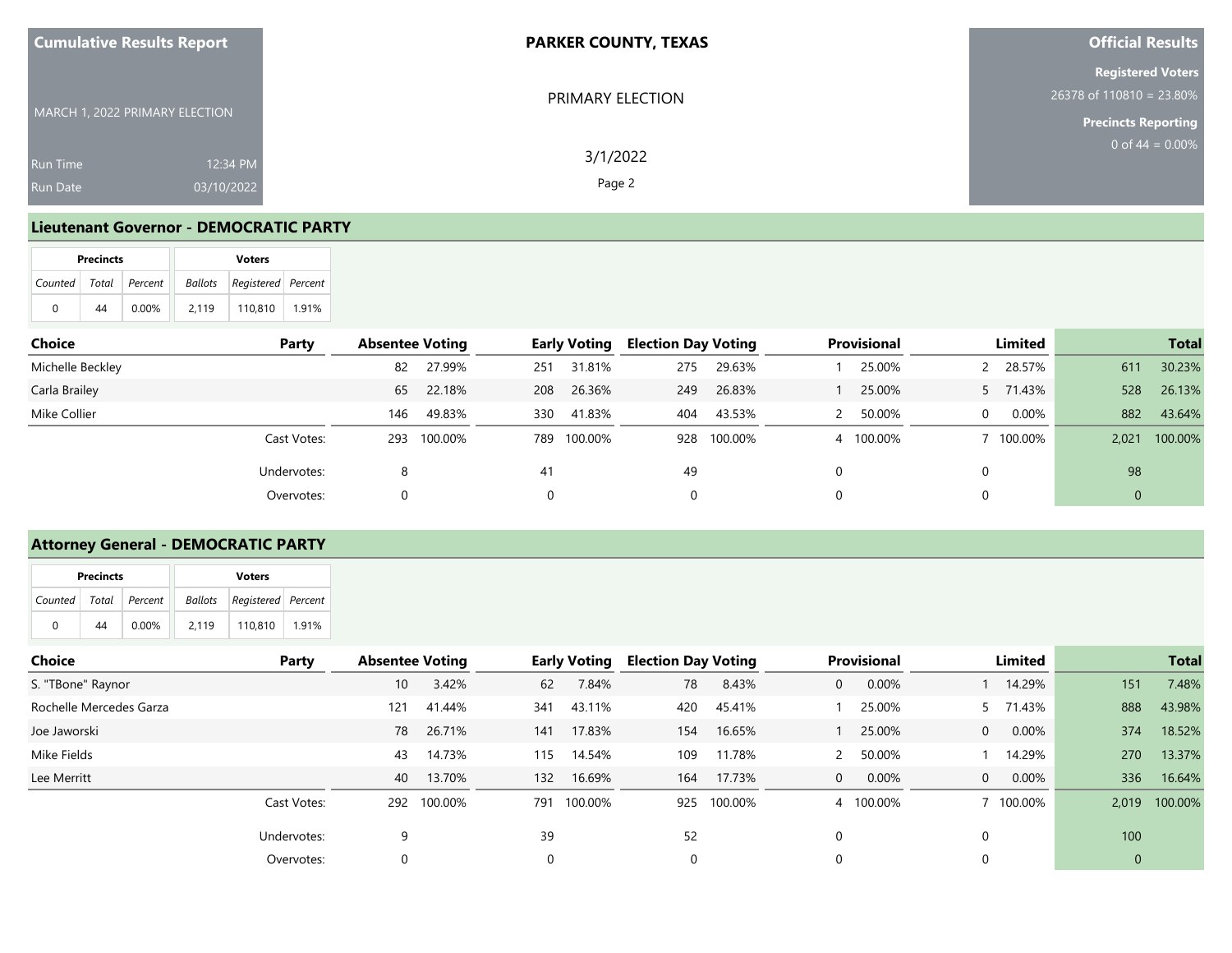| <b>Cumulative Results Report</b> | <b>PARKER COUNTY, TEXAS</b> | <b>Official Results</b>                              |
|----------------------------------|-----------------------------|------------------------------------------------------|
| MARCH 1, 2022 PRIMARY ELECTION   | PRIMARY ELECTION            | <b>Registered Voters</b><br>26378 of 110810 = 23.80% |
|                                  |                             | <b>Precincts Reporting</b><br>0 of $44 = 0.00\%$     |
| 12:34 PM<br><b>Run Time</b>      | 3/1/2022                    |                                                      |
| 03/10/2022<br><b>Run Date</b>    | Page 3                      |                                                      |

#### **Comptroller of Public Accounts - DEMOCRATIC PARTY**

|                           | <b>Precincts</b> |          | <b>Voters</b> |                                   |       |  |  |  |
|---------------------------|------------------|----------|---------------|-----------------------------------|-------|--|--|--|
| Counted   Total   Percent |                  |          |               | <b>Ballots</b> Registered Percent |       |  |  |  |
| 0                         | 44               | $0.00\%$ | 2.119         | 110.810                           | 1.91% |  |  |  |

| <b>Choice</b><br>Party |     | <b>Absentee Voting</b> |     | <b>Early Voting</b> | <b>Election Day Voting</b> |         | <b>Provisional</b> |          | Limited  |       | <b>Total</b> |
|------------------------|-----|------------------------|-----|---------------------|----------------------------|---------|--------------------|----------|----------|-------|--------------|
| Janet T. Dudding       | 195 | 68.18%                 | 388 | 50.00%              | 440                        | 48.67%  | 0.00%              | 4        | 57.14%   | 1,027 | 51.95%       |
| Tim Mahoney            | 50  | 17.48%                 | 175 | 22.55%              | 209                        | 23.12%  | 75.00%             | $\Omega$ | 0.00%    | 437   | 22.10%       |
| Angel Luis Vega        | 41  | 14.34%                 | 213 | 27.45%              | 255                        | 28.21%  | 25.00%             |          | 3 42.86% | 513   | 25.95%       |
| Cast Votes:            | 286 | 100.00%                |     | 776 100.00%         | 904                        | 100.00% | 100.00%            |          | 100.00%  | 1,977 | 100.00%      |
| Undervotes:            | 15  |                        | 54  |                     | 73                         |         |                    | 0        |          | 142   |              |
| Overvotes:             |     |                        | 0   |                     | $\mathbf{0}$               |         |                    | 0        |          | 0     |              |

### **Commissioner of the General Land Office - DEMOCRATIC PARTY**

|                       | <b>Precincts</b> |          | <b>Voters</b> |                                |       |  |  |  |  |
|-----------------------|------------------|----------|---------------|--------------------------------|-------|--|--|--|--|
| Counted Total Percent |                  |          |               | Ballots   Registered   Percent |       |  |  |  |  |
| 0                     | 44               | $0.00\%$ | 2.119         | 110.810                        | 1.91% |  |  |  |  |

| Choice               | Party       | <b>Absentee Voting</b> |         |          | <b>Early Voting</b> | <b>Election Day Voting</b> |         |          | <b>Provisional</b> | Limited  |              | <b>Total</b>  |
|----------------------|-------------|------------------------|---------|----------|---------------------|----------------------------|---------|----------|--------------------|----------|--------------|---------------|
| Sandragrace Martinez |             | 70                     | 24.22%  | 223      | 28.48%              | 253                        | 28.11%  | $\Omega$ | 0.00%              | 6 85.71% | 552          | 27.84%        |
| Michael Lange        |             | 46                     | 15.92%  | 142      | 18.14%              | 167                        | 18.56%  |          | 50.00%             | 14.29%   | 358          | 18.05%        |
| Jinny Suh            |             | 58                     | 20.07%  | 188      | 24.01%              | 219                        | 24.33%  |          | 25.00%             | 0.00%    | 466          | 23.50%        |
| Jay Kleberg          |             | 115                    | 39.79%  | 230      | 29.37%              | 261                        | 29.00%  |          | 25.00%             | $0.00\%$ | 607          | 30.61%        |
|                      | Cast Votes: | 289                    | 100.00% | 783      | 100.00%             | 900                        | 100.00% | 4        | 100.00%            | 100.00%  |              | 1,983 100.00% |
|                      | Undervotes: | 12                     |         | 47       |                     | 77                         |         | $\Omega$ |                    |          | 136          |               |
|                      | Overvotes:  | 0                      |         | $\Omega$ |                     |                            |         |          |                    |          | $\mathbf{0}$ |               |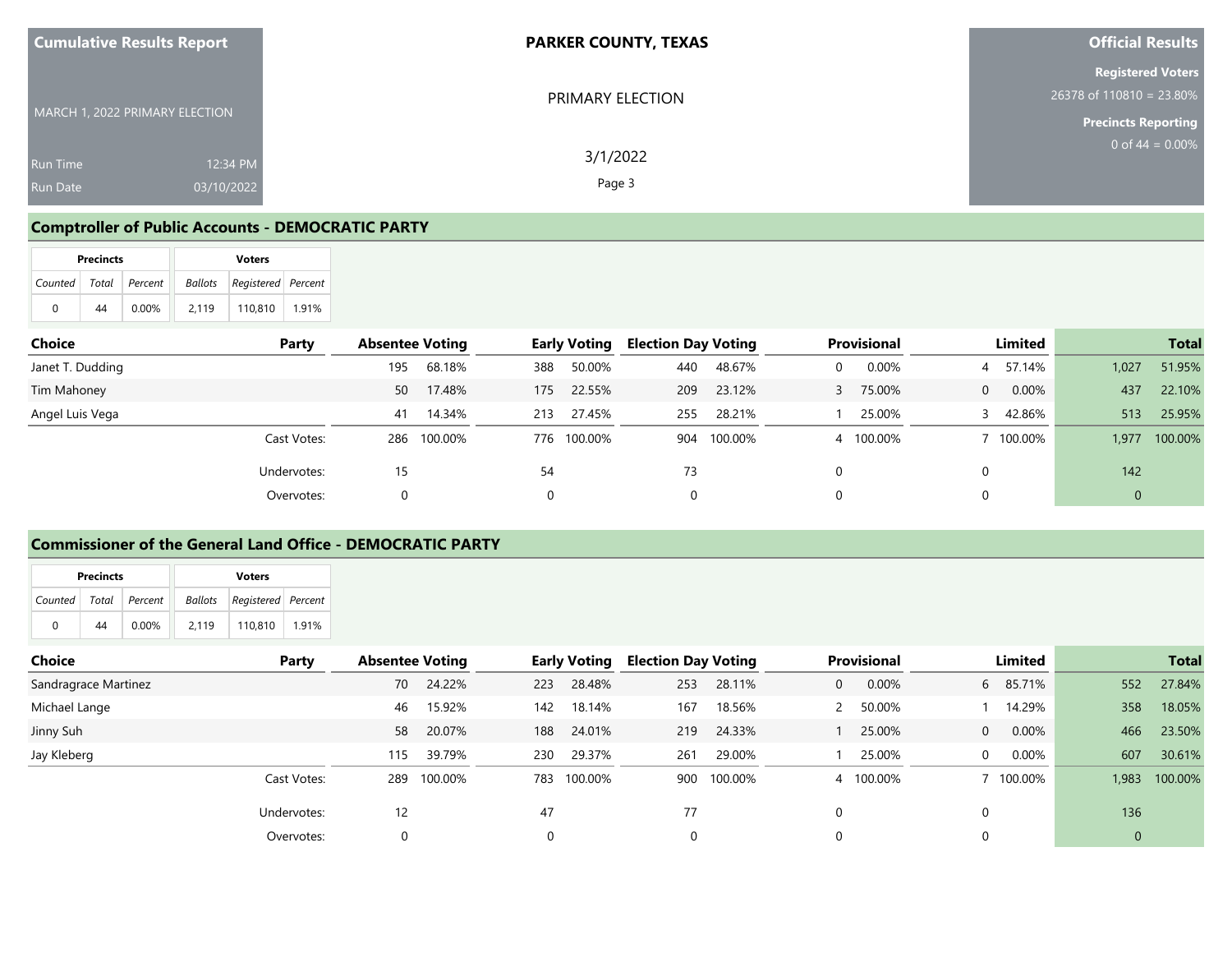| <b>Cumulative Results Report</b>                             | <b>PARKER COUNTY, TEXAS</b> | <b>Official Results</b>                                                              |
|--------------------------------------------------------------|-----------------------------|--------------------------------------------------------------------------------------|
| MARCH 1, 2022 PRIMARY ELECTION                               | PRIMARY ELECTION            | <b>Registered Voters</b><br>$26378$ of 110810 = 23.80%<br><b>Precincts Reporting</b> |
| 12:34 PM<br><b>Run Time</b><br>03/10/2022<br><b>Run Date</b> | 3/1/2022<br>Page 4          | 0 of $44 = 0.00\%$                                                                   |

## **Commissioner of Agriculture - DEMOCRATIC PARTY**

|                       | <b>Precincts</b> |          | <b>Voters</b> |                            |       |  |  |  |  |
|-----------------------|------------------|----------|---------------|----------------------------|-------|--|--|--|--|
| Counted Total Percent |                  |          |               | Ballots Registered Percent |       |  |  |  |  |
| 0                     | 44               | $0.00\%$ | 2.119         | 110.810                    | 1.91% |  |  |  |  |

| Choice     | Party       | <b>Absentee Voting</b> | <b>Early Voting</b> |        | <b>Election Day Voting</b> |             | <b>Provisional</b> |          | Limited |       | <b>Total</b> |
|------------|-------------|------------------------|---------------------|--------|----------------------------|-------------|--------------------|----------|---------|-------|--------------|
| Ed Ireson  |             | 25.96%<br>74           | 159                 | 20.46% | 161                        | 17.73%      | 25.00%             | $\Omega$ | 0.00%   | 395   | 19.94%       |
| Susan Hays |             | 74.04%<br>211          | 618                 | 79.54% | 747                        | 82.27%      | 75.00%             |          | 100.00% | 1,586 | 80.06%       |
|            | Cast Votes: | 285 100.00%            | 777 100.00%         |        |                            | 908 100.00% | 100.00%            |          | 100.00% | 1,981 | 100.00%      |
|            | Undervotes: | 16                     | 53                  |        | 69                         |             |                    |          |         | 138   |              |
|            | Overvotes:  |                        | $\Omega$            |        | $\Omega$                   |             |                    |          |         | ν     |              |

#### **Railroad Commissioner - DEMOCRATIC PARTY**

|                | <b>Precincts</b> |               | <b>Voters</b> |                                |       |  |  |  |  |
|----------------|------------------|---------------|---------------|--------------------------------|-------|--|--|--|--|
| <b>Counted</b> |                  | Total Percent |               | Ballots   Registered   Percent |       |  |  |  |  |
| 0              | 44               | 0.00%         | 2.119         | 110.810                        | 1.91% |  |  |  |  |

| Choice       | Party       | <b>Absentee Voting</b> |         |     | <b>Early Voting</b> | <b>Election Day Voting</b> |             | <b>Provisional</b> | Limited   |       | <b>Total</b> |
|--------------|-------------|------------------------|---------|-----|---------------------|----------------------------|-------------|--------------------|-----------|-------|--------------|
| Luke Warford |             | 275                    | 100.00% | 739 | 100.00%             |                            | 866 100.00% | 4 100.00%          | 6 100.00% | 1,890 | 100.00%      |
|              | Cast Votes: | 275                    | 100.00% | 739 | 100.00%             |                            | 866 100.00% | 100.00%            | 6 100.00% | 1,890 | 100.00%      |
|              | Undervotes: | 26                     |         | 91  |                     | 111                        |             |                    |           | 229   |              |
|              | Overvotes:  |                        |         |     |                     |                            |             |                    |           |       |              |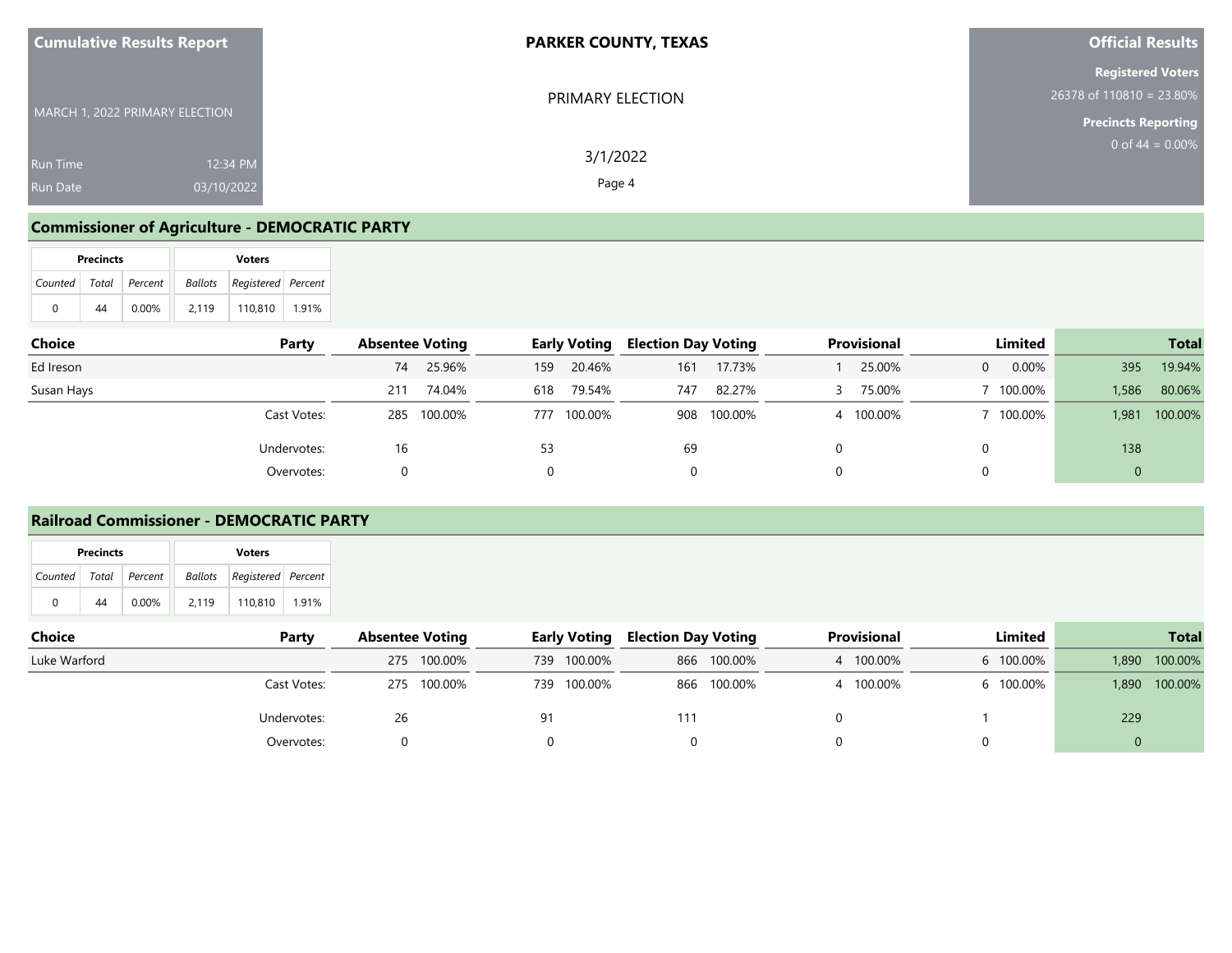| <b>Cumulative Results Report</b>                             | <b>PARKER COUNTY, TEXAS</b> | <b>Official Results</b>                                                                 |
|--------------------------------------------------------------|-----------------------------|-----------------------------------------------------------------------------------------|
| MARCH 1, 2022 PRIMARY ELECTION                               | PRIMARY ELECTION            | <b>Registered Voters</b><br>$26378$ of $110810 = 23.80\%$<br><b>Precincts Reporting</b> |
| 12:34 PM<br><b>Run Time</b><br>03/10/2022<br><b>Run Date</b> | 3/1/2022<br>Page 5          | 0 of $44 = 0.00\%$                                                                      |

#### **Justice, Supreme Court, Place 3 - DEMOCRATIC PARTY**

|                       | <b>Precincts</b> |       | <b>Voters</b> |                                |       |  |  |  |  |
|-----------------------|------------------|-------|---------------|--------------------------------|-------|--|--|--|--|
| Counted Total Percent |                  |       |               | Ballots   Registered   Percent |       |  |  |  |  |
| 0                     | 44               | 0.00% | 2.119         | 110.810                        | 1.91% |  |  |  |  |

| <b>Choice</b> | Party       | <b>Absentee Voting</b> | <b>Early Voting</b> | <b>Election Day Voting</b> | Provisional | Limited   | <b>Total</b>     |
|---------------|-------------|------------------------|---------------------|----------------------------|-------------|-----------|------------------|
| Erin A Nowell |             | 276 100.00%            | 742 100.00%         | 884 100.00%                | 100.00%     | 6 100.00% | 100.00%<br>1.912 |
|               | Cast Votes: | 276 100.00%            | 742 100.00%         | 884 100.00%                | 100.00%     | 6 100.00% | 100.00%<br>1.912 |
|               | Undervotes: | 25                     | 88                  | 93                         |             |           | 207              |
|               | Overvotes:  |                        |                     |                            |             |           |                  |

#### **Justice, Supreme Court, Place 5 - DEMOCRATIC PARTY**

| cnoice         | rarty       | Absentee voting |     | <b>Early voting</b> | <b>Election Day Voting</b> |             | Provisional | Limited   |       | Total   |
|----------------|-------------|-----------------|-----|---------------------|----------------------------|-------------|-------------|-----------|-------|---------|
| Amanda Reichek |             | 276 100.00%     | 737 | 100.00%             |                            | 886 100.00% | 100.00%     | 6 100.00% | 1.909 | 100.00% |
|                | Cast Votes: | 276 100.00%     | 737 | 100.00%             |                            | 886 100.00% | 100.00%     | 6 100.00% | 1.909 | 100.00% |
|                | Undervotes: |                 | 93  |                     | 91                         |             |             |           | 210   |         |
|                | Overvotes:  |                 |     |                     |                            |             |             |           |       |         |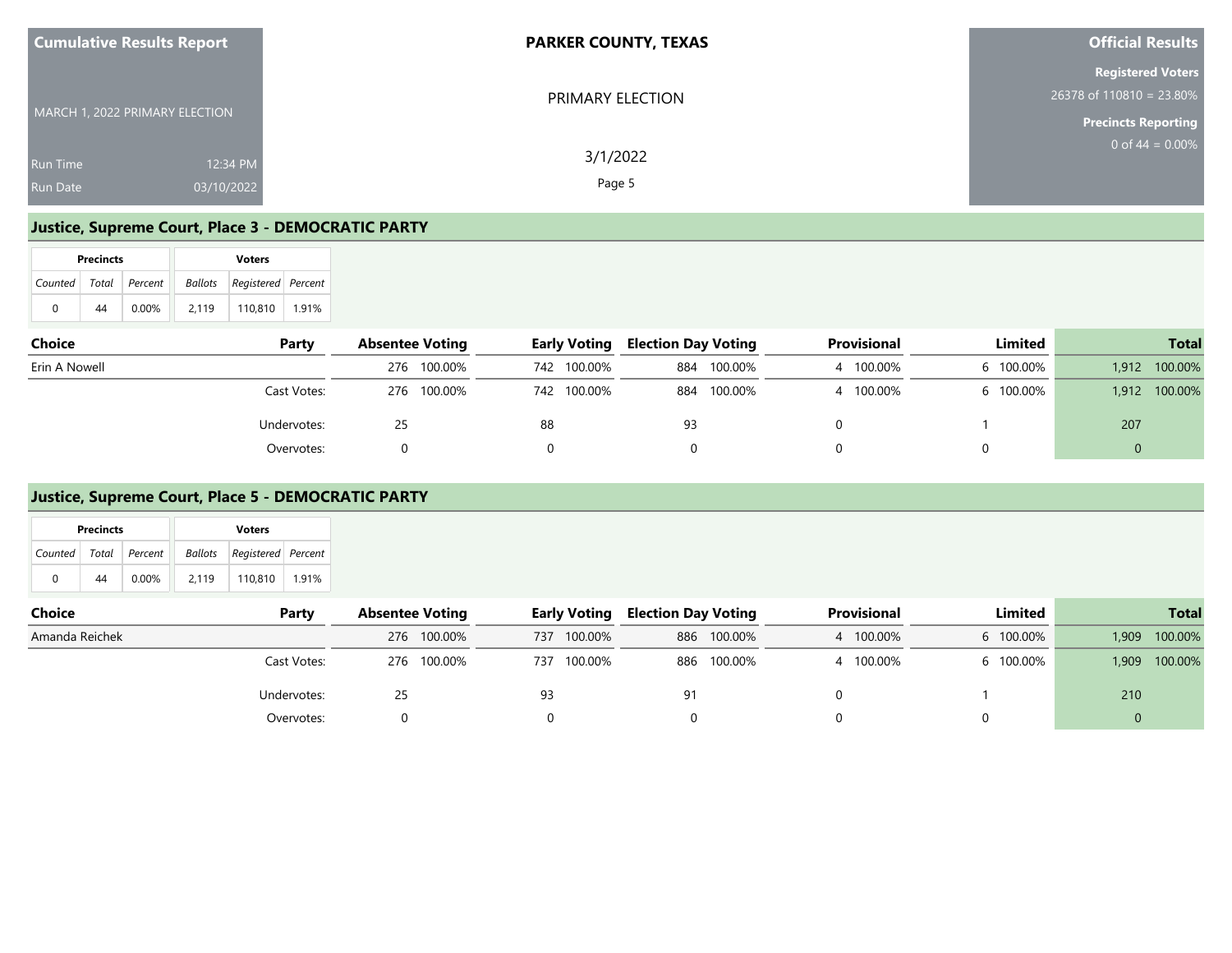| <b>Cumulative Results Report</b>                             | <b>PARKER COUNTY, TEXAS</b> | <b>Official Results</b>                                                                 |
|--------------------------------------------------------------|-----------------------------|-----------------------------------------------------------------------------------------|
| MARCH 1, 2022 PRIMARY ELECTION                               | PRIMARY ELECTION            | <b>Registered Voters</b><br>$26378$ of $110810 = 23.80\%$<br><b>Precincts Reporting</b> |
| 12:34 PM<br><b>Run Time</b><br>03/10/2022<br><b>Run Date</b> | 3/1/2022<br>Page 6          | 0 of $44 = 0.00\%$                                                                      |

#### **Justice, Supreme Court, Place 9 - DEMOCRATIC PARTY**

|                       | <b>Precincts</b> |          |       | <b>Voters</b>                  |       |
|-----------------------|------------------|----------|-------|--------------------------------|-------|
| Counted Total Percent |                  |          |       | Ballots   Registered   Percent |       |
| 0                     | 44               | $0.00\%$ | 2.119 | 110.810                        | 1.91% |

| <b>Choice</b>   | Party       | <b>Absentee Voting</b> | <b>Early Voting</b> | <b>Election Day Voting</b> | Provisional | Limited   | <b>Total</b>     |
|-----------------|-------------|------------------------|---------------------|----------------------------|-------------|-----------|------------------|
| Julia Maldonado |             | 100.00%<br>277         | 740 100.00%         | 888 100.00%                | 100.00%     | 6 100.00% | 100.00%<br>1.915 |
|                 | Cast Votes: | 100.00%<br>277         | 740 100.00%         | 888 100.00%                | 100.00%     | 6 100.00% | 100.00%<br>1.915 |
|                 | Undervotes: | 24                     | 90                  | 89                         |             |           | 204              |
|                 | Overvotes:  |                        |                     |                            |             |           |                  |

### **Judge, Court of Criminal Appeals, Place 5 - DEMOCRATIC PARTY**

|   | <b>Precincts</b> |                           |       | <b>Voters</b>              |  |
|---|------------------|---------------------------|-------|----------------------------|--|
|   |                  | Counted   Total   Percent |       | Ballots Registered Percent |  |
| 0 | 44               | $0.00\%$                  | 2.119 | 110.810 1.91%              |  |

| <b>Choice</b><br>Party | <b>Absentee Voting</b> |             |    | <b>Early Voting</b> | <b>Election Day Voting</b> |             | <b>Provisional</b> | Limited   |          | <b>Total</b> |
|------------------------|------------------------|-------------|----|---------------------|----------------------------|-------------|--------------------|-----------|----------|--------------|
| Dana Huffman           |                        | 276 100.00% |    | 738 100.00%         |                            | 885 100.00% | 100.00%            | 6 100.00% | 1,909    | 100.00%      |
| Cast Votes:            |                        | 276 100.00% |    | 738 100.00%         | 885                        | 100.00%     | 100.00%            | 6 100.00% | 1,909    | 100.00%      |
| Undervotes:            | 25                     |             | 92 |                     | 92                         |             |                    |           | 210      |              |
| Overvotes:             |                        |             |    |                     |                            |             |                    |           | $\Omega$ |              |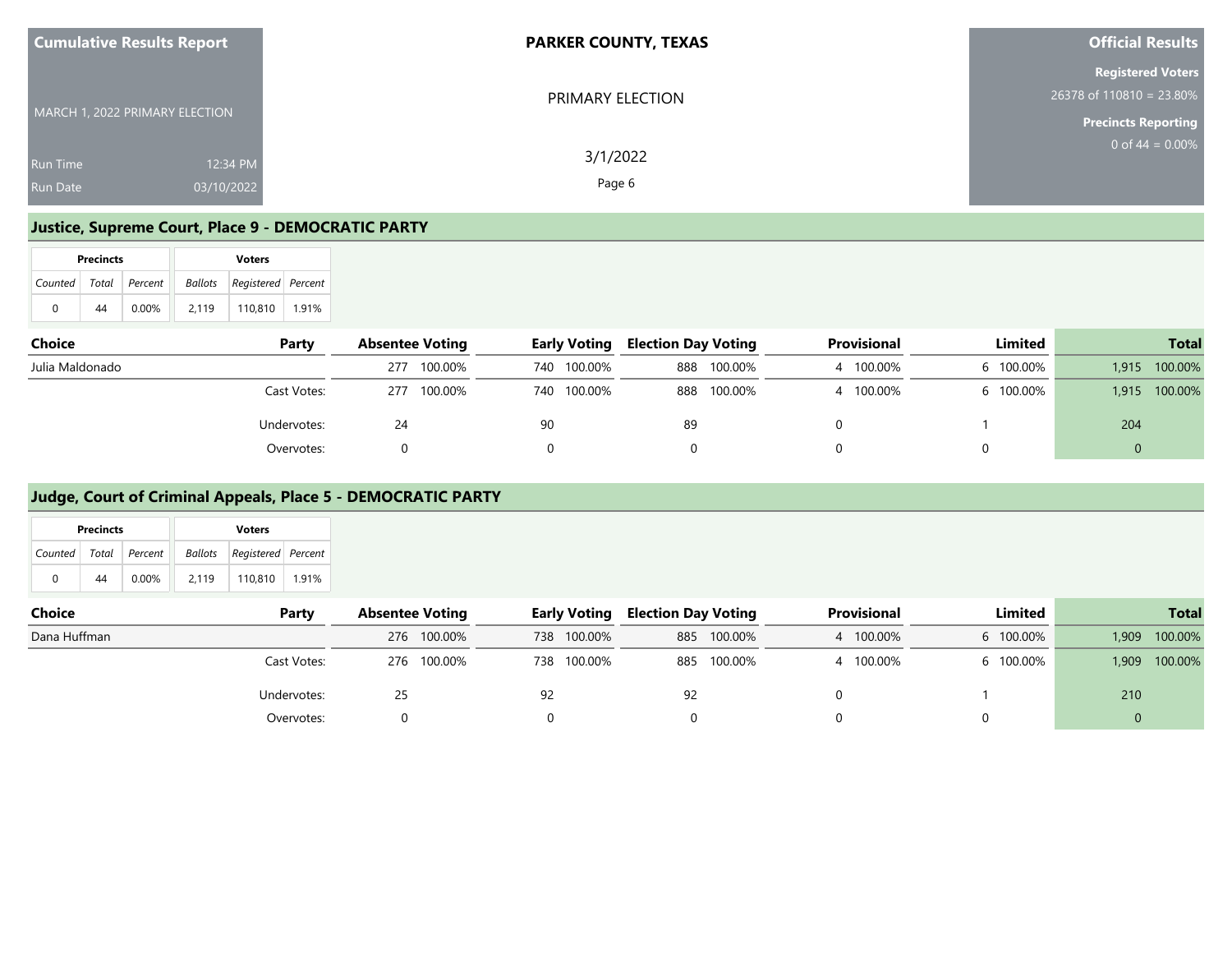| <b>Cumulative Results Report</b>                             | <b>PARKER COUNTY, TEXAS</b> | <b>Official Results</b>                                                              |
|--------------------------------------------------------------|-----------------------------|--------------------------------------------------------------------------------------|
| MARCH 1, 2022 PRIMARY ELECTION                               | PRIMARY ELECTION            | <b>Registered Voters</b><br>$26378$ of 110810 = 23.80%<br><b>Precincts Reporting</b> |
| 12:34 PM<br><b>Run Time</b><br>03/10/2022<br><b>Run Date</b> | 3/1/2022<br>Page 7          | 0 of 44 = $0.00\%$                                                                   |

#### **Judge, Court of Criminal Appeals, Place 6 - DEMOCRATIC PARTY**

|                       | <b>Precincts</b> | <b>Voters</b> |  |       |                                |       |  |  |  |
|-----------------------|------------------|---------------|--|-------|--------------------------------|-------|--|--|--|
| Counted Total Percent |                  |               |  |       | Ballots   Registered   Percent |       |  |  |  |
| 0                     | 44               | $0.00\%$      |  | 2.119 | 110.810                        | 1.91% |  |  |  |

| <b>Choice</b><br>Party | <b>Absentee Voting</b> |         | <b>Early Voting</b> | <b>Election Day Voting</b> |         | Provisional | Limited   |       | <b>Total</b> |
|------------------------|------------------------|---------|---------------------|----------------------------|---------|-------------|-----------|-------|--------------|
| Robert Johnson         | 277                    | 100.00% | 733 100.00%         | 879                        | 100.00% | 100.00%     | 6 100.00% | 1,899 | 100.00%      |
| Cast Votes:            | 277                    | 100.00% | 733 100.00%         | 879                        | 100.00% | 100.00%     | 6 100.00% | 1.899 | 100.00%      |
| Undervotes:            | 24                     |         |                     | 98                         |         |             |           | 220   |              |
| Overvotes:             |                        |         |                     |                            |         |             |           |       |              |

#### **Member, State Board of Education, District No. 11 - DEMOCRATIC PARTY**

|         | <b>Precincts</b><br><b>Voters</b> |               |       |                            |       |
|---------|-----------------------------------|---------------|-------|----------------------------|-------|
| Counted |                                   | Total Percent |       | Ballots Registered Percent |       |
| 0       | 44                                | $0.00\%$      | 2.119 | 110,810                    | 1.91% |

| <b>Choice</b>         | Party       | <b>Absentee Voting</b> |             |          | <b>Early Voting</b> | <b>Election Day Voting</b> |             | <b>Provisional</b> |    | Limited   |              | <b>Total</b> |
|-----------------------|-------------|------------------------|-------------|----------|---------------------|----------------------------|-------------|--------------------|----|-----------|--------------|--------------|
| "DC" Caldwell I       |             | 48                     | 17.02%      | 102      | 13.53%              | 128                        | 14.50%      | 0.00%              | 0  | 0.00%     | 278          | 14.42%       |
| James Whitfield       |             | 93                     | 32.98%      | 258      | 34.22%              | 316                        | 35.79%      | 75.00%             |    | 2 40.00%  | 672          | 34.85%       |
| Luis Miguel Sifuentes |             | 141                    | 50.00%      | 394      | 52.25%              | 439                        | 49.72%      | 25.00%             | 3. | 60.00%    | 978          | 50.73%       |
|                       | Cast Votes: |                        | 282 100.00% | 754      | 100.00%             |                            | 883 100.00% | 4 100.00%          |    | 5 100.00% | 1,928        | 100.00%      |
|                       | Undervotes: | 19                     |             | 76       |                     | 94                         |             |                    |    |           | 191          |              |
|                       | Overvotes:  |                        |             | $\Omega$ |                     | $\Omega$                   |             |                    |    |           | $\mathbf{0}$ |              |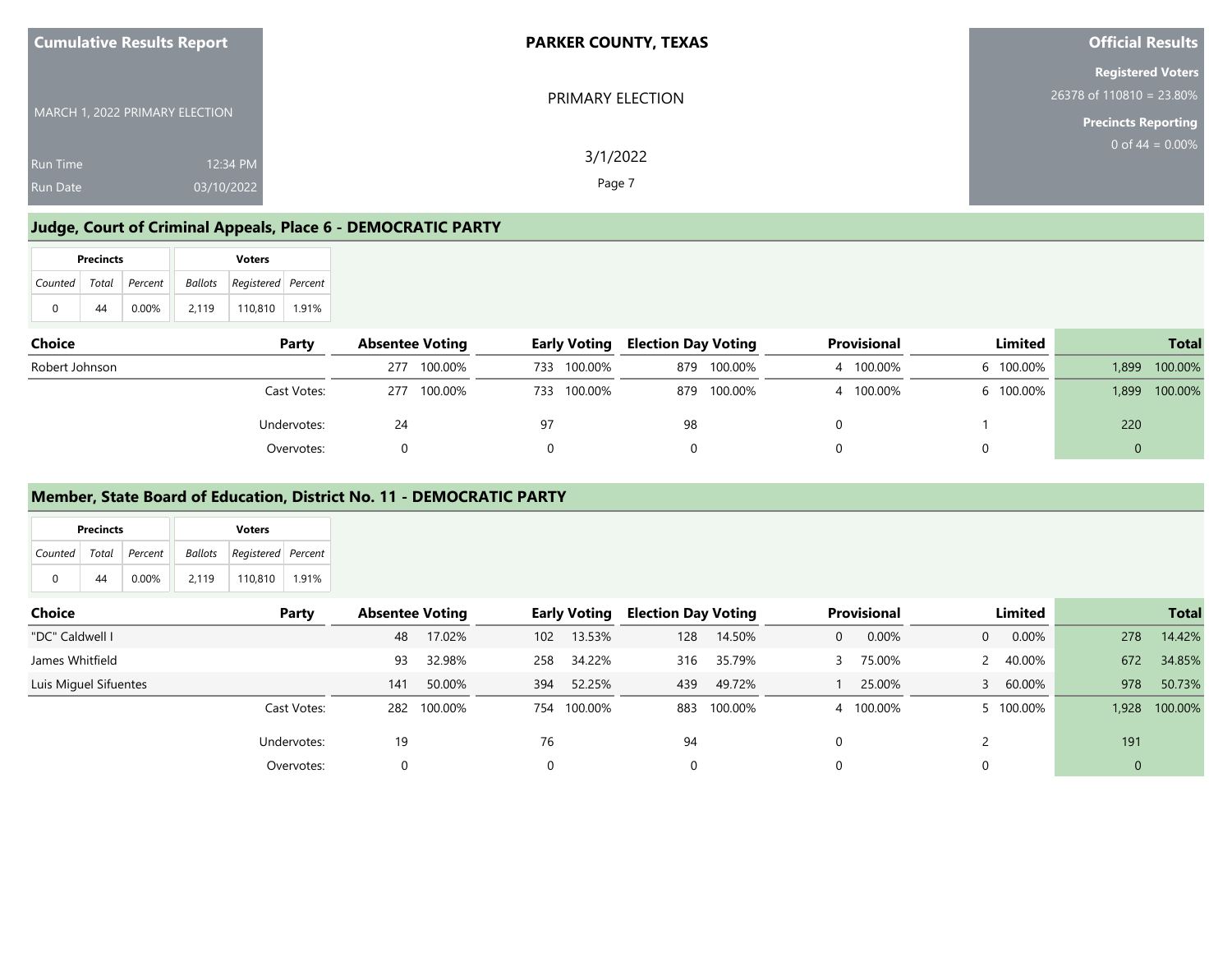| <b>Cumulative Results Report</b>                             | <b>PARKER COUNTY, TEXAS</b> | <b>Official Results</b>                                                            |
|--------------------------------------------------------------|-----------------------------|------------------------------------------------------------------------------------|
| MARCH 1, 2022 PRIMARY ELECTION                               | PRIMARY ELECTION            | <b>Registered Voters</b><br>26378 of 110810 = 23.80%<br><b>Precincts Reporting</b> |
| 12:34 PM<br><b>Run Time</b><br>03/10/2022<br><b>Run Date</b> | 3/1/2022<br>Page 8          | 0 of $44 = 0.00\%$                                                                 |

#### **State Senator, District No. 10 - DEMOCRATIC PARTY**

|                           | <b>Precincts</b> |       |     | <b>Voters</b>                  |       |
|---------------------------|------------------|-------|-----|--------------------------------|-------|
| Counted   Total   Percent |                  |       |     | Ballots   Registered   Percent |       |
| 0                         | 18               | 0.00% | 778 | 46.213                         | 1.68% |

| <b>Choice</b>  | Party       | <b>Absentee Voting</b> | <b>Early Voting</b> | <b>Election Day Voting</b> |             | Provisional | Limited |     | <b>Total</b> |
|----------------|-------------|------------------------|---------------------|----------------------------|-------------|-------------|---------|-----|--------------|
| Beverly Powell |             | 89 100.00%             | 279                 | 100.00%                    | 333 100.00% | 100.00%     | 0.00%   | 703 | 100.00%      |
|                | Cast Votes: | 100.00%<br>89          | 279 100.00%         |                            | 333 100.00% | 100.00%     | 0.00%   | 703 | 100.00%      |
|                | Undervotes: |                        | 40                  | 26                         |             |             |         | 75  |              |
|                | Overvotes:  |                        |                     |                            |             |             |         |     |              |

#### **Justice, 2nd Court of Appeals District, Place No. 3 - DEMOCRATIC PARTY**

| Precincts<br><b>Voters</b>                                   |                        |             |                                                   |                    |           |
|--------------------------------------------------------------|------------------------|-------------|---------------------------------------------------|--------------------|-----------|
| Registered Percent<br>Total<br>Ballots<br>Percent<br>Counted |                        |             |                                                   |                    |           |
| $\mathbf{0}$<br>44<br>0.00%<br>2,119<br>110,810<br>1.91%     |                        |             |                                                   |                    |           |
|                                                              |                        |             |                                                   |                    |           |
| Choice<br>Party                                              | <b>Absentee Voting</b> |             | <b>Election Day Voting</b><br><b>Early Voting</b> | <b>Provisional</b> | Limited   |
| Delonia A. Watson                                            | 272 100.00%            | 732 100.00% | 100.00%<br>887                                    | 4 100.00%          | 2 100.00% |
| Cast Votes:                                                  | 272 100.00%            | 732 100.00% | 100.00%<br>887                                    | 4 100.00%          | 2 100.00% |

Undervotes: 29 98 90 0 5 222 Overvotes: 0 0 0 0 0 0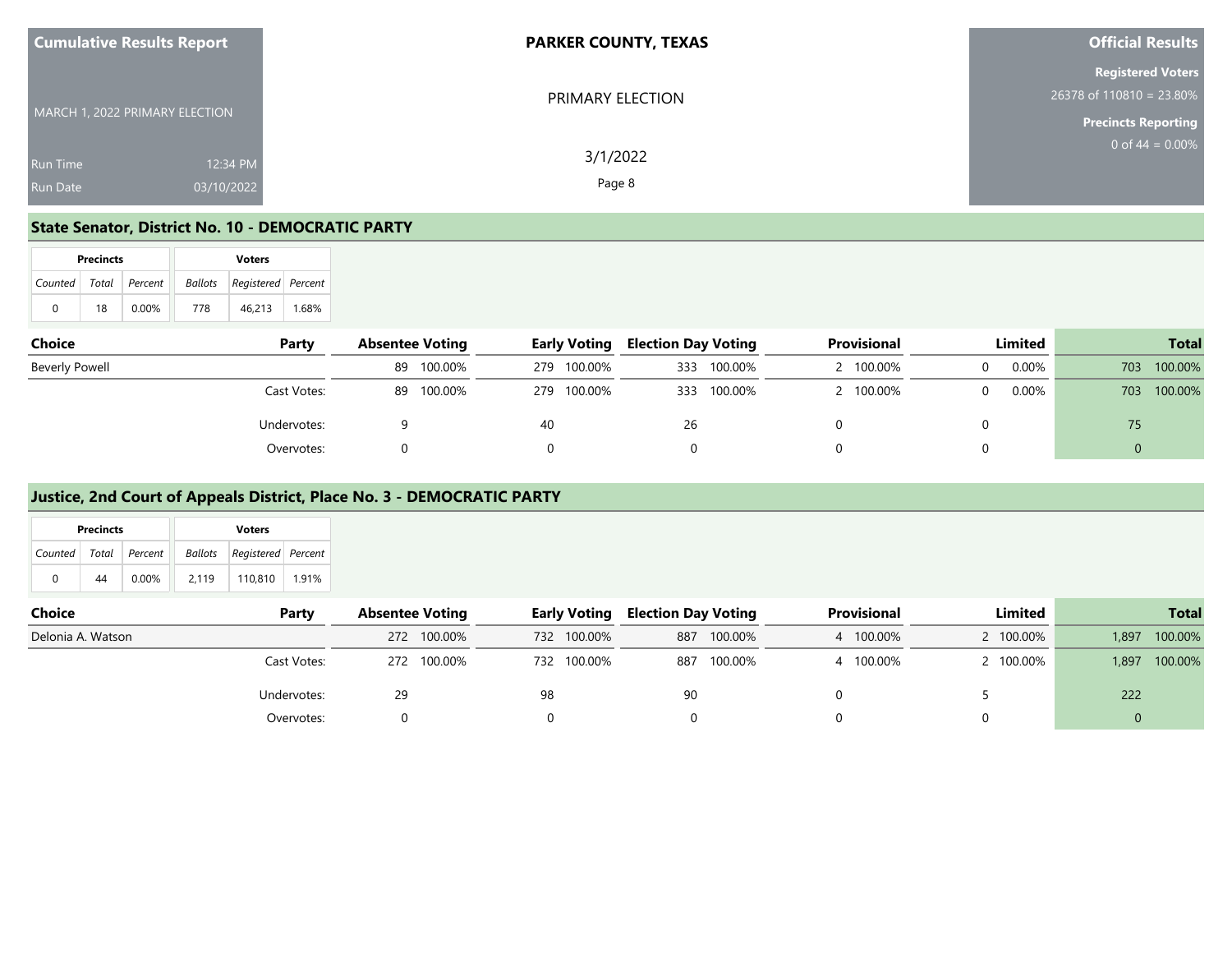| <b>Cumulative Results Report</b>                             | <b>PARKER COUNTY, TEXAS</b> | <b>Official Results</b>                                                              |
|--------------------------------------------------------------|-----------------------------|--------------------------------------------------------------------------------------|
| MARCH 1, 2022 PRIMARY ELECTION                               | PRIMARY ELECTION            | <b>Registered Voters</b><br>$26378$ of 110810 = 23.80%<br><b>Precincts Reporting</b> |
| 12:34 PM<br><b>Run Time</b><br>03/10/2022<br><b>Run Date</b> | 3/1/2022<br>Page 9          | 0 of 44 = $0.00\%$                                                                   |

## **County Chairman - DEMOCRATIC PARTY**

|                       | <b>Precincts</b> |          |         | <b>Voters</b>      |       |
|-----------------------|------------------|----------|---------|--------------------|-------|
| Counted Total Percent |                  |          | Ballots | Registered Percent |       |
| 0                     | 44               | $0.00\%$ | 2.119   | 110.810            | 1.91% |

| Choice           | Party       | <b>Absentee Voting</b> |             |    | <b>Early Voting</b> | <b>Election Day Voting</b> |             | Provisional | Limited |       | <b>Total</b> |
|------------------|-------------|------------------------|-------------|----|---------------------|----------------------------|-------------|-------------|---------|-------|--------------|
| Kay Pierson Parr |             |                        | 272 100.00% |    | 736 100.00%         |                            | 898 100.00% | 100.00%     | 100.00% | 1,911 | 100.00%      |
|                  | Cast Votes: |                        | 272 100.00% |    | 736 100.00%         |                            | 898 100.00% | 100.00%     | 100.00% | 1.911 | 100.00%      |
|                  | Undervotes: | 29                     |             | 94 |                     | 79                         |             |             |         | 208   |              |
|                  | Overvotes:  |                        |             |    |                     |                            |             |             |         |       |              |

### **United States Representative, District No. 12 - REPUBLICAN PARTY**

|         | <b>Precincts</b> |          | <b>Voters</b>              |               |  |  |  |  |  |
|---------|------------------|----------|----------------------------|---------------|--|--|--|--|--|
| Counted | Total            | Percent  | Ballots Registered Percent |               |  |  |  |  |  |
| 0       | 35               | $0.00\%$ | 18.712                     | 86.382 21.66% |  |  |  |  |  |

| Choice         | Party       | <b>Absentee Voting</b> |         |       | Early Voting  | <b>Election Day Voting</b> |               |    | <b>Provisional</b> |          | Limited   |             | <b>Total</b> |
|----------------|-------------|------------------------|---------|-------|---------------|----------------------------|---------------|----|--------------------|----------|-----------|-------------|--------------|
| Kay Granger    |             | 408                    | 85.89%  | 6,570 | 78.73%        | 6,951                      | 75.64%        |    | 57.89%             |          | 3 100.00% | 13,943      | 77.32%       |
| Ryan J. Catala |             | 43                     | 9.05%   | 988   | 11.84%        | 1,330                      | 14.47%        | 4  | 21.05%             | $\Omega$ | $0.00\%$  | 2,365       | 13.12%       |
| Alysia Rieg    |             | 24                     | 5.05%   | 787   | 9.43%         | 909                        | 9.89%         | 4  | 21.05%             | $\Omega$ | $0.00\%$  | 1,724       | 9.56%        |
|                | Cast Votes: | 475                    | 100.00% |       | 8,345 100.00% |                            | 9,190 100.00% | 19 | 100.00%            |          | 3 100,00% | 18,032      | 100.00%      |
|                | Undervotes: | 19                     |         | 234   |               | 415                        |               |    |                    | 12       |           | 680         |              |
|                | Overvotes:  | $\Omega$               |         |       |               | 0                          |               |    |                    |          |           | $\mathbf 0$ |              |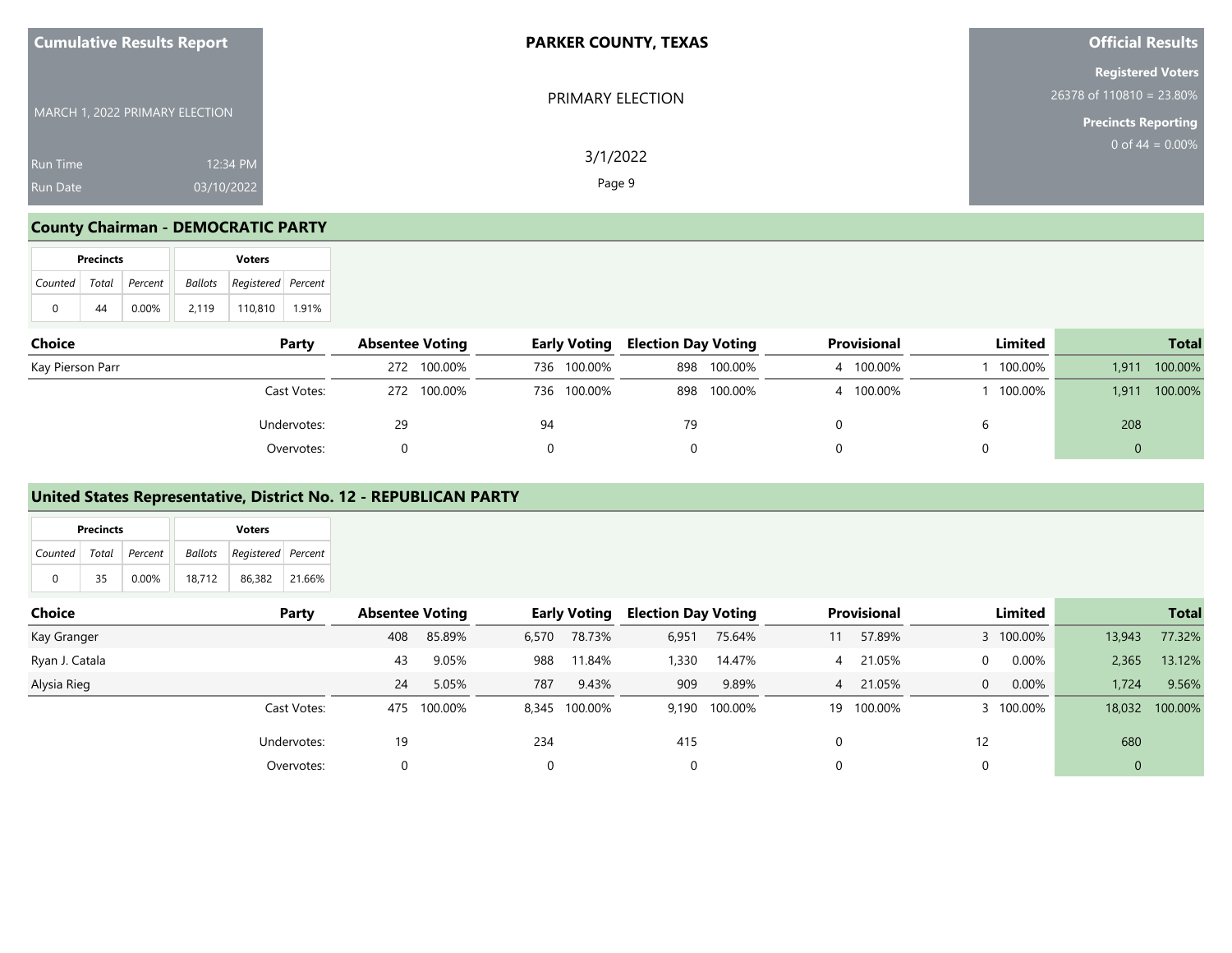| <b>Cumulative Results Report</b>                             | <b>PARKER COUNTY, TEXAS</b> | <b>Official Results</b>                                                              |
|--------------------------------------------------------------|-----------------------------|--------------------------------------------------------------------------------------|
| MARCH 1, 2022 PRIMARY ELECTION                               | PRIMARY ELECTION            | <b>Registered Voters</b><br>$26378$ of 110810 = 23.80%<br><b>Precincts Reporting</b> |
| 12:34 PM<br><b>Run Time</b><br>03/10/2022<br><b>Run Date</b> | 3/1/2022<br>Page 10         | 0 of $44 = 0.00\%$                                                                   |

#### **United States Representative, District No. 25 - REPUBLICAN PARTY**

|                           | <b>Precincts</b> |          |       | <b>Voters</b>                     |        |
|---------------------------|------------------|----------|-------|-----------------------------------|--------|
| Counted   Total   Percent |                  |          |       | <b>Ballots</b> Registered Percent |        |
| 0                         | q                | $0.00\%$ | 5.547 | 24,428                            | 22.71% |

| <b>Choice</b>  | Party       | <b>Absentee Voting</b> |             |     | <b>Early Voting</b> | <b>Election Day Voting</b> |               | Provisional | Limited |       | <b>Total</b> |
|----------------|-------------|------------------------|-------------|-----|---------------------|----------------------------|---------------|-------------|---------|-------|--------------|
| Roger Williams |             |                        | 106 100.00% |     | 2,161 100.00%       |                            | 2,768 100.00% | 100.00%     | 100.00% | 5,041 | 100.00%      |
|                | Cast Votes: |                        | 106 100.00% |     | 2,161 100.00%       |                            | 2,768 100.00% | 100.00%     | 100.00% | 5,041 | 100.00%      |
|                | Undervotes: | 19                     |             | 178 |                     | 302                        |               |             |         | 506   |              |
|                | Overvotes:  |                        |             |     |                     |                            |               |             |         |       |              |

#### **Governor - REPUBLICAN PARTY**

| Ballots<br>Registered Percent |                                               |                                           |                         |     |
|-------------------------------|-----------------------------------------------|-------------------------------------------|-------------------------|-----|
| 21.89%                        |                                               |                                           |                         |     |
|                               | <b>Early Voting</b><br><b>Absentee Voting</b> | Provisional<br><b>Election Day Voting</b> | Limited                 |     |
|                               | 4.21%<br>26<br>3.91%<br>423                   | 523<br>4.00%<br>4.16%                     | 0.00%<br>$\overline{0}$ | 973 |

| KICK Perry      |             | ZO. | 4. $\angle$ 170 | 423      | 3.9170         | CSC    | 4.10%   |                | 4.UU70   | U              | U.UU70    | 913          | 4.04 <sub>70</sub> |
|-----------------|-------------|-----|-----------------|----------|----------------|--------|---------|----------------|----------|----------------|-----------|--------------|--------------------|
| Paul Belew      |             |     | 0.81%           | 51       | 0.47%          | 49     | 0.39%   | 0              | 0.00%    | $\overline{0}$ | 0.00%     | 105          | 0.44%              |
| Allen B. West   |             | 54  | 8.75%           | 1,191    | 11.00%         | 1,981  | 15.75%  | 3              | 12.00%   |                | 3 14.29%  | 3,232        | 13.43%             |
| Kandy Kaye Horn |             | 3   | 0.49%           | 73       | 0.67%          | 86     | 0.68%   | 0              | 0.00%    | $\overline{0}$ | 0.00%     | 162          | 0.67%              |
| Greg Abbott     |             | 446 | 72.29%          | 7,126    | 65.82%         | 7,090  | 56.38%  | 19             | 76.00%   |                | 12 57.14% | 14,693       | 61.06%             |
| Chad Prather    |             | 9   | 1.46%           | 506      | 4.67%          | 877    | 6.97%   | 0              | 0.00%    |                | 4.76%     | 1,393        | 5.79%              |
| Don Huffines    |             | 70  | 11.35%          | 1,424    | 13.15%         | 1,924  | 15.30%  | $\overline{2}$ | 8.00%    |                | 4 19.05%  | 3,424        | 14.23%             |
| Danny Harrison  |             | 4   | 0.65%           | 32       | 0.30%          | 45     | 0.36%   | $\mathbf 0$    | $0.00\%$ |                | 4.76%     | 82           | 0.34%              |
|                 | Cast Votes: | 617 | 100.00%         |          | 10,826 100.00% | 12,575 | 100.00% | 25             | 100.00%  | 21             | 100.00%   | 24,064       | 100.00%            |
|                 | Undervotes: |     |                 | 92       |                | 100    |         |                |          | $\Omega$       |           | 195          |                    |
|                 | Overvotes:  | 0   |                 | $\Omega$ |                | 0      |         | 0              |          | $\mathbf 0$    |           | $\mathbf{0}$ |                    |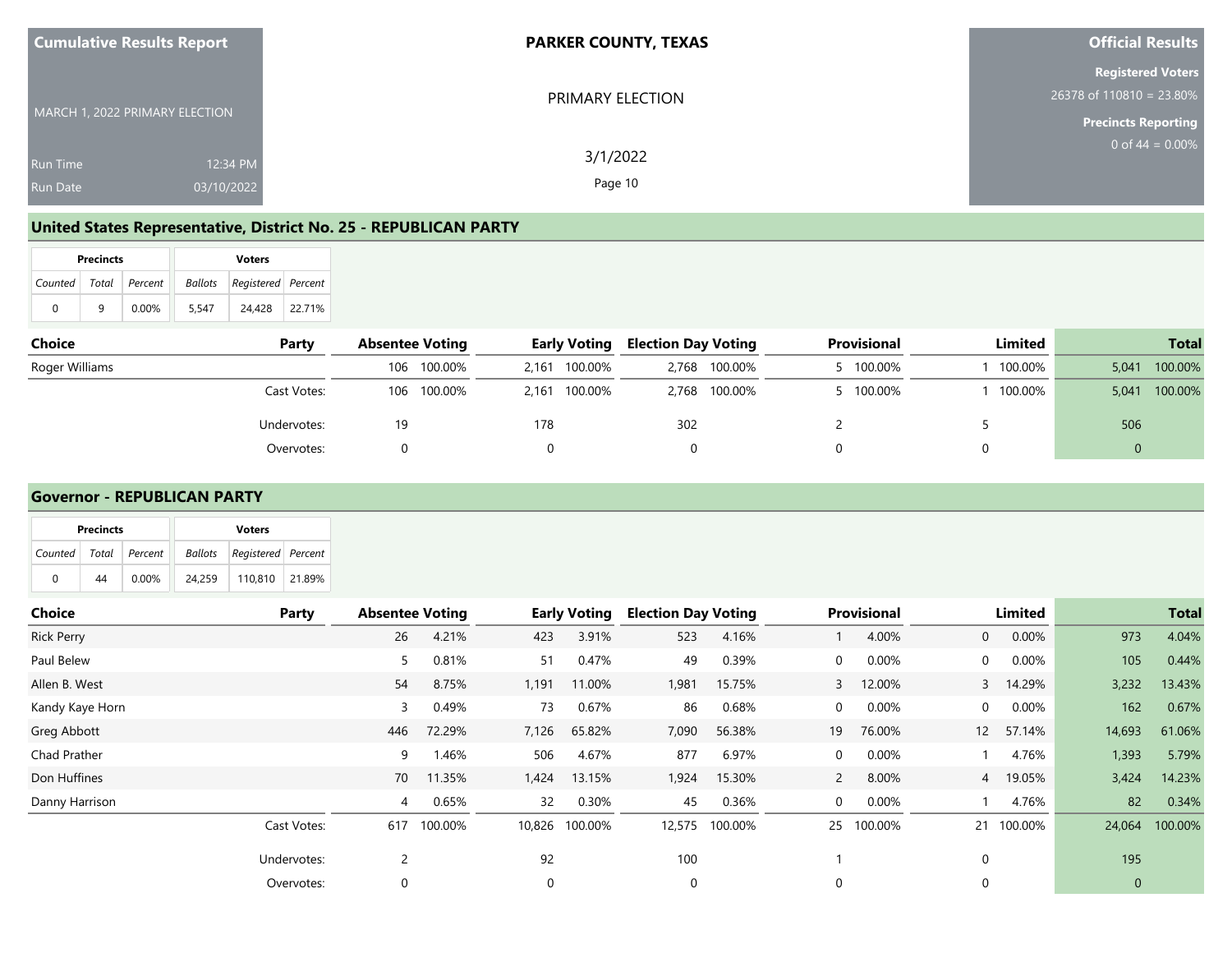| <b>Cumulative Results Report</b>   | <b>PARKER COUNTY, TEXAS</b>                   | <b>Official Results</b>                                                              |
|------------------------------------|-----------------------------------------------|--------------------------------------------------------------------------------------|
| MARCH 1, 2022 PRIMARY ELECTION     | PRIMARY ELECTION                              | <b>Registered Voters</b><br>$26378$ of 110810 = 23.80%<br><b>Precincts Reporting</b> |
| <b>Run Time</b><br><b>Run Date</b> | 3/1/2022<br>12:34 PM<br>Page 11<br>03/10/2022 | 0 of $44 = 0.00\%$                                                                   |

#### **Lieutenant Governor - REPUBLICAN PARTY**

|                           | <b>Precincts</b> |          |        |                                |  |
|---------------------------|------------------|----------|--------|--------------------------------|--|
| Counted   Total   Percent |                  |          |        | Ballots   Registered   Percent |  |
| 0                         | 44               | $0.00\%$ | 24.259 | $110,810$   21.89%             |  |

| <b>Choice</b>   | Party       | <b>Absentee Voting</b> |         |        | <b>Early Voting</b> | <b>Election Day Voting</b> |         |                | Provisional |                | Limited    |              | <b>Total</b> |
|-----------------|-------------|------------------------|---------|--------|---------------------|----------------------------|---------|----------------|-------------|----------------|------------|--------------|--------------|
| Daniel Miller   |             | 38                     | 6.31%   | 788    | 7.52%               | 944                        | 7.87%   | 3              | 12.00%      |                | 2 12.50%   | 1,775        | 7.68%        |
| Dan Patrick     |             | 474                    | 78.74%  | 8,014  | 76.48%              | 8,259                      | 68.84%  | 19             | 76.00%      | 11             | 68.75%     | 16,777       | 72.57%       |
| Trayce Bradford |             | 51                     | 8.47%   | 960    | 9.16%               | 1,787                      | 14.89%  | $\overline{2}$ | 8.00%       |                | 2 12.50%   | 2,802        | 12.12%       |
| Zach Vance      |             | 20                     | 3.32%   | 342    | 3.26%               | 455                        | 3.79%   | 0              | 0.00%       |                | 6.25%      | 818          | 3.54%        |
| Todd M. Bullis  |             | $\overline{4}$         | 0.66%   | 101    | 0.96%               | 132                        | 1.10%   | $\mathbf 0$    | 0.00%       | $\overline{0}$ | $0.00\%$   | 237          | 1.03%        |
| Aaron Sorrells  |             | 15                     | 2.49%   | 273    | 2.61%               | 421                        | 3.51%   |                | 4.00%       | $\overline{0}$ | $0.00\%$   | 710          | 3.07%        |
|                 | Cast Votes: | 602                    | 100.00% | 10.478 | 100.00%             | 11,998                     | 100.00% | 25             | 100.00%     |                | 16 100.00% | 23,119       | 100.00%      |
|                 | Undervotes: | 17                     |         | 440    |                     | 677                        |         |                |             |                |            | 1,140        |              |
|                 | Overvotes:  |                        |         |        |                     | $\mathbf 0$                |         | $\Omega$       |             |                |            | $\mathbf{0}$ |              |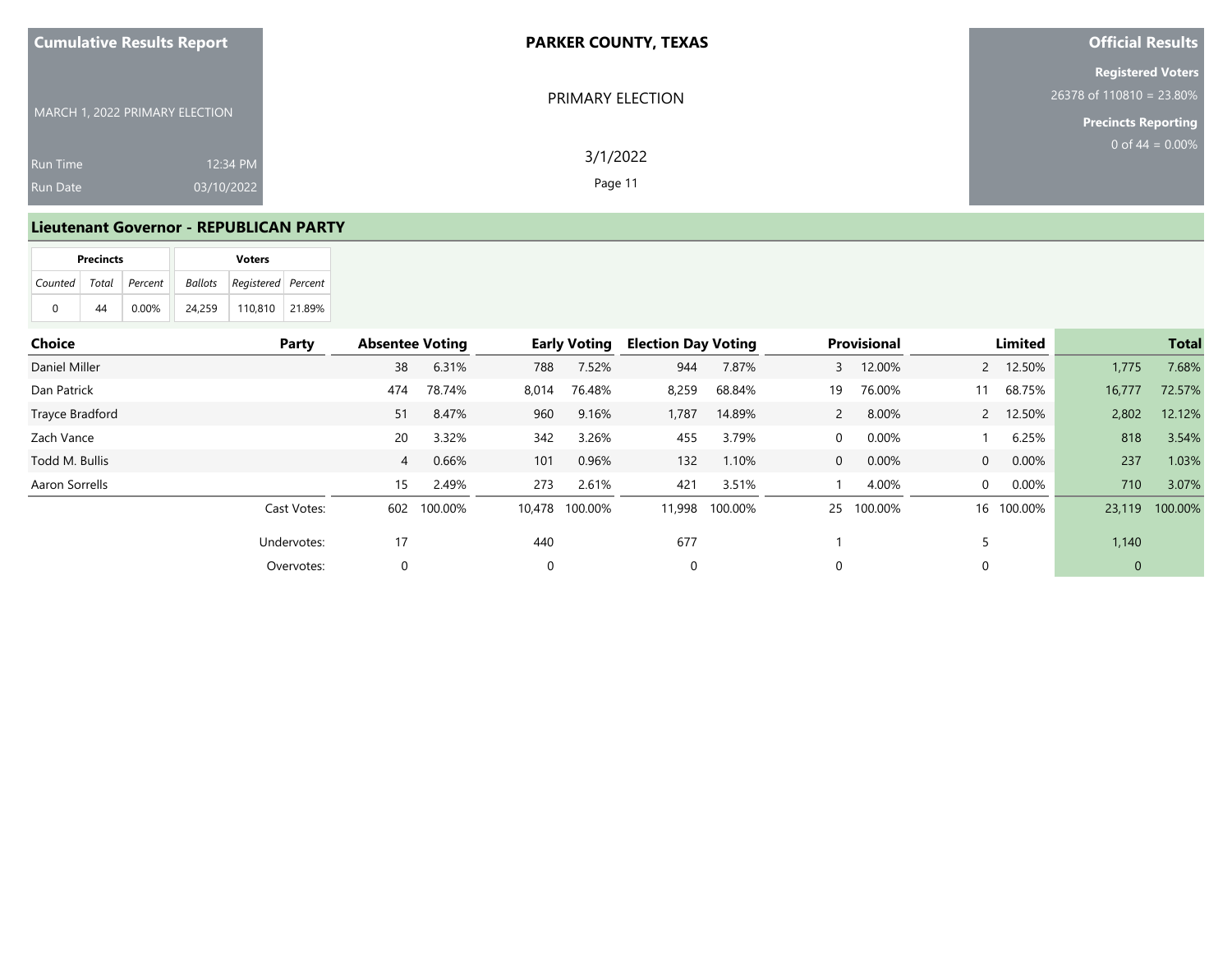| <b>Cumulative Results Report</b>                             | <b>PARKER COUNTY, TEXAS</b> | <b>Official Results</b>                                                            |
|--------------------------------------------------------------|-----------------------------|------------------------------------------------------------------------------------|
| MARCH 1, 2022 PRIMARY ELECTION                               | PRIMARY ELECTION            | <b>Registered Voters</b><br>26378 of 110810 = 23.80%<br><b>Precincts Reporting</b> |
| 12:34 PM<br><b>Run Time</b><br>03/10/2022<br><b>Run Date</b> | 3/1/2022<br>Page 12         | $0$ of 44 = 0.00%                                                                  |

#### **Attorney General - REPUBLICAN PARTY**

|   | <b>Precincts</b> |                       | <b>Voters</b> |                            |  |  |  |  |  |  |
|---|------------------|-----------------------|---------------|----------------------------|--|--|--|--|--|--|
|   |                  | Counted Total Percent |               | Ballots Registered Percent |  |  |  |  |  |  |
| 0 | 44               | $0.00\%$              | 24.259        | 110.810   21.89%           |  |  |  |  |  |  |

| Choice         | Party       | <b>Absentee Voting</b> |             |          | <b>Early Voting</b> | <b>Election Day Voting</b> |         |   | <b>Provisional</b> | Limited    |             | <b>Total</b> |
|----------------|-------------|------------------------|-------------|----------|---------------------|----------------------------|---------|---|--------------------|------------|-------------|--------------|
| Ken Paxton     |             | 201                    | 32.63%      | 4,492    | 41.79%              | 5,917                      | 47.68%  | 6 | 23.08%             | 12 63.16%  | 10,628      | 44.62%       |
| George P. Bush |             | 147                    | 23.86%      | 2,535    | 23.59%              | 3,277                      | 26.40%  | 8 | 30.77%             | 3 15.79%   | 5,970       | 25.06%       |
| Louie Gohmert  |             | 59                     | 9.58%       | 1,309    | 12.18%              | 1,826                      | 14.71%  |   | 26.92%             | 5.26%      | 3,202       | 13.44%       |
| Eva Guzman     |             | 209                    | 33.93%      | 2.412    | 22.44%              | 1.391                      | 11.21%  |   | 19.23%             | 3 15.79%   | 4,020       | 16.88%       |
|                | Cast Votes: |                        | 616 100.00% |          | 10,748 100.00%      | 12.411                     | 100.00% |   | 26 100.00%         | 19 100.00% | 23,820      | 100.00%      |
|                | Undervotes: |                        |             | 170      |                     | 264                        |         |   |                    |            | 439         |              |
|                | Overvotes:  | 0                      |             | $\Omega$ |                     | 0                          |         |   |                    |            | $\mathbf 0$ |              |

### **Comptroller of Public Accounts - REPUBLICAN PARTY**

|                           | <b>Precincts</b> |          |         | <b>Voters</b>      |  |
|---------------------------|------------------|----------|---------|--------------------|--|
| Counted   Total   Percent |                  |          | Ballots | Registered Percent |  |
| 0                         | 44               | $0.00\%$ | 24.259  | 110.810 21.89%     |  |

| Choice         | Party       | <b>Absentee Voting</b> |         |       | <b>Early Voting</b> | <b>Election Day Voting</b> |                |    | <b>Provisional</b> |    | Limited    |                | <b>Total</b>   |
|----------------|-------------|------------------------|---------|-------|---------------------|----------------------------|----------------|----|--------------------|----|------------|----------------|----------------|
| Mark V. Goloby |             | 75                     | 13.04%  | 1,778 | 17.80%              | 2,358                      | 20.94%         |    | 8.70%              |    | 5 33.33%   | 4,218          | 19.29%         |
| Glenn Hegar    |             | 500                    | 86.96%  | 8,208 | 82.20%              | 8.905                      | 79.06%         | 21 | 91.30%             | 10 | 66.67%     | 17,644         | 80.71%         |
|                | Cast Votes: | 575                    | 100.00% |       | 9,986 100.00%       |                            | 11,263 100.00% |    | 23 100.00%         |    | 15 100.00% |                | 21,862 100.00% |
|                | Undervotes: | 44                     |         | 932   |                     | 1,412                      |                |    |                    |    |            | 2,397          |                |
|                | Overvotes:  | 0                      |         |       |                     |                            |                |    |                    |    |            | $\overline{0}$ |                |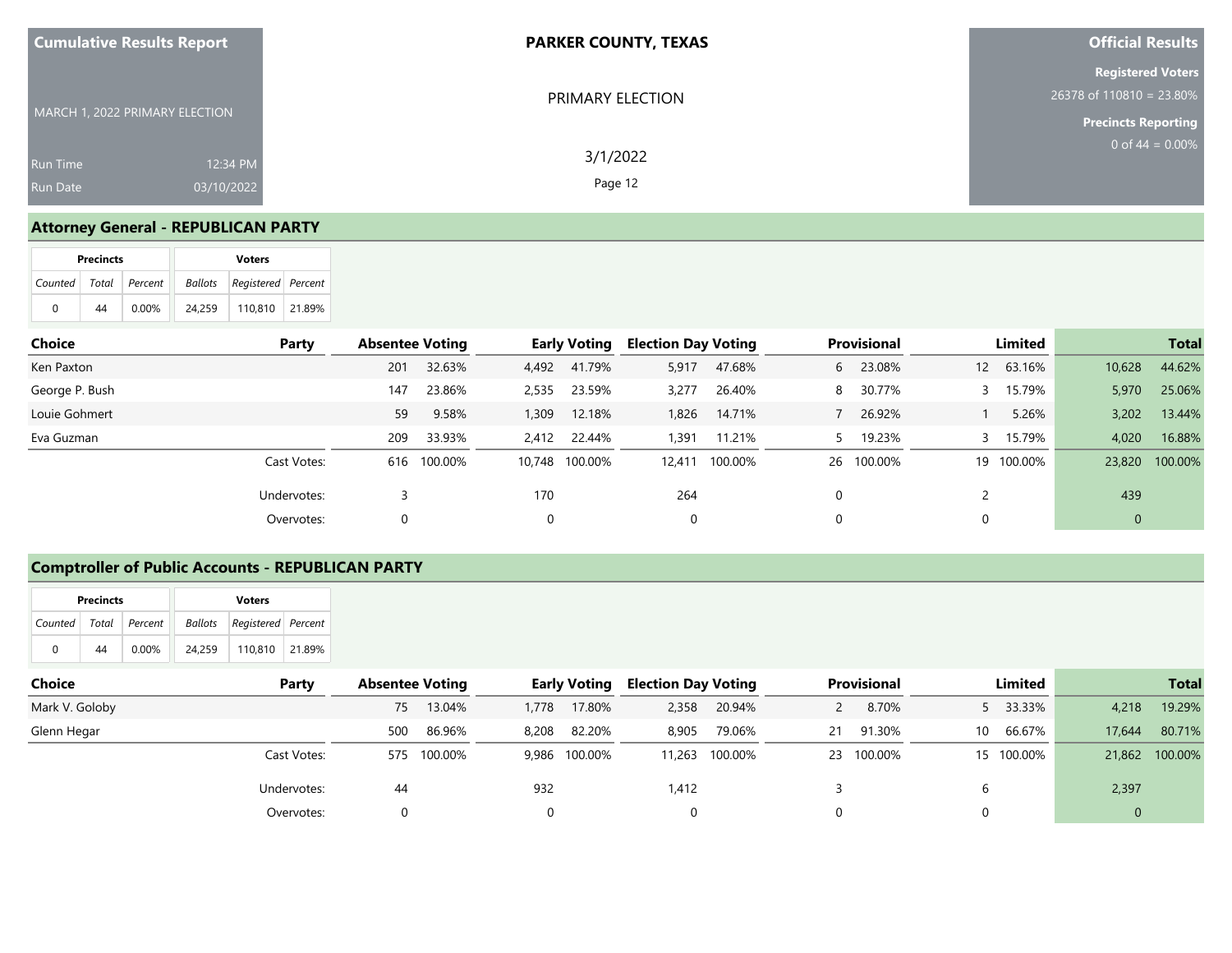| <b>Cumulative Results Report</b>                             | <b>PARKER COUNTY, TEXAS</b> | <b>Official Results</b>                                                            |
|--------------------------------------------------------------|-----------------------------|------------------------------------------------------------------------------------|
| MARCH 1, 2022 PRIMARY ELECTION                               | PRIMARY ELECTION            | <b>Registered Voters</b><br>26378 of 110810 = 23.80%<br><b>Precincts Reporting</b> |
| 12:34 PM<br><b>Run Time</b><br>03/10/2022<br><b>Run Date</b> | 3/1/2022<br>Page 13         | 0 of $44 = 0.00\%$                                                                 |

#### **Commissioner of the General Land Office - REPUBLICAN PARTY**

|                           | <b>Precincts</b> |          |        | <b>Voters</b>                     |         |
|---------------------------|------------------|----------|--------|-----------------------------------|---------|
| Counted   Total   Percent |                  |          |        | <b>Ballots</b> Registered Percent |         |
| 0                         | 44               | $0.00\%$ | 24.259 | 110.810                           | 121.89% |

| Choice                 | Party       | <b>Absentee Voting</b> |         |          | <b>Early Voting</b> | <b>Election Day Voting</b> |                |                | <b>Provisional</b> |                | Limited    |              | <b>Total</b>   |
|------------------------|-------------|------------------------|---------|----------|---------------------|----------------------------|----------------|----------------|--------------------|----------------|------------|--------------|----------------|
| Tim Westley            |             | 84                     | 15.33%  | 1,924    | 20.66%              | 2,476                      | 23.42%         |                | 4.35%              |                | 2 13.33%   | 4,487        | 21.92%         |
| Dawn Buckingham        |             | 333                    | 60.77%  | 4,516    | 48.50%              | 4,048                      | 38.29%         | 11             | 47.83%             |                | 7 46.67%   | 8,915        | 43.55%         |
| Jon Spiers             |             | 19                     | 3.47%   | 657      | 7.06%               | 718                        | 6.79%          | $\overline{0}$ | 0.00%              |                | 2 13.33%   | 1,396        | 6.82%          |
| Victor Avila           |             | 40                     | 7.30%   | 1,010    | 10.85%              | 1,939                      | 18.34%         | 6              | 26.09%             |                | 2 13.33%   | 2,997        | 14.64%         |
| Ben Armenta            |             | 10 <sup>°</sup>        | 1.82%   | 184      | 1.98%               | 193                        | 1.83%          | $\overline{0}$ | 0.00%              | $\overline{0}$ | $0.00\%$   | 387          | 1.89%          |
| Don W. Minton          |             | 42                     | 7.66%   | 483      | 5.19%               | 532                        | 5.03%          | $\overline{2}$ | 8.70%              | 0              | $0.00\%$   | 1,059        | 5.17%          |
| Rufus Lopez            |             | 5 <sup>1</sup>         | 0.91%   | 157      | 1.69%               | 177                        | 1.67%          | $\overline{0}$ | 0.00%              |                | 6.67%      | 340          | 1.66%          |
| <b>Weston Martinez</b> |             | 15                     | 2.74%   | 381      | 4.09%               | 489                        | 4.63%          | 3              | 13.04%             |                | 6.67%      | 889          | 4.34%          |
|                        | Cast Votes: | 548                    | 100.00% |          | 9,312 100.00%       |                            | 10,572 100.00% | 23             | 100.00%            |                | 15 100.00% |              | 20,470 100.00% |
|                        | Undervotes: | 71                     |         | 1,606    |                     | 2,103                      |                |                |                    | 6              |            | 3,789        |                |
|                        | Overvotes:  |                        |         | $\Omega$ |                     | 0                          |                | $\Omega$       |                    |                |            | $\mathbf{0}$ |                |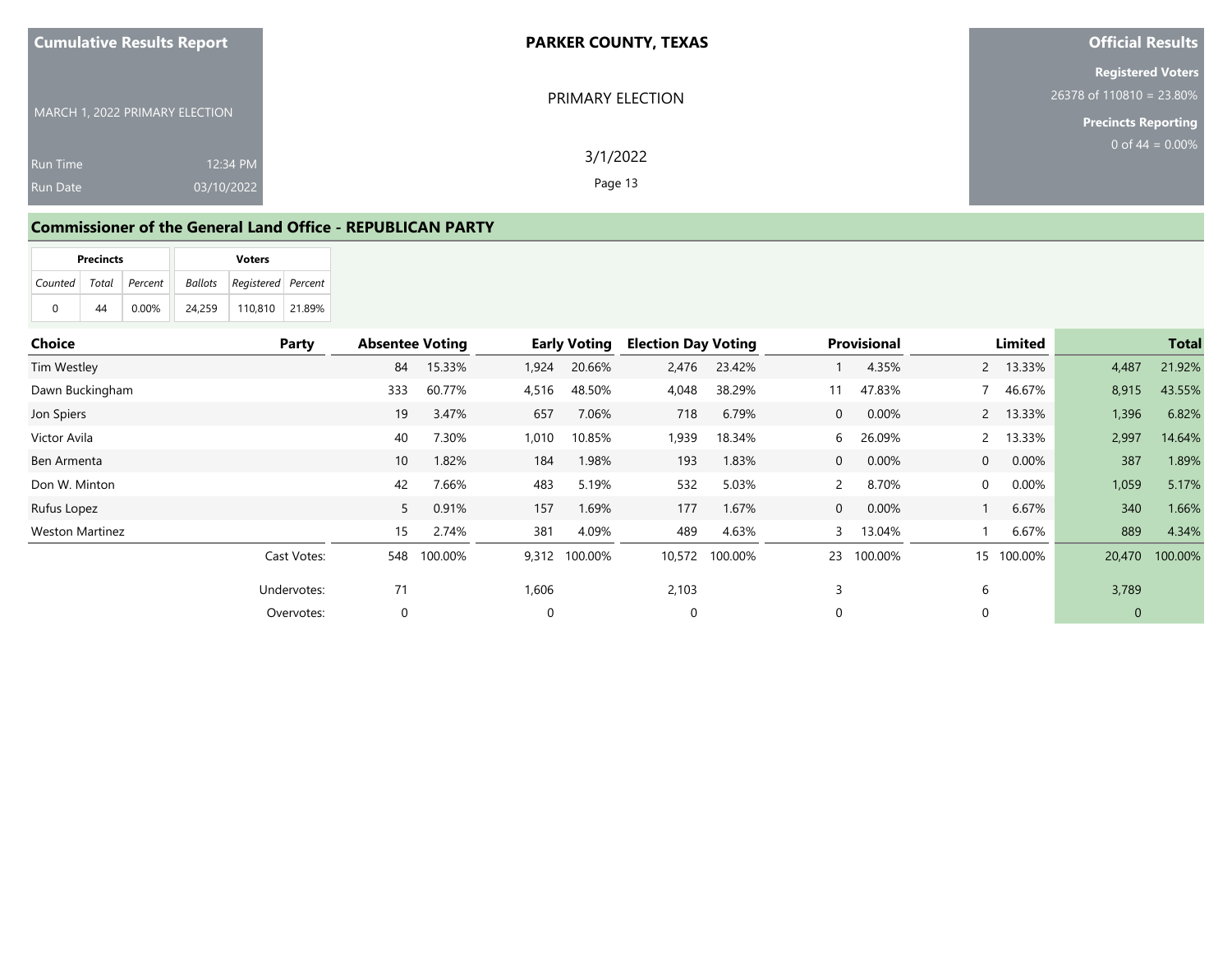| <b>Cumulative Results Report</b>                             | <b>PARKER COUNTY, TEXAS</b> | <b>Official Results</b>                                                              |
|--------------------------------------------------------------|-----------------------------|--------------------------------------------------------------------------------------|
| MARCH 1, 2022 PRIMARY ELECTION                               | PRIMARY ELECTION            | <b>Registered Voters</b><br>$26378$ of 110810 = 23.80%<br><b>Precincts Reporting</b> |
| 12:34 PM<br><b>Run Time</b><br>03/10/2022<br><b>Run Date</b> | 3/1/2022<br>Page 14         | 0 of 44 = $0.00\%$                                                                   |

## **Commissioner of Agriculture - REPUBLICAN PARTY**

|                       | <b>Precincts</b> |          |        | <b>Voters</b>              |        |
|-----------------------|------------------|----------|--------|----------------------------|--------|
| Counted Total Percent |                  |          |        | Ballots Registered Percent |        |
| 0                     | 44               | $0.00\%$ | 24.259 | 110.810                    | 21.89% |

| Choice           | Party       | <b>Absentee Voting</b> |         |       | <b>Early Voting</b> | <b>Election Day Voting</b> |                |    | <b>Provisional</b> | Limited    |             | <b>Total</b>   |
|------------------|-------------|------------------------|---------|-------|---------------------|----------------------------|----------------|----|--------------------|------------|-------------|----------------|
| Carey A. Counsil |             | 67                     | 11.84%  | 940   | 9.56%               | 1,105                      | 9.95%          | 0  | 0.00%              | 6.25%      | 2,113       | 9.81%          |
| James White      |             | 79                     | 13.96%  | 2,065 | 21.01%              | 2,346                      | 21.12%         |    | 29.17%             | 2 12.50%   | 4,499       | 20.88%         |
| Sid Miller       |             | 420                    | 74.20%  | 6,825 | 69.43%              | 7,659                      | 68.94%         | 17 | 70.83%             | 13 81.25%  | 14,934      | 69.31%         |
|                  | Cast Votes: | 566                    | 100.00% |       | 9,830 100.00%       |                            | 11,110 100.00% | 24 | 100.00%            | 16 100.00% |             | 21,546 100.00% |
|                  | Undervotes: | 53                     |         | 1,088 |                     | 1,565                      |                |    |                    |            | 2,713       |                |
|                  | Overvotes:  |                        |         |       |                     | 0                          |                | 0  |                    |            | $\mathbf 0$ |                |

### **Railroad Commissioner - REPUBLICAN PARTY**

|   | <b>Precincts</b> |                       |        | <b>Voters</b>              |  |
|---|------------------|-----------------------|--------|----------------------------|--|
|   |                  | Counted Total Percent |        | Ballots Registered Percent |  |
| 0 | 44               | $0.00\%$              | 24.259 | 110.810 21.89%             |  |

| <b>Choice</b>          | Party       | <b>Absentee Voting</b> |         |       | <b>Early Voting</b> | <b>Election Day Voting</b> |         |    | <b>Provisional</b> |                | Limited    |              | <b>Total</b>   |
|------------------------|-------------|------------------------|---------|-------|---------------------|----------------------------|---------|----|--------------------|----------------|------------|--------------|----------------|
| Dawayne Tipton         |             | 48                     | 8.66%   | 1.254 | 13.27%              | 1,495                      | 14.01%  |    | 4.35%              |                | 2 13.33%   | 2,800        | 13.52%         |
| Tom Slocum Jr          |             | 69                     | 12.45%  | 1,367 | 14.47%              | 1,605                      | 15.04%  | 4  | 17.39%             |                | 2 13.33%   | 3,047        | 14.71%         |
| Marvin "Sarge" Summers |             | 28                     | 5.05%   | 945   | 10.00%              | 1,170                      | 10.96%  |    | 4.35%              | $\overline{0}$ | $0.00\%$   | 2,144        | 10.35%         |
| Wayne Christian        |             | 354                    | 63.90%  | 4,867 | 51.51%              | 5,331                      | 49.95%  | 15 | 65.22%             |                | 8 53.33%   | 10,575       | 51.06%         |
| Sarah Stogner          |             | 55                     | 9.93%   | 1,015 | 10.74%              | 1,071                      | 10.04%  |    | 8.70%              |                | 20.00%     | 2,146        | 10.36%         |
|                        | Cast Votes: | 554                    | 100.00% | 9,448 | 100.00%             | 10,672                     | 100.00% | 23 | 100.00%            |                | 15 100.00% |              | 20,712 100.00% |
|                        | Undervotes: | 65                     |         | 1.470 |                     | 2,003                      |         |    |                    | 6              |            | 3,547        |                |
|                        | Overvotes:  |                        |         |       |                     | $\Omega$                   |         |    |                    | $\Omega$       |            | $\mathbf{0}$ |                |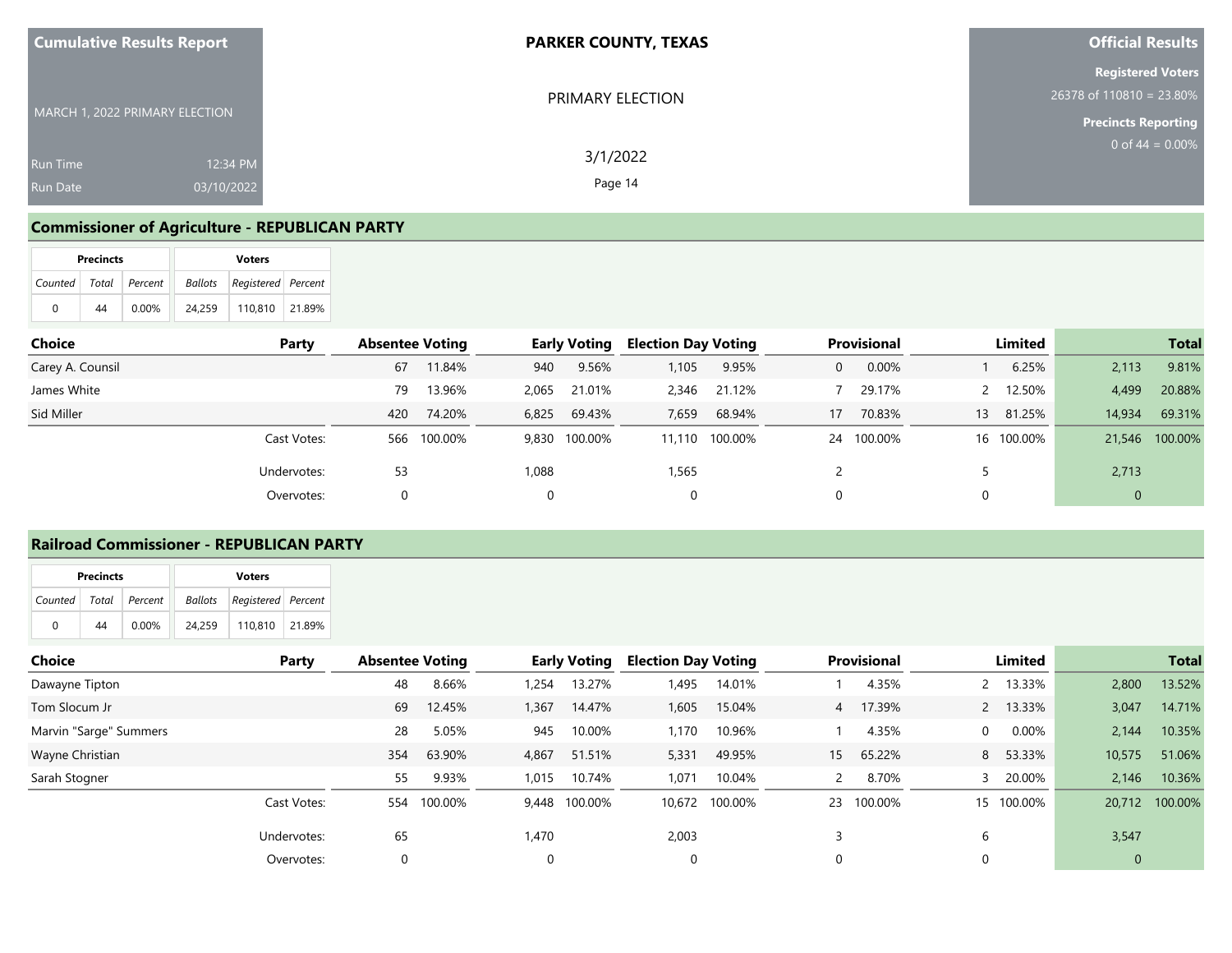| <b>Cumulative Results Report</b>                             | <b>PARKER COUNTY, TEXAS</b> | <b>Official Results</b>                                                              |
|--------------------------------------------------------------|-----------------------------|--------------------------------------------------------------------------------------|
| MARCH 1, 2022 PRIMARY ELECTION                               | PRIMARY ELECTION            | <b>Registered Voters</b><br>$26378$ of 110810 = 23.80%<br><b>Precincts Reporting</b> |
| 12:34 PM<br><b>Run Time</b><br>03/10/2022<br><b>Run Date</b> | 3/1/2022<br>Page 15         | 0 of $44 = 0.00\%$                                                                   |

#### **Justice, Supreme Court, Place 3 - REPUBLICAN PARTY**

|   | <b>Precincts</b> |                       |        | <b>Voters</b>              |  |
|---|------------------|-----------------------|--------|----------------------------|--|
|   |                  | Counted Total Percent |        | Ballots Registered Percent |  |
| 0 | 44               | $0.00\%$              | 24.259 | 110.810 21.89%             |  |

| <b>Choice</b><br>Party | <b>Absentee Voting</b> | <b>Early Voting</b> | <b>Election Day Voting</b> | Provisional   | Limited    | <b>Total</b>      |
|------------------------|------------------------|---------------------|----------------------------|---------------|------------|-------------------|
| Debra Lehrmann         | 509 100.00%            | 9,352 100.00%       | 10,522 100.00%             | 100.00%<br>19 | 14 100.00% | 100.00%<br>20,416 |
| Cast Votes:            | 100.00%<br>509         | 9,352 100.00%       | 10,522 100.00%             | 100.00%<br>19 | 14 100.00% | 20,416 100.00%    |
| Undervotes:            | 110                    | 1,566               | 2,153                      |               |            | 3,843             |
| Overvotes:             |                        |                     |                            |               |            |                   |

#### **Justice, Supreme Court, Place 5 - REPUBLICAN PARTY**

| <b>CHOICE</b> | rar LV      | ADSENTER VOLING | Edriv VOLING     | Election Day Voting | Provisional   | ыппеа      | TOLAI             |
|---------------|-------------|-----------------|------------------|---------------------|---------------|------------|-------------------|
| Rebeca Huddle |             | 100.00%<br>505  | 100.00%<br>9.197 | 10,373 100.00%      | 100.00%<br>19 | 14 100.00% | 100.00%<br>20,108 |
|               | Cast Votes: | 505 100.00%     | 100.00%<br>9,197 | 10,373 100.00%      | 100.00%<br>19 | 14 100.00% | 100.00%<br>20,108 |
|               | Undervotes: | 114             | 1.721            | 2,302               |               |            | 4,151             |
|               | Overvotes:  |                 |                  |                     |               |            |                   |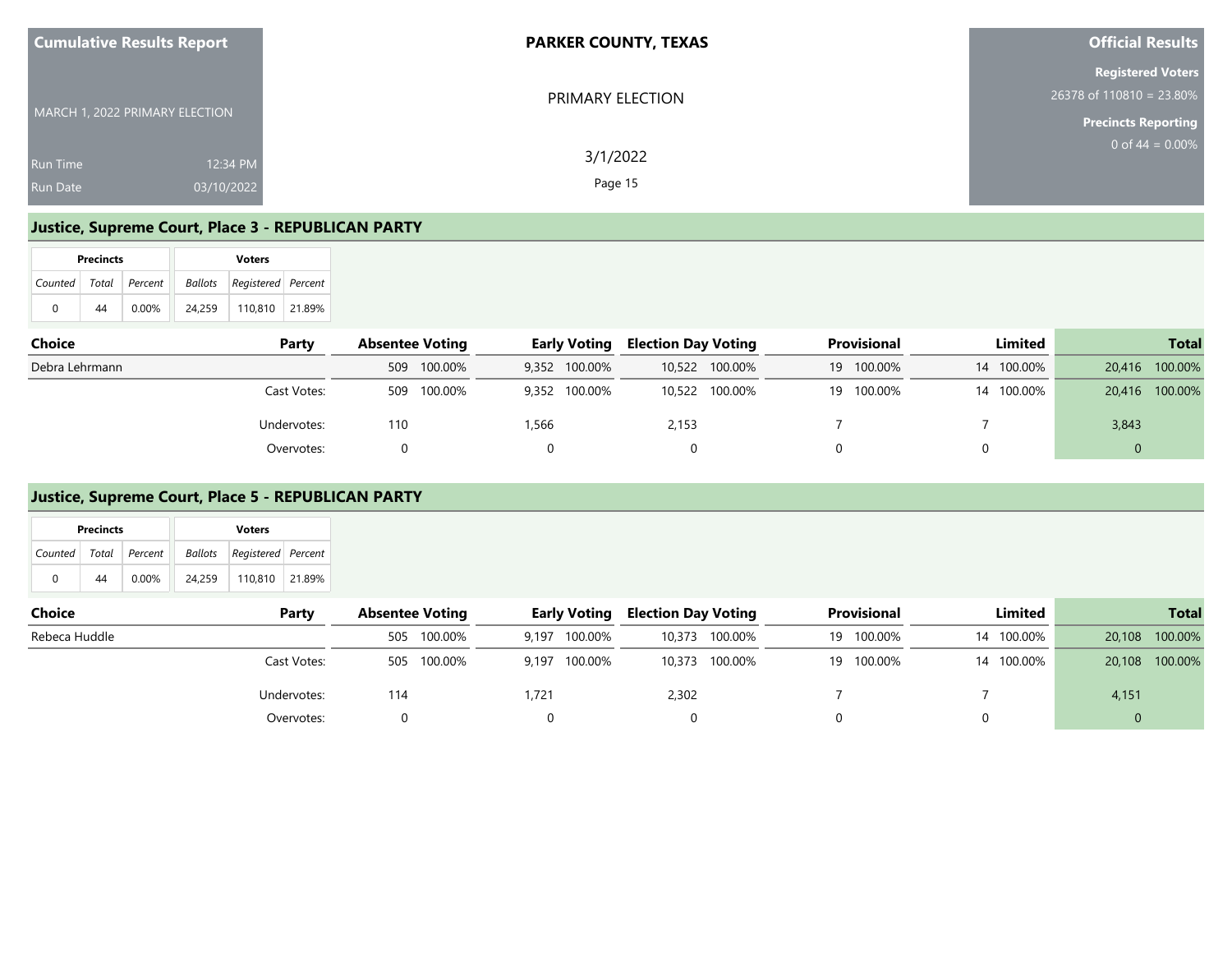| <b>Cumulative Results Report</b>   |                        | <b>PARKER COUNTY, TEXAS</b> | <b>Official Results</b>                                                            |
|------------------------------------|------------------------|-----------------------------|------------------------------------------------------------------------------------|
| MARCH 1, 2022 PRIMARY ELECTION     |                        | PRIMARY ELECTION            | <b>Registered Voters</b><br>26378 of 110810 = 23.80%<br><b>Precincts Reporting</b> |
| <b>Run Time</b><br><b>Run Date</b> | 12:34 PM<br>03/10/2022 | 3/1/2022<br>Page 16         | 0 of $44 = 0.00\%$                                                                 |

#### **Justice, Supreme Court, Place 9 - REPUBLICAN PARTY**

|   | <b>Precincts</b> |                       |        | <b>Voters</b>              |  |
|---|------------------|-----------------------|--------|----------------------------|--|
|   |                  | Counted Total Percent |        | Ballots Registered Percent |  |
| 0 | 44               | $0.00\%$              | 24.259 | 110.810 21.89%             |  |

| Choice           | Party       | <b>Absentee Voting</b> |         |       | <b>Early Voting</b> | <b>Election Day Voting</b> |                |                 | Provisional | Limited    |        | <b>Total</b> |
|------------------|-------------|------------------------|---------|-------|---------------------|----------------------------|----------------|-----------------|-------------|------------|--------|--------------|
| David J. Schenck |             | 155                    | 29.03%  | 4,388 | 47.30%              | 5,979                      | 57.13%         | 12 <sup>2</sup> | 54.55%      | 5 35.71%   | 10,539 | 51.89%       |
| Evan Young       |             | 379                    | 70.97%  | 4,888 | 52.70%              | 4,487                      | 42.87%         | 10              | 45.45%      | 9 64.29%   | 9.773  | 48.11%       |
|                  | Cast Votes: | 534                    | 100.00% |       | 9,276 100.00%       |                            | 10,466 100.00% | 22              | 100.00%     | 14 100.00% | 20,312 | 100.00%      |
|                  | Undervotes: | 85                     |         | 1.642 |                     | 2,209                      |                |                 |             |            | 3,947  |              |
|                  | Overvotes:  |                        |         | 0     |                     | 0                          |                |                 |             |            | 0      |              |

#### **Judge, Court of Criminal Appeals, Place 2 - REPUBLICAN PARTY**

|                       | <b>Precincts</b> |          |        | <b>Voters</b>                     |        |
|-----------------------|------------------|----------|--------|-----------------------------------|--------|
| Counted Total Percent |                  |          |        | <b>Ballots</b> Registered Percent |        |
| 0                     | 44               | $0.00\%$ | 24.259 | 110.810                           | 21.89% |

| <b>Choice</b><br>Party | <b>Absentee Voting</b> |         |       | <b>Early Voting</b> | <b>Election Day Voting</b> |                |    | <b>Provisional</b> | Limited    |        | <b>Total</b> |
|------------------------|------------------------|---------|-------|---------------------|----------------------------|----------------|----|--------------------|------------|--------|--------------|
| Mary Lou Keel          | 497                    | 100.00% |       | 9,117 100.00%       | 10.254                     | 100.00%        | 19 | 100.00%            | 14 100.00% | 19,901 | 100.00%      |
| Cast Votes:            | 497                    | 100.00% |       | 9,117 100.00%       |                            | 10,254 100.00% | 19 | 100.00%            | 14 100.00% | 19,901 | 100.00%      |
| Undervotes:            | 122                    |         | 1.801 |                     | 2.421                      |                |    |                    |            | 4,358  |              |
| Overvotes:             |                        |         |       |                     |                            |                |    |                    |            |        |              |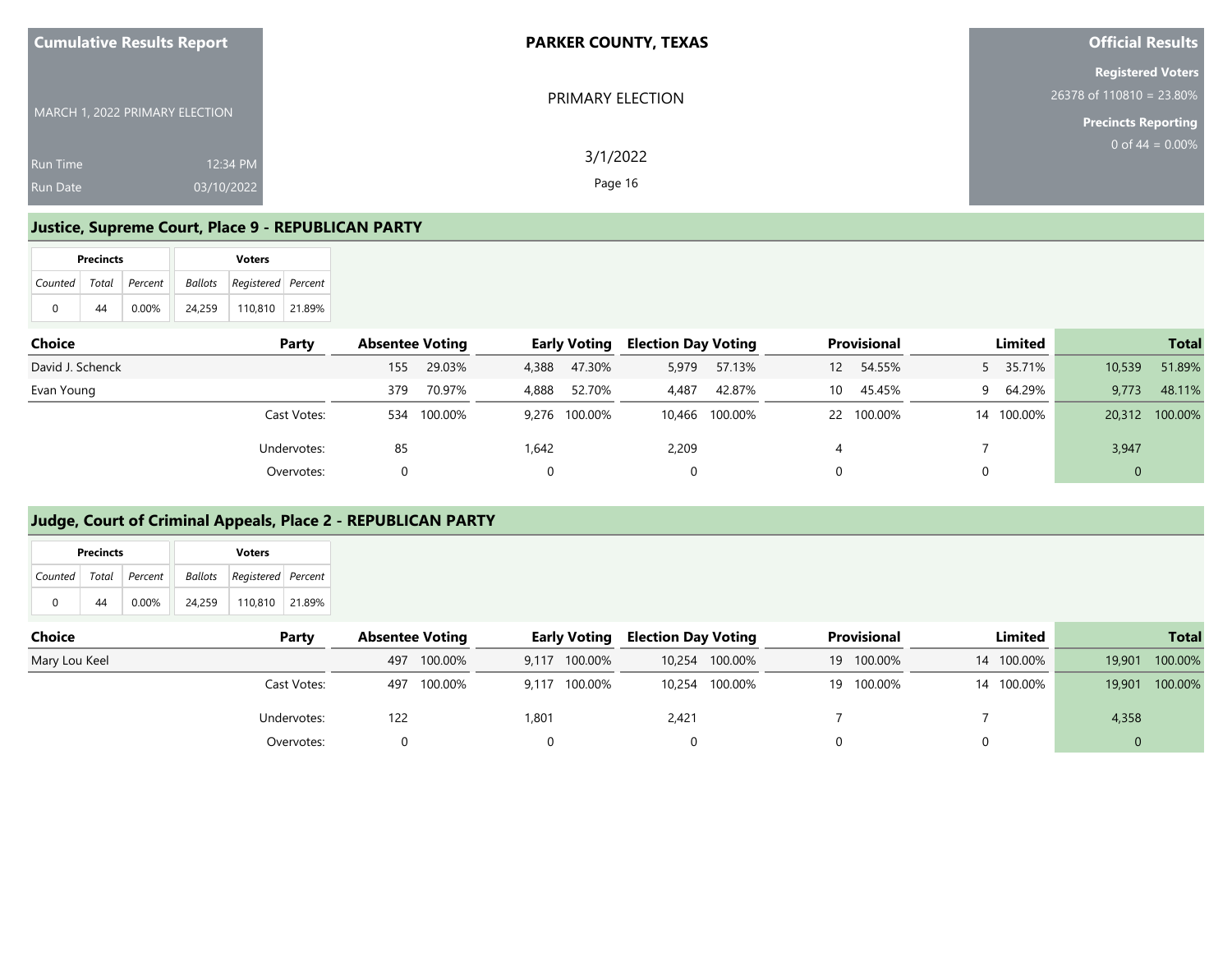| <b>Cumulative Results Report</b>                             | <b>PARKER COUNTY, TEXAS</b> | <b>Official Results</b>                                                            |
|--------------------------------------------------------------|-----------------------------|------------------------------------------------------------------------------------|
| MARCH 1, 2022 PRIMARY ELECTION                               | PRIMARY ELECTION            | <b>Registered Voters</b><br>26378 of 110810 = 23.80%<br><b>Precincts Reporting</b> |
| 12:34 PM<br><b>Run Time</b><br>03/10/2022<br><b>Run Date</b> | 3/1/2022<br>Page 17         | 0 of $44 = 0.00\%$                                                                 |

### **Judge, Court of Criminal Appeals, Place 5 - REPUBLICAN PARTY**

|   | <b>Precincts</b> |                       |        | <b>Voters</b>                     |  |
|---|------------------|-----------------------|--------|-----------------------------------|--|
|   |                  | Counted Total Percent |        | <b>Ballots</b> Registered Percent |  |
| 0 | 44               | $0.00\%$              | 24.259 | 110.810 21.89%                    |  |

| Choice              | Party       | <b>Absentee Voting</b> |         |       | <b>Early Voting</b> | <b>Election Day Voting</b> |                |                   | <b>Provisional</b> |    | Limited    |        | <b>Total</b> |
|---------------------|-------------|------------------------|---------|-------|---------------------|----------------------------|----------------|-------------------|--------------------|----|------------|--------|--------------|
| Clint Morgan        |             | 152                    | 28.41%  | 3,807 | 40.84%              | 5.174                      | 49.46%         |                   | 47.83%             | 10 | 62.50%     | 9,154  | 44.97%       |
| <b>Scott Walker</b> |             | 383                    | 71.59%  | 5,514 | 59.16%              | 5,288                      | 50.54%         | $12 \overline{ }$ | 52.17%             |    | 6 37.50%   | 11,203 | 55.03%       |
|                     | Cast Votes: | 535                    | 100.00% | 9,321 | 100.00%             |                            | 10,462 100.00% | 23                | 100.00%            |    | 16 100.00% | 20,357 | 100.00%      |
|                     | Undervotes: | 84                     |         | 1.597 |                     | 2.213                      |                |                   |                    |    |            | 3,902  |              |
|                     | Overvotes:  |                        |         |       |                     | 0                          |                |                   |                    |    |            |        |              |

#### **Judge, Court of Criminal Appeals, Place 6 - REPUBLICAN PARTY**

|                       | <b>Precincts</b> |          |        | <b>Voters</b>                  |  |
|-----------------------|------------------|----------|--------|--------------------------------|--|
| Counted Total Percent |                  |          |        | Ballots   Registered   Percent |  |
| 0                     | 44               | $0.00\%$ | 24.259 | 110,810   21.89%               |  |

| Choice                | Party       | <b>Absentee Voting</b> | <b>Early Voting</b> | <b>Election Day Voting</b> | <b>Provisional</b> | Limited    | <b>Total</b>      |
|-----------------------|-------------|------------------------|---------------------|----------------------------|--------------------|------------|-------------------|
| Jesse F. McClure, III |             | 498 100.00%            | 8,978 100.00%       | 10,110 100.00%             | 100.00%<br>19      | 14 100.00% | 100.00%<br>19,619 |
|                       | Cast Votes: | 498 100.00%            | 8,978 100.00%       | 10,110 100.00%             | 100.00%<br>19      | 14 100.00% | 100.00%<br>19,619 |
|                       | Undervotes: | 121                    | .940                | 2,565                      |                    |            | 4,640             |
|                       | Overvotes:  |                        |                     |                            |                    |            |                   |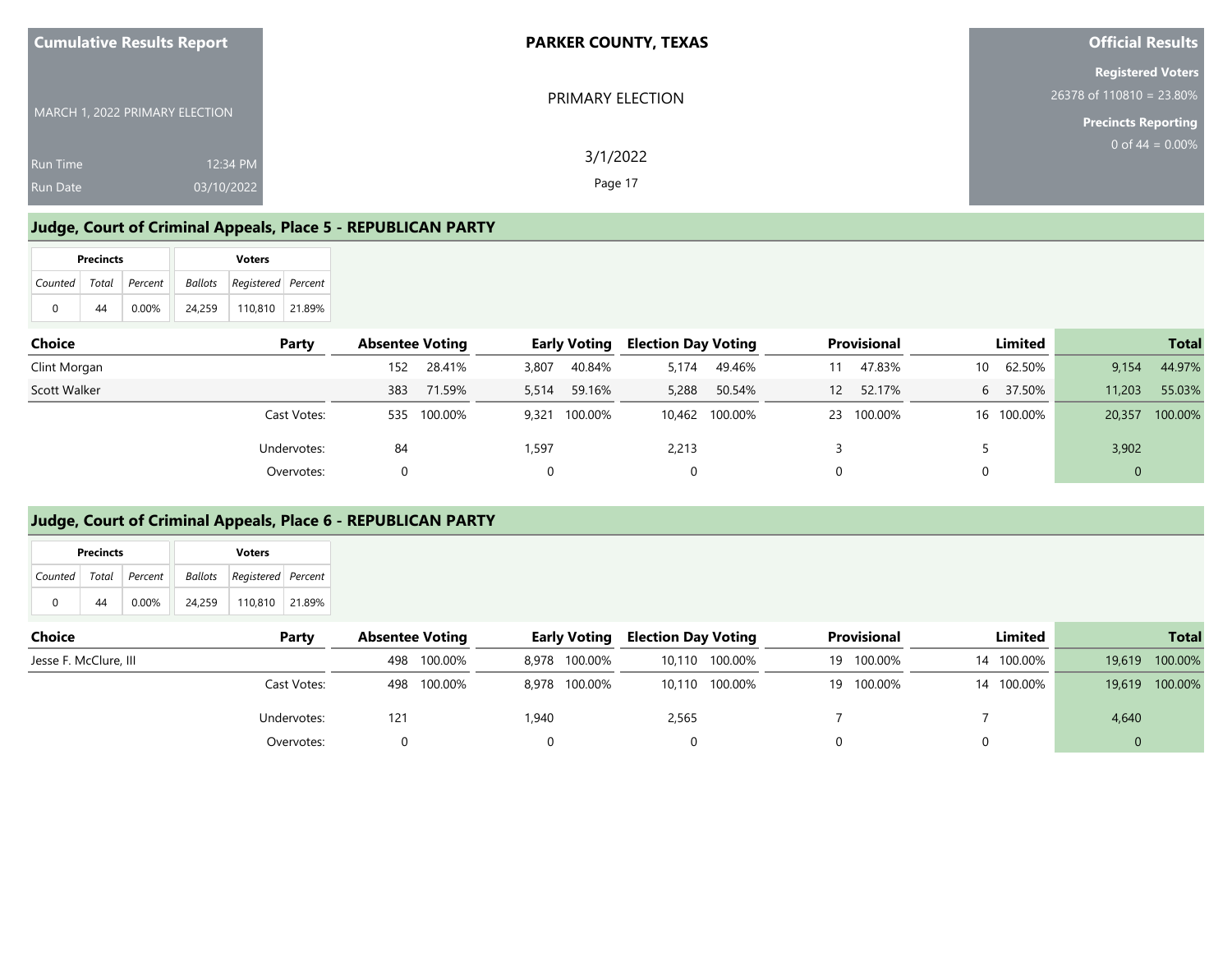| <b>Cumulative Results Report</b>                             | <b>PARKER COUNTY, TEXAS</b> | <b>Official Results</b>                                                              |
|--------------------------------------------------------------|-----------------------------|--------------------------------------------------------------------------------------|
| MARCH 1, 2022 PRIMARY ELECTION                               | PRIMARY ELECTION            | <b>Registered Voters</b><br>$26378$ of 110810 = 23.80%<br><b>Precincts Reporting</b> |
| 12:34 PM<br><b>Run Time</b><br>03/10/2022<br><b>Run Date</b> | 3/1/2022<br>Page 18         | 0 of 44 = $0.00\%$                                                                   |

#### **Member, State Board of Education, District No. 11 - REPUBLICAN PARTY**

|                       | <b>Precincts</b> |          |        | <b>Voters</b>                     |        |
|-----------------------|------------------|----------|--------|-----------------------------------|--------|
| Counted Total Percent |                  |          |        | <b>Ballots</b> Registered Percent |        |
| 0                     | 44               | $0.00\%$ | 24.259 | 110.810                           | 21.89% |

| Choice<br>Party      |     | <b>Absentee Voting</b> |          | <b>Early Voting</b> | <b>Election Day Voting</b> |         |    | <b>Provisional</b> |    | Limited  |              | <b>Total</b> |
|----------------------|-----|------------------------|----------|---------------------|----------------------------|---------|----|--------------------|----|----------|--------------|--------------|
| Patricia "Pat" Hardy | 401 | 72.25%                 | 5,430    | 56.52%              | 5,205                      | 48.23%  |    | 30.43%             |    | 4 36.36% | 11,047       | 52.64%       |
| Joshua Tarbay        | 94  | 16.94%                 | 2,626    | 27.33%              | 3,768                      | 34.92%  | 14 | 60.87%             |    | 4 36.36% | 6,506        | 31.00%       |
| "DC" Caldwell        | 25  | 4.50%                  | 689      | 7.17%               | 901                        | 8.35%   | 0  | 0.00%              |    | 9.09%    | 1,616        | 7.70%        |
| Rebecca Garcia       | 35  | 6.31%                  | 862      | 8.97%               | 917                        | 8.50%   | 2  | 8.70%              |    | 2 18.18% | 1,818        | 8.66%        |
| Cast Votes:          |     | 555 100.00%            |          | 9,607 100.00%       | 10.791                     | 100.00% | 23 | 100.00%            | 11 | 100.00%  | 20,987       | 100.00%      |
| Undervotes:          | 64  |                        | 1,311    |                     | 1,884                      |         |    |                    | 10 |          | 3,272        |              |
| Overvotes:           | 0   |                        | $\Omega$ |                     | 0                          |         |    |                    |    |          | $\mathbf{0}$ |              |

#### **State Senator, District No. 10 - REPUBLICAN PARTY**

|                           | <b>Precincts</b> |          |        | <b>Voters</b>              |        |
|---------------------------|------------------|----------|--------|----------------------------|--------|
| Counted   Total   Percent |                  |          |        | Ballots Registered Percent |        |
| 0                         | 18               | $0.00\%$ | 11.132 | 46.213                     | 24.09% |

| Choice           | Party       | <b>Absentee Voting</b> |         |       | <b>Early Voting</b> |       | <b>Election Day Voting</b> | <b>Provisional</b> |         | Limited  |          |                | <b>Total</b>   |
|------------------|-------------|------------------------|---------|-------|---------------------|-------|----------------------------|--------------------|---------|----------|----------|----------------|----------------|
| Warren V. Norred |             | 46                     | 13.61%  | 1,009 | 21.54%              | 1,539 | 27.67%                     | 6                  | 31.58%  | $\Omega$ | 0.00%    | 2,600          | 24.52%         |
| Phil King        |             | 292                    | 86.39%  | 3,676 | 78.46%              | 4.022 | 72.33%                     | 13                 | 68.42%  | $\Omega$ | 0.00%    | 8,003          | 75.48%         |
|                  | Cast Votes: | 338                    | 100.00% |       | 4,685 100.00%       | 5,561 | 100.00%                    | 19                 | 100.00% | $\Omega$ | $0.00\%$ |                | 10,603 100.00% |
| Undervotes:      |             | 14                     |         | 170   |                     | 340   |                            |                    |         |          |          | 529            |                |
|                  | Overvotes:  |                        |         |       |                     |       |                            |                    |         |          |          | $\overline{0}$ |                |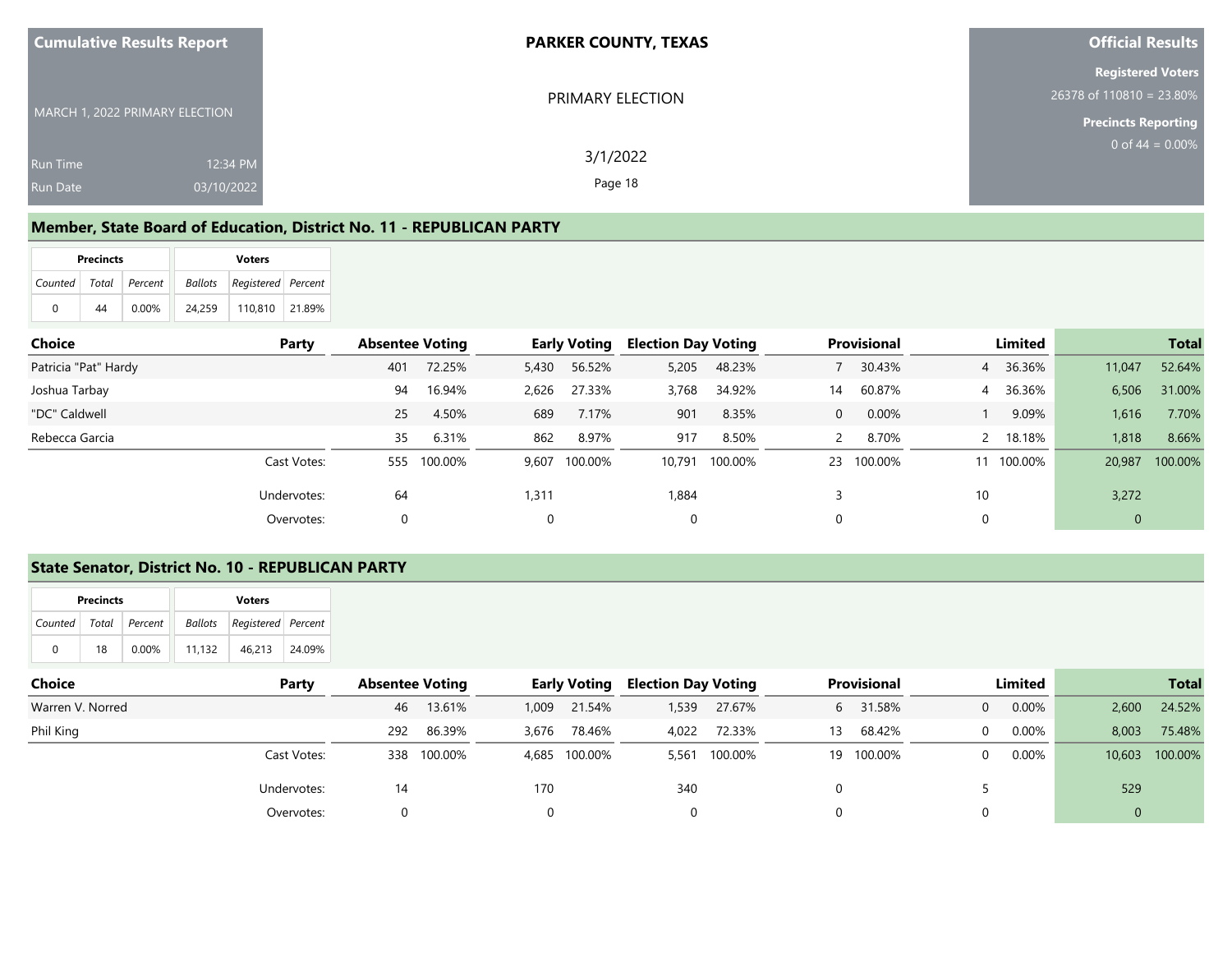| <b>Cumulative Results Report</b>                             | <b>PARKER COUNTY, TEXAS</b> | <b>Official Results</b>                                                              |
|--------------------------------------------------------------|-----------------------------|--------------------------------------------------------------------------------------|
| MARCH 1, 2022 PRIMARY ELECTION                               | PRIMARY ELECTION            | <b>Registered Voters</b><br>$26378$ of 110810 = 23.80%<br><b>Precincts Reporting</b> |
| 12:34 PM<br><b>Run Time</b><br>03/10/2022<br><b>Run Date</b> | 3/1/2022<br>Page 19         | 0 of $44 = 0.00\%$                                                                   |

#### **State Senator, District No. 30 - REPUBLICAN PARTY**

|          | <b>Precincts</b>      |          |  | <b>Voters</b> |                                   |        |  |  |  |  |  |
|----------|-----------------------|----------|--|---------------|-----------------------------------|--------|--|--|--|--|--|
|          | Counted Total Percent |          |  |               | <b>Ballots</b> Registered Percent |        |  |  |  |  |  |
| $\Omega$ | 26                    | $0.00\%$ |  | 13.127        | 64.597                            | 20.32% |  |  |  |  |  |

| <b>Choice</b><br>Party |  | <b>Absentee Voting</b> |             | <b>Early Voting</b> |               | <b>Election Day Voting</b> |               | <b>Provisional</b> |    | Limited  |        | <b>Total</b> |
|------------------------|--|------------------------|-------------|---------------------|---------------|----------------------------|---------------|--------------------|----|----------|--------|--------------|
| Drew Springer          |  |                        | 209 100.00% |                     | 5,156 100.00% | 5,564                      | 100.00%       | 100.00%            |    | $0.00\%$ | 10.935 | 100.00%      |
| Cast Votes:            |  | 209                    | 100.00%     |                     | 5,156 100.00% |                            | 5,564 100.00% | 100.00%            |    | 0.00%    | 10,935 | 100.00%      |
| Undervotes:            |  | 58                     |             | 907                 |               | 1,210                      |               |                    | 16 |          | 2,192  |              |
| Overvotes:             |  |                        |             |                     |               |                            |               |                    |    |          | 0      |              |

#### **State Representative, District No. 60 - REPUBLICAN PARTY**

| 110,810 21.89%<br>24,259<br>0.00%<br>44 | Ballots<br>Registered Percent<br>Total Percent<br>Counted | <b>Choice</b> |  |  | Party | <b>Absentee Voting</b> | <b>Early Voting</b> | <b>Election Day Voting</b> | Provisional | Limited |
|-----------------------------------------|-----------------------------------------------------------|---------------|--|--|-------|------------------------|---------------------|----------------------------|-------------|---------|
|                                         |                                                           |               |  |  |       |                        |                     |                            |             |         |

|              |             |     |             |       | $\overline{\phantom{a}}$ |       |                |                 |            |                |          |       |                |
|--------------|-------------|-----|-------------|-------|--------------------------|-------|----------------|-----------------|------------|----------------|----------|-------|----------------|
| Lucas Turner |             | 27  | 4.62%       | 882   | 8.59%                    | 1,222 | 10.50%         | $\Omega$        | 0.00%      | $\overline{0}$ | 0.00%    | 2,131 | 9.47%          |
| Glenn Rogers |             | 313 | 53.60%      | 3,946 | 38.45%                   | 3,961 | 34.04%         | 10 <sup>°</sup> | 41.67%     | $\overline{0}$ | $0.00\%$ | 8,230 | 36.57%         |
| Kit Marshall |             | 75  | 12.84%      | ,493  | 14.55%                   | 1,513 | 13.00%         |                 | 12.50%     | $\mathbf{0}$   | $0.00\%$ | 3,084 | 13.70%         |
| Mike Olcott  |             | 169 | 28.94%      | 3,942 | 38.41%                   |       | 4,940 42.45%   | 11              | 45.83%     | $\overline{0}$ | $0.00\%$ | 9,062 | 40.26%         |
|              | Cast Votes: |     | 584 100.00% |       | 10,263 100.00%           |       | 11,636 100.00% |                 | 24 100.00% | $\mathbf{0}$   | $0.00\%$ |       | 22,507 100.00% |
|              | Undervotes: | 33  |             | 655   |                          | 1,039 |                |                 |            | 21             |          | 1,750 |                |
|              | Overvotes:  |     |             |       |                          | 0     |                |                 |            | $\Omega$       |          |       |                |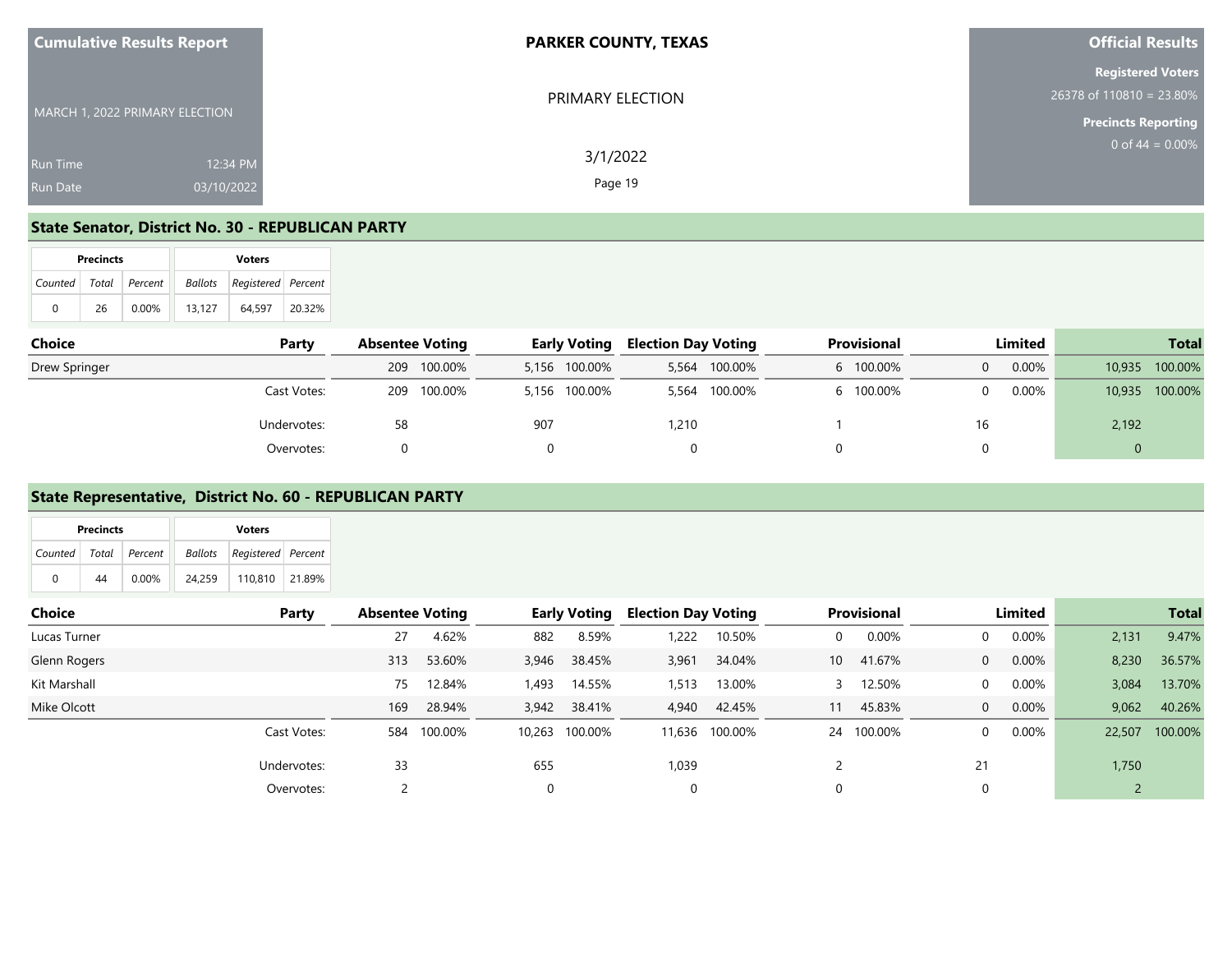| <b>Cumulative Results Report</b>                             | <b>PARKER COUNTY, TEXAS</b> | <b>Official Results</b>                                                              |
|--------------------------------------------------------------|-----------------------------|--------------------------------------------------------------------------------------|
| MARCH 1, 2022 PRIMARY ELECTION                               | PRIMARY ELECTION            | <b>Registered Voters</b><br>$26378$ of 110810 = 23.80%<br><b>Precincts Reporting</b> |
| 12:34 PM<br><b>Run Time</b><br>03/10/2022<br><b>Run Date</b> | 3/1/2022<br>Page 20         | 0 of 44 = $0.00\%$                                                                   |

#### **Justice, 2nd Court of Appeals District, Place No. 3 - REPUBLICAN PARTY**

|   | <b>Precincts</b> |                       | <b>Voters</b> |                            |  |  |  |  |  |  |
|---|------------------|-----------------------|---------------|----------------------------|--|--|--|--|--|--|
|   |                  | Counted Total Percent |               | Ballots Registered Percent |  |  |  |  |  |  |
| 0 | 44               | $0.00\%$              | 24.259        | 110,810 21.89%             |  |  |  |  |  |  |

| <b>Choice</b>  | Party       | <b>Absentee Voting</b> |             |       | <b>Early Voting</b> | <b>Election Day Voting</b> |                |    | Provisional | Limited   |        | <b>Total</b> |
|----------------|-------------|------------------------|-------------|-------|---------------------|----------------------------|----------------|----|-------------|-----------|--------|--------------|
| Elizabeth Kerr |             |                        | 498 100.00% |       | 9,043 100.00%       |                            | 10,175 100.00% | 20 | 100.00%     | 4 100.00% | 19,740 | 100.00%      |
|                | Cast Votes: |                        | 498 100.00% |       | 9,043 100.00%       |                            | 10,175 100.00% |    | 20 100.00%  | 4 100.00% | 19,740 | 100.00%      |
|                | Undervotes: | 121                    |             | 1,875 |                     | 2,500                      |                |    |             |           | 4,519  |              |
|                | Overvotes:  |                        |             |       |                     |                            |                |    |             |           |        |              |

### **County Judge - REPUBLICAN PARTY**

|         | <b>Precincts</b> |          |         | <b>Voters</b>      |        |
|---------|------------------|----------|---------|--------------------|--------|
| Counted | Total            | Percent  | Ballots | Registered Percent |        |
|         | -44              | $0.00\%$ | 24,259  | 110,810            | 21.89% |
| Choice  |                  |          |         |                    | Party  |

| Choice         | Party       | Absentee Voting |         |       | <b>Larly Voting</b> | Election Day Voting |                |    | <b>Provisional</b> |    | Limited   |        | Total          |
|----------------|-------------|-----------------|---------|-------|---------------------|---------------------|----------------|----|--------------------|----|-----------|--------|----------------|
| Thomas Moorman |             | 230             | 39.18%  | 4,398 | 42.63%              | 4,125               | 35.69%         | 13 | 56.52%             | 0  | $0.00\%$  | 8,766  | 38.98%         |
| Pat Deen       |             | 357             | 60.82%  | 5,918 | 57.37%              | 7,433               | 64.31%         | 10 | 43.48%             |    | 2 100.00% | 13,720 | 61.02%         |
|                | Cast Votes: | 587             | 100.00% |       | 10,316 100.00%      |                     | 11,558 100.00% |    | 23 100.00%         |    | 2 100.00% |        | 22,486 100.00% |
|                | Undervotes: | 32              |         | 602   |                     | 1.117               |                |    |                    | 19 |           | 1,773  |                |
|                | Overvotes:  |                 |         |       |                     |                     |                |    |                    |    |           |        |                |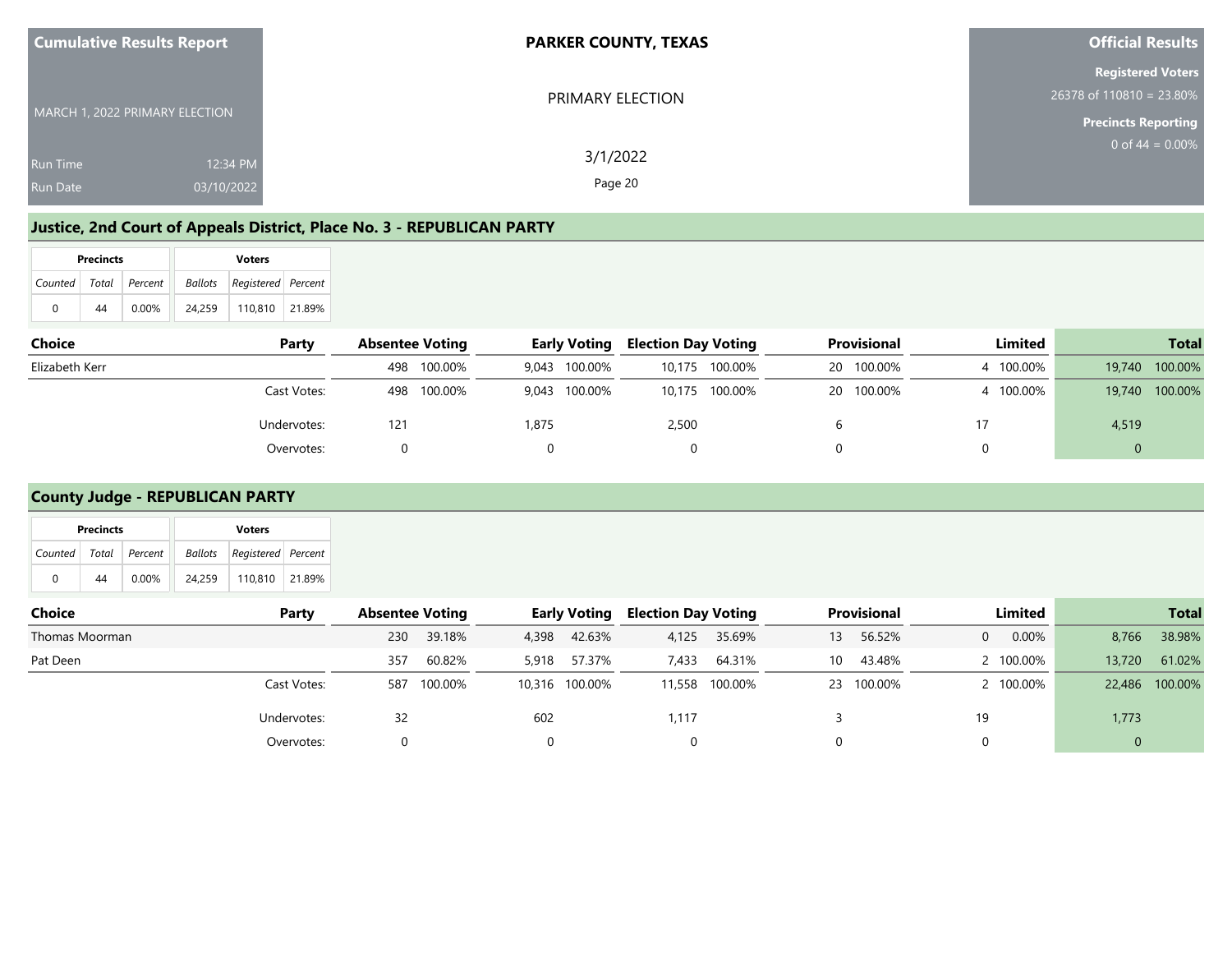| <b>Cumulative Results Report</b>   |                        | <b>PARKER COUNTY, TEXAS</b> | <b>Official Results</b>                                                            |
|------------------------------------|------------------------|-----------------------------|------------------------------------------------------------------------------------|
| MARCH 1, 2022 PRIMARY ELECTION     |                        | PRIMARY ELECTION            | <b>Registered Voters</b><br>26378 of 110810 = 23.80%<br><b>Precincts Reporting</b> |
| <b>Run Time</b><br><b>Run Date</b> | 12:34 PM<br>03/10/2022 | 3/1/2022<br>Page 21         | 0 of $44 = 0.00\%$                                                                 |

#### **Judge, County Court-at-Law No. 1 - REPUBLICAN PARTY**

|                       | <b>Precincts</b> |          |         | <b>Voters</b>      |  |
|-----------------------|------------------|----------|---------|--------------------|--|
| Counted Total Percent |                  |          | Ballots | Registered Percent |  |
| 0                     | 44               | $0.00\%$ | 24.259  | 110.810   21.89%   |  |

| <b>Choice</b>     | Party       | <b>Absentee Voting</b> |         |       | <b>Early Voting</b> | <b>Election Day Voting</b> |                |            | <b>Provisional</b> |                | Limited   |        | <b>Total</b>   |
|-------------------|-------------|------------------------|---------|-------|---------------------|----------------------------|----------------|------------|--------------------|----------------|-----------|--------|----------------|
| Zachary Pettigrew |             | 134                    | 23.89%  | 2,788 | 28.21%              | 3,377                      | 30.63%         |            | 20.83%             | $\overline{0}$ | 0.00%     | 6,304  | 29.33%         |
| Kirk D. Martin    |             | 350                    | 62.39%  | 5,517 | 55.82%              | 5,951                      | 53.98%         | 17         | 70.83%             |                | 50.00%    | 11,836 | 55.06%         |
| Kitty Wise        |             | 77                     | 13.73%  | 1,579 | 15.98%              | 1,696                      | 15.38%         | $\epsilon$ | 8.33%              |                | 50.00%    | 3,355  | 15.61%         |
|                   | Cast Votes: | 561                    | 100.00% | 9,884 | 100.00%             |                            | 11,024 100.00% | 24         | 100.00%            |                | 2 100.00% |        | 21,495 100.00% |
|                   | Undervotes: | 58                     |         | 1,034 |                     | 1,651                      |                |            |                    | 19             |           | 2,764  |                |
|                   | Overvotes:  |                        |         |       |                     | 0                          |                |            |                    | 0              |           | 0      |                |

### **District Clerk - REPUBLICAN PARTY**

|                           | <b>Precincts</b> |          |  |         | <b>Voters</b>      |  |  |  |  |  |  |
|---------------------------|------------------|----------|--|---------|--------------------|--|--|--|--|--|--|
| Counted   Total   Percent |                  |          |  | Ballots | Registered Percent |  |  |  |  |  |  |
| 0                         | 44               | $0.00\%$ |  | 24.259  | 110.810 21.89%     |  |  |  |  |  |  |

| <b>Choice</b><br>Party | <b>Absentee Voting</b> |         |       | <b>Early Voting</b> | <b>Election Day Voting</b> |                |    | <b>Provisional</b> | Limited  |        | <b>Total</b> |
|------------------------|------------------------|---------|-------|---------------------|----------------------------|----------------|----|--------------------|----------|--------|--------------|
| Sharena Gilliland      | 515                    | 100.00% | 9.148 | 100.00%             | 10,235                     | 100.00%        | 20 | 100.00%            | 0.00%    | 19,918 | 100.00%      |
| Cast Votes:            | 515                    | 100.00% |       | 9,148 100.00%       |                            | 10,235 100.00% |    | 20 100.00%         | $0.00\%$ | 19,918 | 100.00%      |
| Undervotes:            | 104                    |         | 1.770 |                     | 2,440                      |                |    |                    |          | 4,341  |              |
| Overvotes:             |                        |         |       |                     |                            |                |    |                    |          |        |              |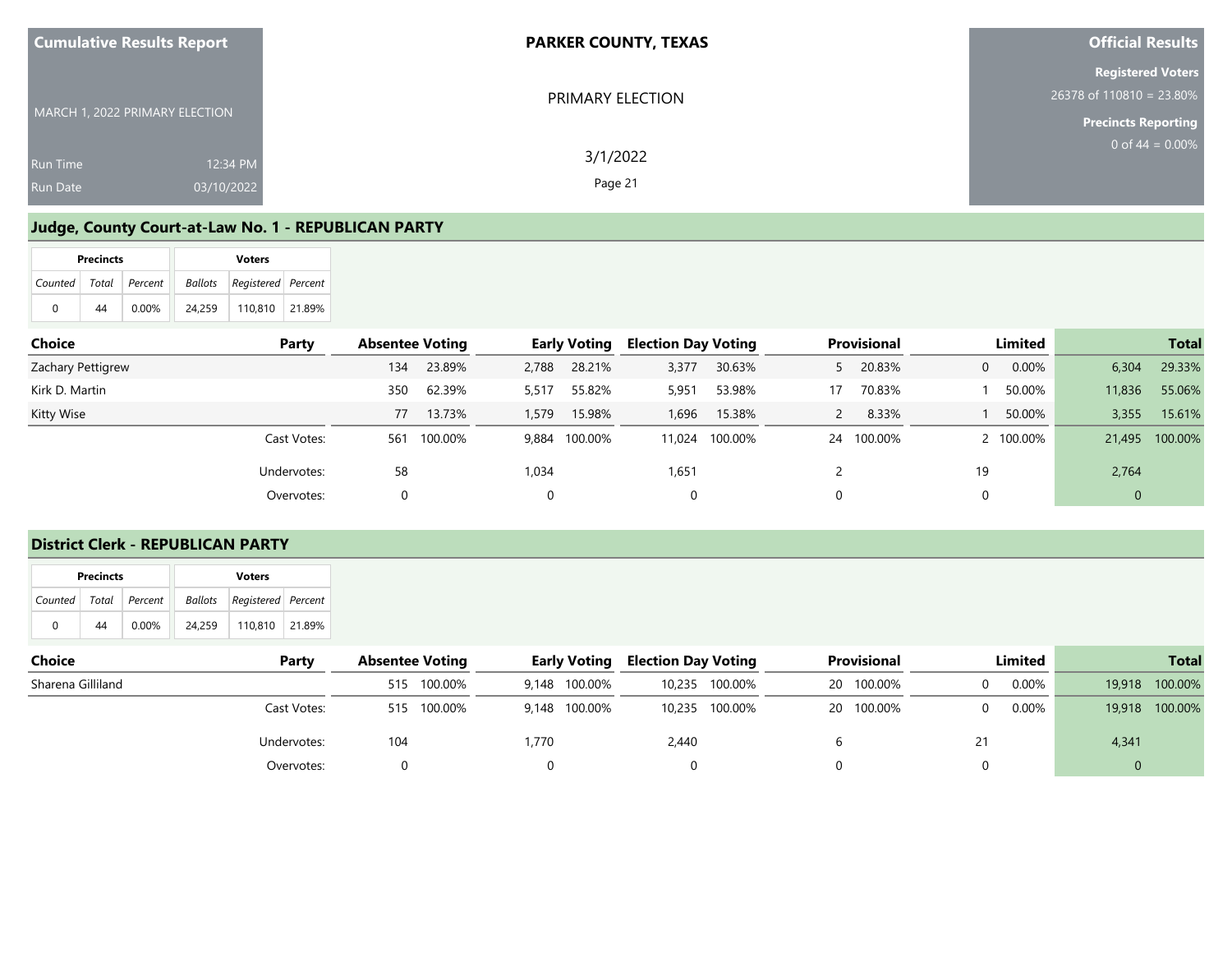| <b>Cumulative Results Report</b>                             | <b>PARKER COUNTY, TEXAS</b> | <b>Official Results</b>                                                              |
|--------------------------------------------------------------|-----------------------------|--------------------------------------------------------------------------------------|
| MARCH 1, 2022 PRIMARY ELECTION                               | PRIMARY ELECTION            | <b>Registered Voters</b><br>$26378$ of 110810 = 23.80%<br><b>Precincts Reporting</b> |
| 12:34 PM<br><b>Run Time</b><br>03/10/2022<br><b>Run Date</b> | 3/1/2022<br>Page 22         | 0 of $44 = 0.00\%$                                                                   |

#### **County Clerk - REPUBLICAN PARTY**

|          | <b>Precincts</b> |                           |  |        | <b>Voters</b>                     |  |  |  |  |  |  |
|----------|------------------|---------------------------|--|--------|-----------------------------------|--|--|--|--|--|--|
|          |                  | Counted   Total   Percent |  |        | <b>Ballots</b> Registered Percent |  |  |  |  |  |  |
| $\Omega$ | 44               | $0.00\%$                  |  | 24.259 | 110,810 21.89%                    |  |  |  |  |  |  |

| <b>Choice</b><br>Party | <b>Absentee Voting</b> | <b>Early Voting</b> | <b>Election Day Voting</b> | <b>Provisional</b> | Limited       | <b>Total</b>      |
|------------------------|------------------------|---------------------|----------------------------|--------------------|---------------|-------------------|
| Lila Jean Deakle       | 512 100.00%            | 9,089 100.00%       | 10,176 100.00%             | 20 100.00%         | $0.00\%$<br>0 | 100.00%<br>19,797 |
| Cast Votes:            | 512 100.00%            | 9,089 100.00%       | 10,176 100.00%             | 20 100.00%         | 0.00%<br>0    | 100.00%<br>19,797 |
| Undervotes:            | 107                    | 1,829               | 2,499                      |                    | 21            | 4,462             |
| Overvotes:             |                        |                     |                            |                    |               | ◡                 |

#### **Sheriff Unexpired Term - REPUBLICAN PARTY**

|               | Precincts    |         |                | <b>Voters</b>      |        |                        |        |       |                     |                            |        |    |             |         |  |        |
|---------------|--------------|---------|----------------|--------------------|--------|------------------------|--------|-------|---------------------|----------------------------|--------|----|-------------|---------|--|--------|
| Counted       | Total        | Percent | <b>Ballots</b> | Registered Percent |        |                        |        |       |                     |                            |        |    |             |         |  |        |
|               |              |         |                |                    |        |                        |        |       |                     |                            |        |    |             |         |  |        |
|               | 44           | 0.00%   | 24,259         | 110,810            | 21.89% |                        |        |       |                     |                            |        |    |             |         |  |        |
| <b>Choice</b> |              |         |                |                    | Party  | <b>Absentee Voting</b> |        |       | <b>Early Voting</b> | <b>Election Day Voting</b> |        |    | Provisional | Limited |  |        |
|               | Russ Authier |         |                |                    |        | 405                    | 68.53% | 6,011 | 57.26%              | 6,072                      | 51.24% |    | 29.17%      | 0.00%   |  | 12,495 |
| Marc Povero   |              |         |                |                    |        | 186                    | 31.47% | 4,486 | 42.74%              | 5,777                      | 48.76% | 17 | 70.83%      | 0.00%   |  | 10,466 |

Cast Votes: 591 100.00% 10,497 100.00% 11,849 100.00% 24 100.00% 0 0.00% 22,961 100.00%

Undervotes: 28 421 826 2 21 1,298 Overvotes: 0 0 0 0 0 0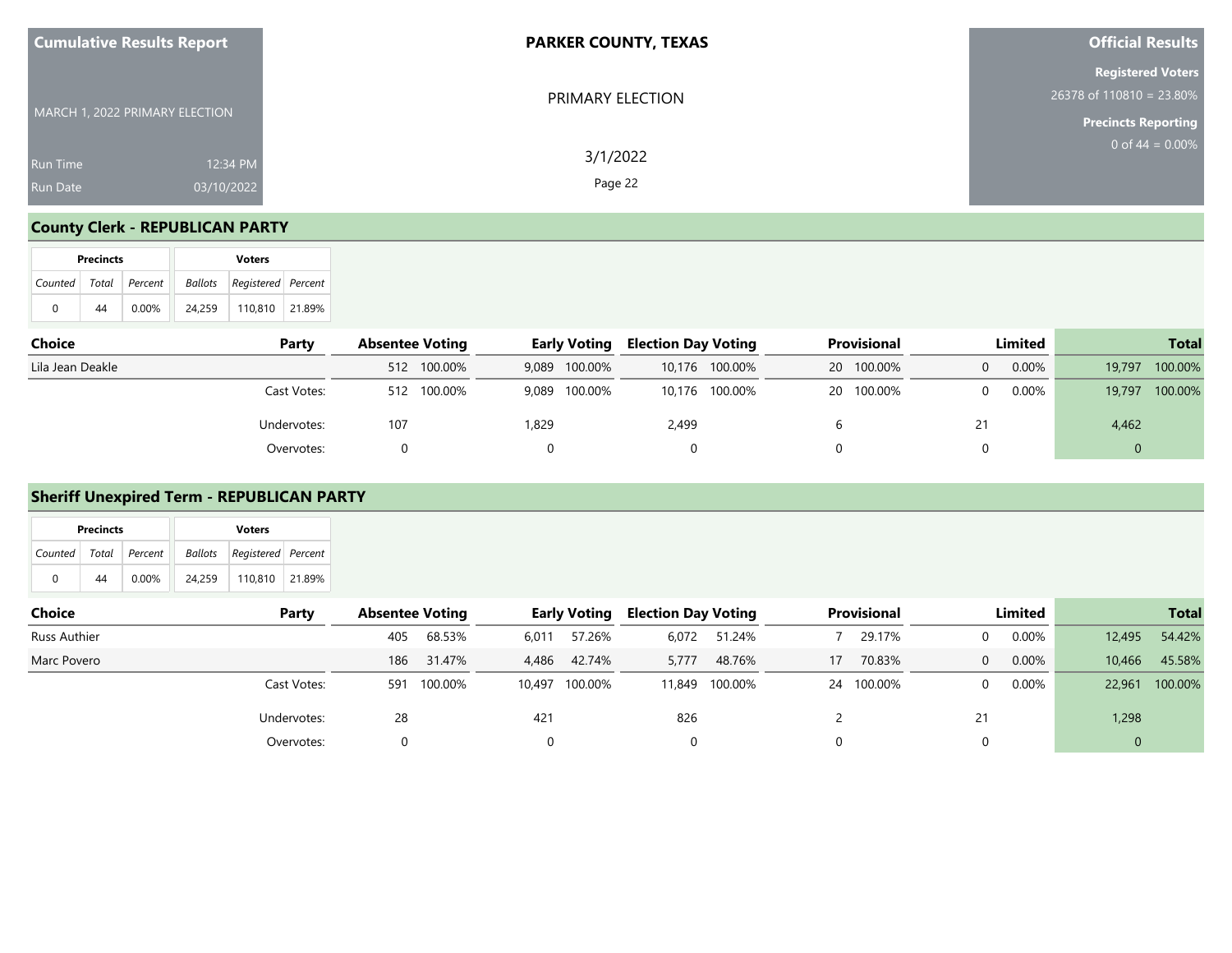| <b>Cumulative Results Report</b>          | <b>PARKER COUNTY, TEXAS</b>     | <b>Official Results</b>                                                              |
|-------------------------------------------|---------------------------------|--------------------------------------------------------------------------------------|
| MARCH 1, 2022 PRIMARY ELECTION            | PRIMARY ELECTION                | <b>Registered Voters</b><br>$26378$ of 110810 = 23.80%<br><b>Precincts Reporting</b> |
| <b>Run Time</b><br>03/10/2022<br>Run Date | 3/1/2022<br>12:34 PM<br>Page 23 | 0 of $44 = 0.00\%$                                                                   |

#### **County Treasurer - REPUBLICAN PARTY**

|                       | <b>Precincts</b> |       | <b>Voters</b> |                                   |  |  |  |  |  |  |
|-----------------------|------------------|-------|---------------|-----------------------------------|--|--|--|--|--|--|
| Counted Total Percent |                  |       |               | <b>Ballots Registered</b> Percent |  |  |  |  |  |  |
| 0                     | 44               | 0.00% | 24.259        | 110.810 21.89%                    |  |  |  |  |  |  |

| Choice<br>Party    | <b>Absentee Voting</b> |             |       | <b>Early Voting</b> | <b>Election Day Voting</b> |                |    | <b>Provisional</b> | Limited |        | <b>Total</b> |
|--------------------|------------------------|-------------|-------|---------------------|----------------------------|----------------|----|--------------------|---------|--------|--------------|
| Rebecca McCullough |                        | 512 100.00% |       | 9,190 100.00%       |                            | 10,308 100.00% | 21 | 100.00%            | 0.00%   | 20,031 | 100.00%      |
| Cast Votes:        |                        | 512 100.00% |       | 9,190 100.00%       |                            | 10,308 100.00% | 21 | 100.00%            | 0.00%   | 20,031 | 100.00%      |
| Undervotes:        | 107                    |             | 1.728 |                     | 2,367                      |                |    |                    |         | 4,228  |              |
| Overvotes:         |                        |             |       |                     |                            |                |    |                    |         | 0      |              |

#### **County Commissioner, Precinct No. 2 - REPUBLICAN PARTY**

|   | <b>Precincts</b>      |          | <b>Voters</b> |                                   |        |  |  |  |  |  |
|---|-----------------------|----------|---------------|-----------------------------------|--------|--|--|--|--|--|
|   | Counted Total Percent |          |               | <b>Ballots</b> Registered Percent |        |  |  |  |  |  |
| 0 | 14                    | $0.00\%$ | 6.678         | 27.816                            | 24.01% |  |  |  |  |  |

| Choice          | Party       | <b>Absentee Voting</b> |         |          | <b>Early Voting</b> | <b>Election Day Voting</b> |               |          | <b>Provisional</b> |                | Limited  |              | <b>Total</b> |
|-----------------|-------------|------------------------|---------|----------|---------------------|----------------------------|---------------|----------|--------------------|----------------|----------|--------------|--------------|
| Johnny L Cannon |             | 17                     | 9.60%   | 307      | 10.48%              | 355                        | 11.88%        | $\Omega$ | 0.00%              | 0              | 0.00%    | 679          | 11.13%       |
| Joe W. Harris   |             | 92                     | 51.98%  | 1,435    | 48.99%              | 1,296                      | 43.39%        |          | 42.86%             | 0              | 0.00%    | 2,826        | 46.33%       |
| Jacob Holt      |             | 68                     | 38.42%  | 1,187    | 40.53%              | 1.336                      | 44.73%        |          | 4 57.14%           | $\overline{0}$ | 0.00%    | 2.595        | 42.54%       |
|                 | Cast Votes: | 177                    | 100.00% |          | 2,929 100.00%       |                            | 2,987 100.00% |          | 100.00%            | 0              | $0.00\%$ | 6.100        | 100.00%      |
|                 | Undervotes: | 10                     |         | 249      |                     | 316                        |               |          |                    |                |          | 578          |              |
|                 | Overvotes:  |                        |         | $\Omega$ |                     | 0                          |               |          |                    |                |          | $\mathbf{0}$ |              |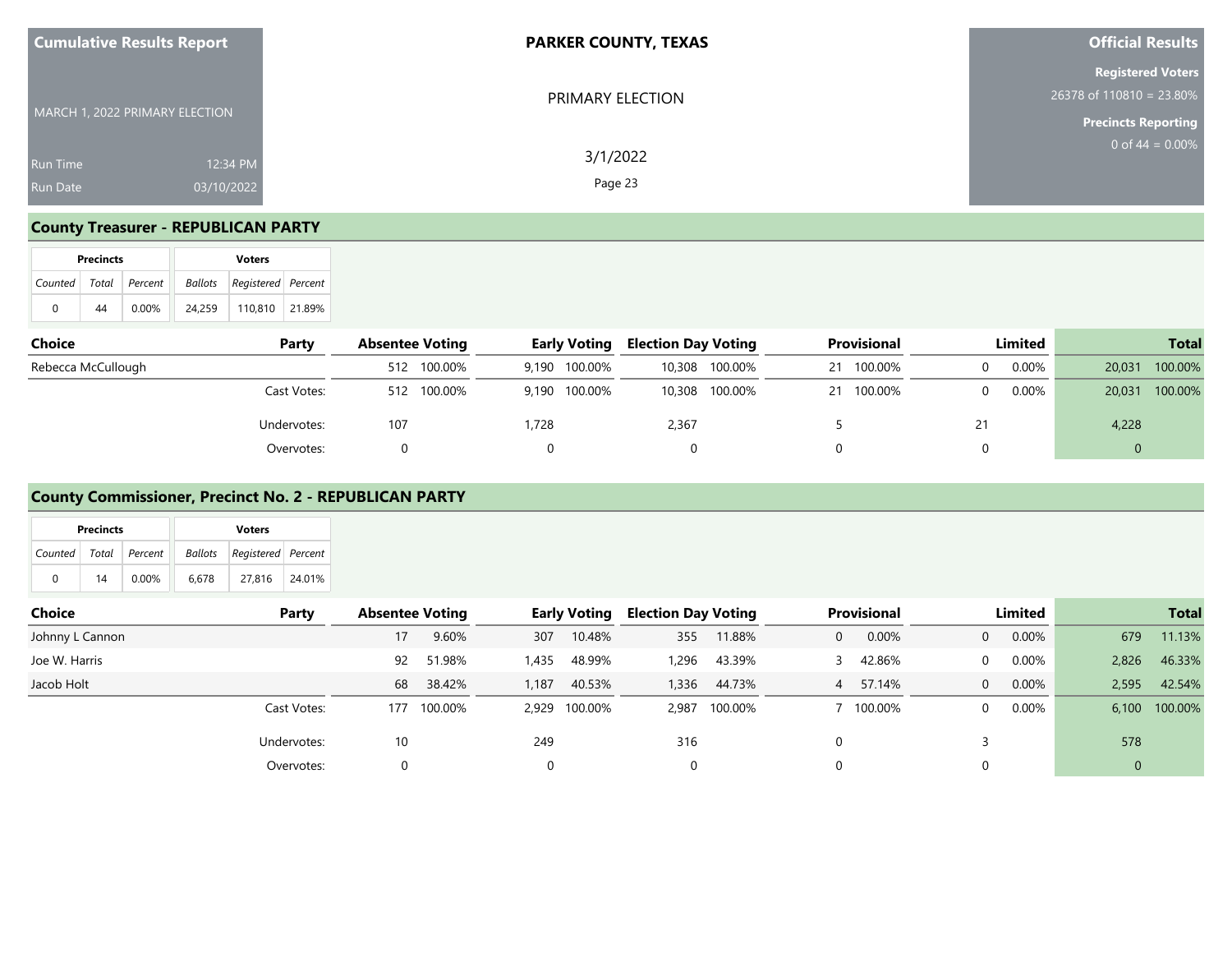| <b>Cumulative Results Report</b>                             | <b>PARKER COUNTY, TEXAS</b> | <b>Official Results</b>                                                            |
|--------------------------------------------------------------|-----------------------------|------------------------------------------------------------------------------------|
| MARCH 1, 2022 PRIMARY ELECTION                               | PRIMARY ELECTION            | <b>Registered Voters</b><br>26378 of 110810 = 23.80%<br><b>Precincts Reporting</b> |
| 12:34 PM<br><b>Run Time</b><br>03/10/2022<br><b>Run Date</b> | 3/1/2022<br>Page 24         | 0 of $44 = 0.00\%$                                                                 |

#### **County Commissioner, Precinct No. 4 - REPUBLICAN PARTY**

|                       | <b>Precincts</b><br><b>Voters</b> |          |       |                                |        |  |  |
|-----------------------|-----------------------------------|----------|-------|--------------------------------|--------|--|--|
| Counted Total Percent |                                   |          |       | Ballots   Registered   Percent |        |  |  |
| 0                     | q                                 | $0.00\%$ | 6.485 | 28.248                         | 22.96% |  |  |

| Choice           | Party | <b>Absentee Voting</b> |         |       | <b>Early Voting</b> | <b>Election Day Voting</b> |         |             | <b>Provisional</b> |                | Limited  |              | <b>Total</b>  |
|------------------|-------|------------------------|---------|-------|---------------------|----------------------------|---------|-------------|--------------------|----------------|----------|--------------|---------------|
| Michael Chandler |       | 14                     | 11.38%  | 364   | 13.54%              | 396                        | 13.14%  | $\mathbf 0$ | 0.00%              | $\Omega$       | 0.00%    | 774          | 13.27%        |
| Mike Hale        |       | 32                     | 26.02%  | 776   | 28.87%              | 960                        | 31.86%  | 4           | 50.00%             | $\overline{0}$ | $0.00\%$ | 1,772        | 30.38%        |
| Fred Hammons     |       | 12                     | 9.76%   | 236   | 8.78%               | 231                        | 7.67%   | $\Omega$    | 0.00%              | $\Omega$       | $0.00\%$ | 479          | 8.21%         |
| Eric Contreras   |       | 65                     | 52.85%  | 1,312 | 48.81%              | 1,426                      | 47.33%  | 4           | 50.00%             | $\overline{0}$ | $0.00\%$ | 2,807        | 48.13%        |
| Cast Votes:      |       | 123                    | 100.00% | 2,688 | 100.00%             | 3.013                      | 100.00% |             | 8 100.00%          | $\Omega$       | 0.00%    |              | 5,832 100.00% |
| Undervotes:      |       | 13                     |         | 223   |                     | 413                        |         |             |                    |                |          | 653          |               |
| Overvotes:       |       |                        |         |       |                     | 0                          |         | $\Omega$    |                    |                |          | $\mathbf{0}$ |               |

#### **Justice of the Peace, Precinct No. 1 - REPUBLICAN PARTY**

|                           | <b>Precincts</b> |          |       | <b>Voters</b>              |        |
|---------------------------|------------------|----------|-------|----------------------------|--------|
| Counted   Total   Percent |                  |          |       | Ballots Registered Percent |        |
| $\Omega$                  | 10               | $0.00\%$ | 4.777 | 26.887                     | 17.77% |

| <b>Choice</b> | Party       | <b>Absentee Voting</b> |         | <b>Early Voting</b> |               | <b>Election Day Voting</b> |               | <b>Provisional</b> |           | Limited |          | <b>Total</b> |         |
|---------------|-------------|------------------------|---------|---------------------|---------------|----------------------------|---------------|--------------------|-----------|---------|----------|--------------|---------|
| Kelvin Miles  |             | 74                     | 100.00% | ـ 824, ا            | 100.00%       | 2.119                      | 100.00%       |                    | 3 100.00% |         | 0.00%    | 4,020        | 100.00% |
|               | Cast Votes: | 74                     | 100.00% |                     | 1,824 100.00% |                            | 2,119 100.00% |                    | 3 100.00% |         | $0.00\%$ | 4,020        | 100.00% |
|               | Undervotes: | 12                     |         | 300                 |               | 438                        |               |                    |           |         |          | 757          |         |
|               | Overvotes:  |                        |         |                     |               |                            |               |                    |           |         |          |              |         |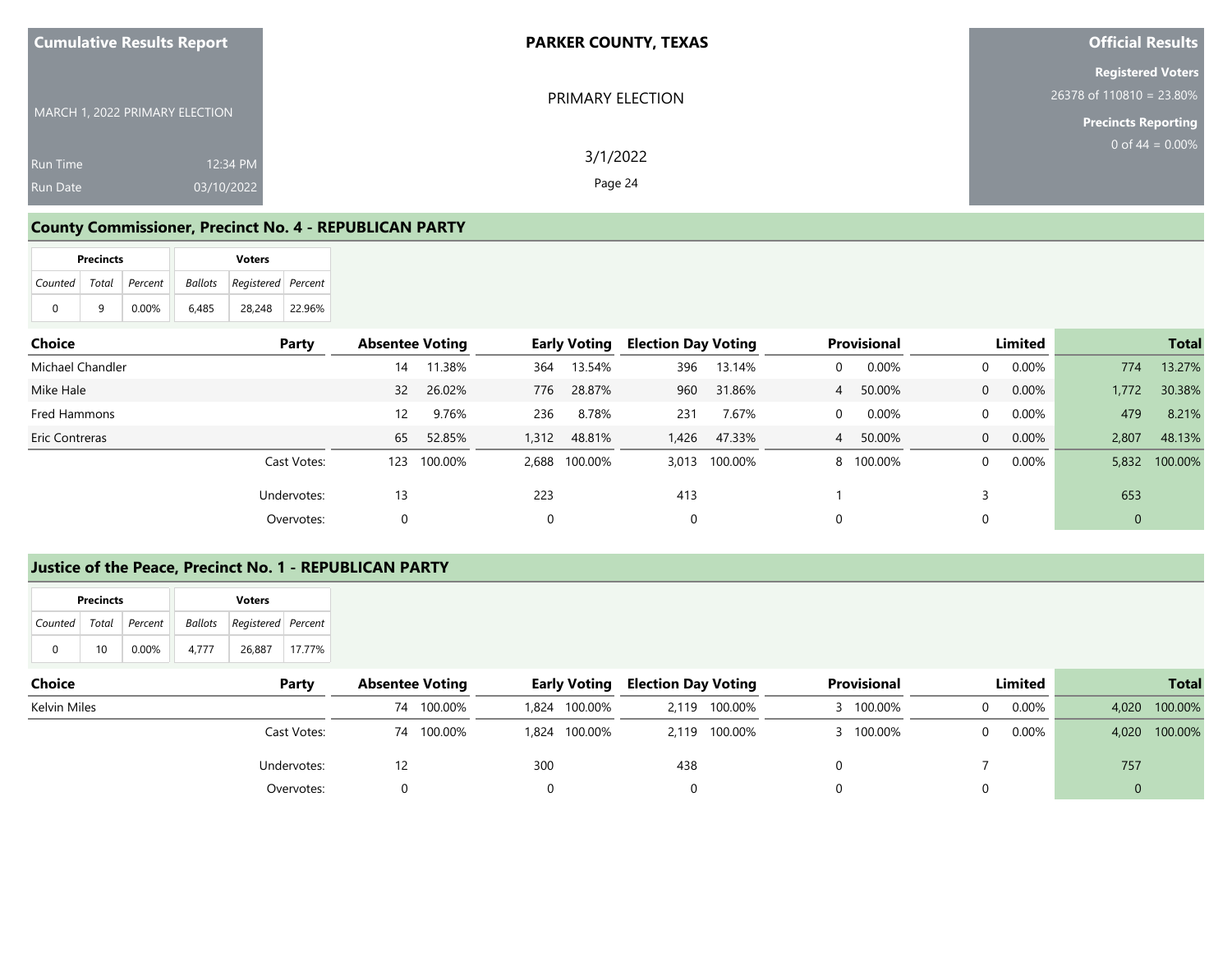| <b>Cumulative Results Report</b>                             | <b>PARKER COUNTY, TEXAS</b> | <b>Official Results</b>                                                              |
|--------------------------------------------------------------|-----------------------------|--------------------------------------------------------------------------------------|
| MARCH 1, 2022 PRIMARY ELECTION                               | PRIMARY ELECTION            | <b>Registered Voters</b><br>$26378$ of 110810 = 23.80%<br><b>Precincts Reporting</b> |
| 12:34 PM<br><b>Run Time</b><br>03/10/2022<br><b>Run Date</b> | 3/1/2022<br>Page 25         | $0$ of 44 = 0.00%                                                                    |

#### **Justice of the Peace, Precinct No. 2 - REPUBLICAN PARTY**

|          | <b>Precincts</b> |                       | <b>Voters</b> |                            |        |  |  |  |  |
|----------|------------------|-----------------------|---------------|----------------------------|--------|--|--|--|--|
|          |                  | Counted Total Percent |               | Ballots Registered Percent |        |  |  |  |  |
| $\Omega$ | 14               | $0.00\%$              | 6.678         | 27.816                     | 24.01% |  |  |  |  |

| Choice      | Party       | <b>Absentee Voting</b> |             |     | <b>Early Voting</b> |     | <b>Election Day Voting</b> | Provisional |         | <b>Limited</b> |          | <b>Total</b> |         |
|-------------|-------------|------------------------|-------------|-----|---------------------|-----|----------------------------|-------------|---------|----------------|----------|--------------|---------|
| Kelly Green |             |                        | 156 100.00% |     | 2,708 100.00%       |     | 2,750 100.00%              |             | 100.00% |                | $0.00\%$ | 5.620        | 100.00% |
|             | Cast Votes: |                        | 156 100.00% |     | 2,708 100.00%       |     | 2,750 100.00%              |             | 100.00% |                | 0.00%    | 5,620        | 100.00% |
|             | Undervotes: |                        |             | 470 |                     | 553 |                            |             |         |                |          | 1,058        |         |
|             | Overvotes:  |                        |             |     |                     |     |                            |             |         |                |          |              |         |

#### **Justice of the Peace, Precinct No. 3 - REPUBLICAN PARTY**

|               | <b>Precincts</b> |          |         | <b>Voters</b>      |        |                        |  |                                                        |
|---------------|------------------|----------|---------|--------------------|--------|------------------------|--|--------------------------------------------------------|
| Counted       | Total            | Percent  | Ballots | Registered Percent |        |                        |  |                                                        |
| $\Omega$      |                  | $0.00\%$ |         |                    |        |                        |  |                                                        |
|               |                  |          | 6,319   | 27,859             | 22.68% |                        |  |                                                        |
|               |                  |          |         |                    |        |                        |  |                                                        |
| <b>Choice</b> |                  |          |         |                    | Party  | <b>Absentee Voting</b> |  | Provisional<br><b>Early Voting Election Day Voting</b> |
|               |                  |          |         |                    |        |                        |  |                                                        |

| Dusty Vinson    | 89          | 45.41%<br>235  | 48.70%        | ,538  | 49.45%  | 20.00%             | 0.00% | 2,863          | 48.97%  |
|-----------------|-------------|----------------|---------------|-------|---------|--------------------|-------|----------------|---------|
| Randall Grissom | 107         | 54.59%<br>301, | 51.30%        | 1,572 | 50.55%  | 80.00%<br>$\Delta$ | 0.00% | 2,984          | 51.03%  |
| Cast Votes:     | 196 100.00% |                | 2,536 100.00% | 3,110 | 100.00% | 100.00%            | 0.00% | 5,847          | 100.00% |
| Undervotes:     | 14          | 169            |               | 279   |         |                    |       | 472            |         |
| Overvotes:      |             |                |               |       |         |                    |       | $\overline{0}$ |         |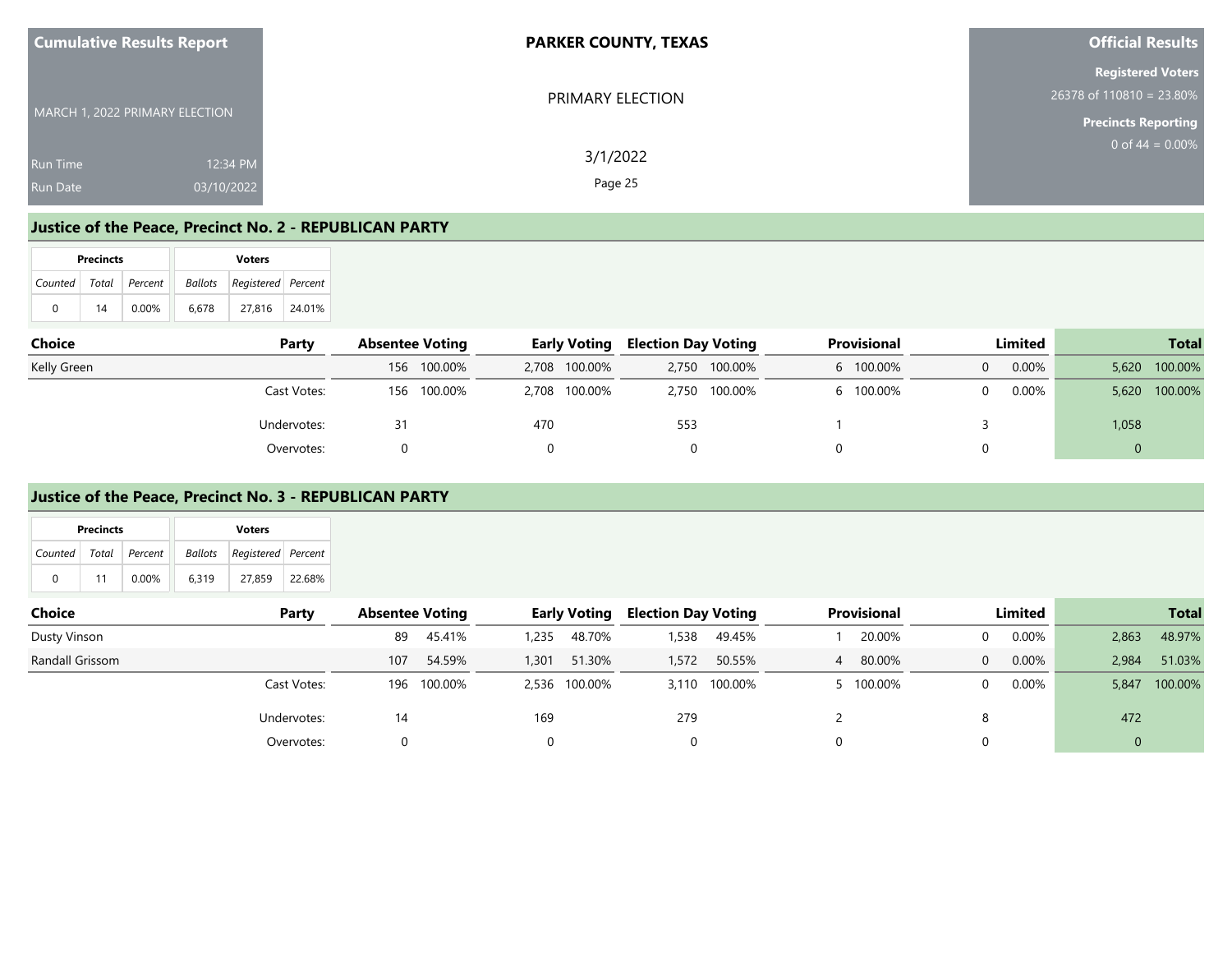| <b>Cumulative Results Report</b>                             | <b>PARKER COUNTY, TEXAS</b> | <b>Official Results</b> |  |  |  |
|--------------------------------------------------------------|-----------------------------|-------------------------|--|--|--|
| MARCH 1, 2022 PRIMARY ELECTION                               | PRIMARY ELECTION            |                         |  |  |  |
| 12:34 PM<br><b>Run Time</b><br>03/10/2022<br><b>Run Date</b> | 3/1/2022<br>Page 26         | 0 of $44 = 0.00\%$      |  |  |  |

#### **Justice of the Peace, Precinct No. 4 - REPUBLICAN PARTY**

|   | <b>Precincts</b>      |          |       | <b>Voters</b>              |        |
|---|-----------------------|----------|-------|----------------------------|--------|
|   | Counted Total Percent |          |       | Ballots Registered Percent |        |
| 0 | q                     | $0.00\%$ | 6.485 | 28.248                     | 22.96% |

| Choice              | Party       | <b>Absentee Voting</b> |             |          | <b>Early Voting</b> | <b>Election Day Voting</b> |         |   | <b>Provisional</b> |                | Limited  |              | <b>Total</b>  |
|---------------------|-------------|------------------------|-------------|----------|---------------------|----------------------------|---------|---|--------------------|----------------|----------|--------------|---------------|
| Michael K. Morris   |             | 15                     | 12.30%      | 460      | 17.84%              | 577                        | 20.10%  | 0 | 0.00%              | $\overline{0}$ | 0.00%    | 1,052        | 18.85%        |
| Bernard R. Suchocki |             | <b>22</b>              | 18.03%      | 398      | 15.43%              | 407                        | 14.18%  |   | 12.50%             | $\overline{0}$ | $0.00\%$ | 828          | 14.84%        |
| Allison Bedore      |             | 59                     | 48.36%      | 885      | 34.32%              | 724                        | 25.22%  |   | 37.50%             | $\overline{0}$ | $0.00\%$ | 1,671        | 29.95%        |
| Tim Mendolia        |             |                        | 26 21.31%   | 836      | 32.42%              | 1,163                      | 40.51%  | 4 | 50.00%             | $\overline{0}$ | $0.00\%$ | 2,029        | 36.36%        |
|                     | Cast Votes: |                        | 122 100.00% |          | 2,579 100.00%       | 2.871                      | 100.00% |   | 8 100.00%          | $\Omega$       | $0.00\%$ |              | 5,580 100.00% |
|                     | Undervotes: | 14                     |             | 332      |                     | 555                        |         |   |                    |                |          | 905          |               |
|                     | Overvotes:  | 0                      |             | $\Omega$ |                     | 0                          |         |   |                    |                |          | $\mathbf{0}$ |               |

### **County Chairman - REPUBLICAN PARTY**

|                       | <b>Precincts</b> |          | <b>Voters</b> |                            |  |  |  |  |  |  |
|-----------------------|------------------|----------|---------------|----------------------------|--|--|--|--|--|--|
| Counted Total Percent |                  |          |               | Ballots Registered Percent |  |  |  |  |  |  |
| 0                     | 44               | $0.00\%$ | 24.259        | 110,810 21.89%             |  |  |  |  |  |  |

| Choice            | Party       | <b>Absentee Voting</b> |         | <b>Early Voting</b> |         | <b>Election Day Voting</b> |                | <b>Provisional</b><br>Limited |            |    |          |              |                | <b>Total</b> |  |
|-------------------|-------------|------------------------|---------|---------------------|---------|----------------------------|----------------|-------------------------------|------------|----|----------|--------------|----------------|--------------|--|
| Rachael M. Watson |             | 297                    | 54.20%  | 4,425               | 46.32%  | 4,303                      | 40.64%         | 4                             | 19.05%     |    | $0.00\%$ | 9,029        | 43.60%         |              |  |
| J Scott Utley     |             | 251                    | 45.80%  | 5,128               | 53.68%  | 6,285                      | 59.36%         | 17                            | 80.95%     |    | 0.00%    | 11,681       | 56.40%         |              |  |
|                   | Cast Votes: | 548                    | 100.00% | 9.553               | 100.00% |                            | 10,588 100.00% |                               | 21 100.00% |    | $0.00\%$ |              | 20,710 100.00% |              |  |
|                   | Undervotes: | 71                     |         | ,365                |         | 2,087                      |                |                               |            | 21 |          | 3,549        |                |              |  |
|                   | Overvotes:  |                        |         |                     |         | 0                          |                | 0                             |            |    |          | $\mathbf{0}$ |                |              |  |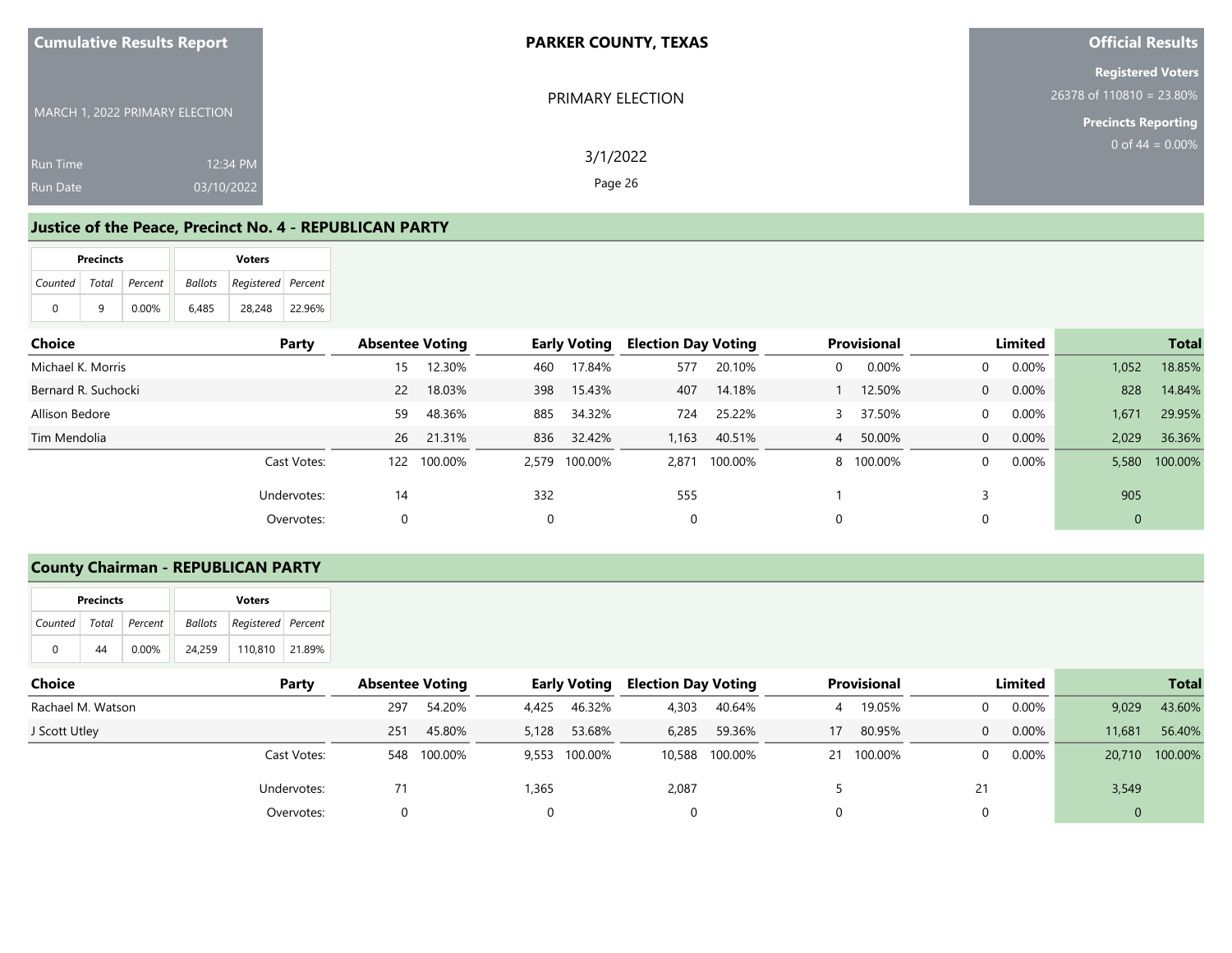| <b>Cumulative Results Report</b>                      | <b>PARKER COUNTY, TEXAS</b> | <b>Official Results</b>                                                              |
|-------------------------------------------------------|-----------------------------|--------------------------------------------------------------------------------------|
| MARCH 1, 2022 PRIMARY ELECTION                        | PRIMARY ELECTION            | <b>Registered Voters</b><br>$26378$ of 110810 = 23.80%<br><b>Precincts Reporting</b> |
| 12:34 PM<br><b>Run Time</b><br>03/10/2022<br>Run Date | 3/1/2022<br>Page 27         | 0 of $44 = 0.00\%$                                                                   |

## **Proposition 1 - REPUBLICAN PARTY**

| <b>Precincts</b> |   |    |                       |  |        | <b>Voters</b>                     |  |
|------------------|---|----|-----------------------|--|--------|-----------------------------------|--|
|                  |   |    | Counted Total Percent |  |        | <b>Ballots</b> Registered Percent |  |
|                  | 0 | 44 | $0.00\%$              |  | 24.259 | 110,810 21.89%                    |  |

| Choice     | Party       | <b>Absentee Voting</b> |             |        | <b>Early Voting</b> |        | <b>Election Day Voting</b> |    | Provisional |          | Limited    |             | <b>Total</b> |
|------------|-------------|------------------------|-------------|--------|---------------------|--------|----------------------------|----|-------------|----------|------------|-------------|--------------|
| <b>YES</b> |             | 562                    | 92.13%      | 10,158 | 94.47%              | 11,824 | 94.61%                     | 24 | 96.00%      |          | 19 100.00% | 22,587      | 94.49%       |
| <b>NO</b>  |             | 48                     | 7.87%       | 595    | 5.53%               | 673    | 5.39%                      |    | 4.00%       | $\Omega$ | 0.00%      | 1.317       | 5.51%        |
|            | Cast Votes: |                        | 610 100.00% |        | 10,753 100.00%      | 12,497 | 100.00%                    |    | 25 100.00%  |          | 19 100.00% | 23,904      | 100.00%      |
|            | Undervotes: |                        |             | 165    |                     | 178    |                            |    |             |          |            | 355         |              |
|            | Overvotes:  |                        |             |        |                     | 0      |                            |    |             | 0        |            | $\mathbf 0$ |              |

## **Proposition 2 - REPUBLICAN PARTY**

|   | <b>Precincts</b>      |          |        | <b>Voters</b>              |  |
|---|-----------------------|----------|--------|----------------------------|--|
|   | Counted Total Percent |          |        | Ballots Registered Percent |  |
| 0 | 44                    | $0.00\%$ | 24.259 | 110.810 21.89%             |  |

| Choice     | Party       | <b>Absentee Voting</b> |         |       | <b>Early Voting</b> |        | <b>Election Day Voting</b> |    | <b>Provisional</b> |  | Limited    |        | <b>Total</b> |
|------------|-------------|------------------------|---------|-------|---------------------|--------|----------------------------|----|--------------------|--|------------|--------|--------------|
| <b>YES</b> |             | 443                    | 74.45%  | 8,410 | 79.47%              | 10,207 | 83.19%                     | 22 | 84.62%             |  | 11 61.11%  | 19,093 | 81.28%       |
| <b>NO</b>  |             | 152                    | 25.55%  | 2,172 | 20.53%              | 2,063  | 16.81%                     |    | 4 15.38%           |  | 38.89%     | 4,398  | 18.72%       |
|            | Cast Votes: | 595                    | 100.00% |       | 10,582 100.00%      |        | 12,270 100.00%             |    | 26 100.00%         |  | 18 100.00% | 23,491 | 100.00%      |
|            | Undervotes: | 24                     |         | 336   |                     | 405    |                            |    |                    |  |            | 768    |              |
|            | Overvotes:  |                        |         | 0     |                     |        |                            |    |                    |  |            |        |              |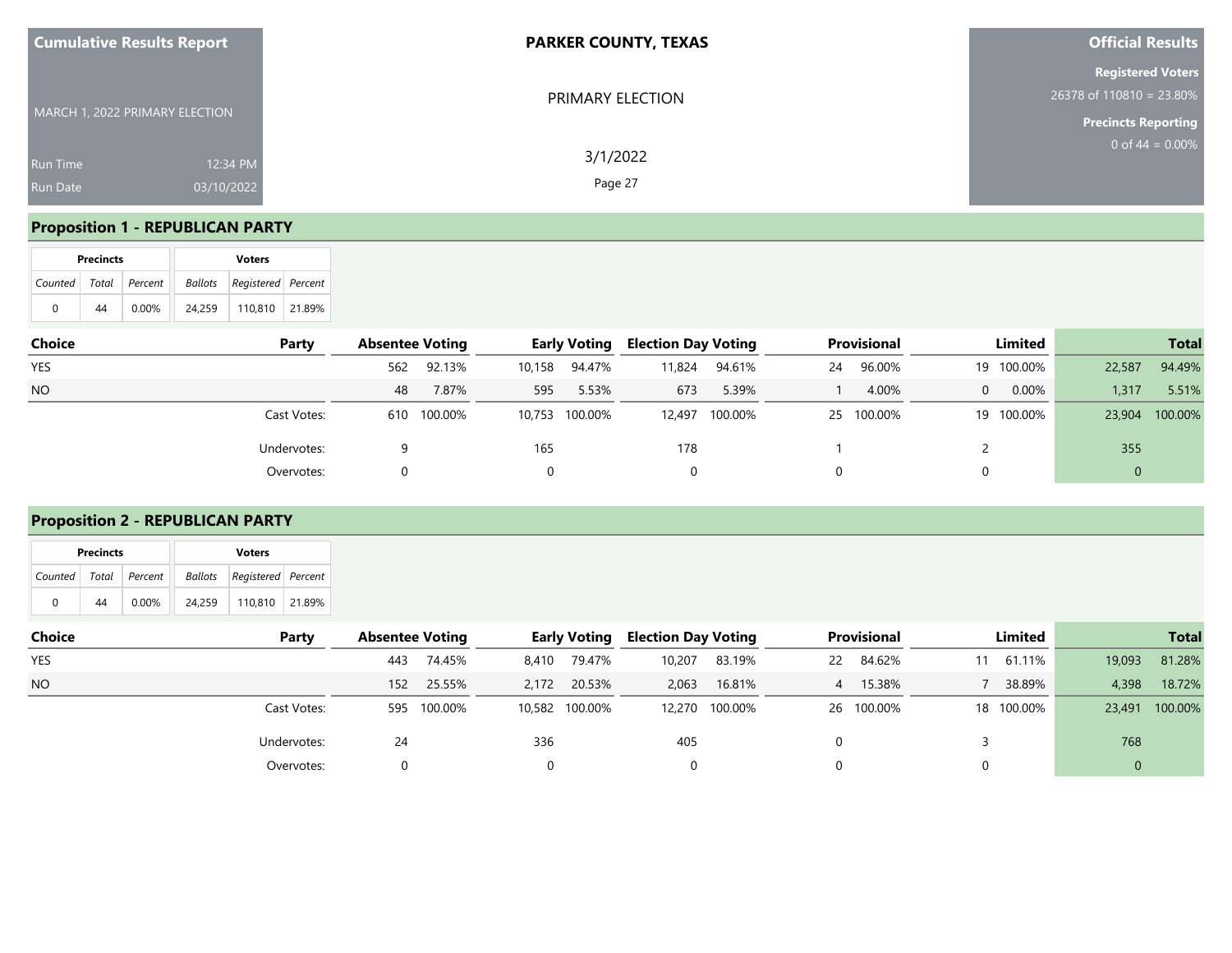| <b>Cumulative Results Report</b>                             | <b>PARKER COUNTY, TEXAS</b> | <b>Official Results</b>                                                              |
|--------------------------------------------------------------|-----------------------------|--------------------------------------------------------------------------------------|
| MARCH 1, 2022 PRIMARY ELECTION                               | PRIMARY ELECTION            | <b>Registered Voters</b><br>$26378$ of 110810 = 23.80%<br><b>Precincts Reporting</b> |
| 12:34 PM<br><b>Run Time</b><br>03/10/2022<br><b>Run Date</b> | 3/1/2022<br>Page 28         | 0 of $44 = 0.00\%$                                                                   |

## **Proposition 3 - REPUBLICAN PARTY**

| <b>Precincts</b> |   |                       |          |  |        | <b>Voters</b>              |  |
|------------------|---|-----------------------|----------|--|--------|----------------------------|--|
|                  |   | Counted Total Percent |          |  |        | Ballots Registered Percent |  |
|                  | 0 | 44                    | $0.00\%$ |  | 24.259 | 110,810   21.89%           |  |

| Choice     | Party       | <b>Absentee Voting</b> |             |       | <b>Early Voting</b> |        | <b>Election Day Voting</b> |    | <b>Provisional</b> |    | <b>Limited</b> |             | <b>Total</b> |
|------------|-------------|------------------------|-------------|-------|---------------------|--------|----------------------------|----|--------------------|----|----------------|-------------|--------------|
| <b>YES</b> |             | 510                    | 83.06%      | 9,781 | 90.99%              | 11,617 | 92.92%                     | 25 | 96.15%             | 16 | 88.89%         | 21,949      | 91.80%       |
| <b>NO</b>  |             | 104                    | 16.94%      | 968   | 9.01%               | 885    | 7.08%                      |    | 3.85%              |    | 2 11.11%       | 1,960       | 8.20%        |
|            | Cast Votes: |                        | 614 100.00% |       | 10,749 100.00%      |        | 12,502 100.00%             |    | 26 100.00%         |    | 18 100.00%     | 23,909      | 100.00%      |
|            | Undervotes: |                        |             | 169   |                     | 173    |                            |    |                    |    |                | 350         |              |
|            | Overvotes:  |                        |             |       |                     | 0      |                            |    |                    | 0  |                | $\mathbf 0$ |              |

#### **Proposition 4 - REPUBLICAN PARTY**

|   | <b>Precincts</b> |                       |        | <b>Voters</b>                     |  |
|---|------------------|-----------------------|--------|-----------------------------------|--|
|   |                  | Counted Total Percent |        | <b>Ballots</b> Registered Percent |  |
| 0 | 44               | $0.00\%$              | 24.259 | 110.810 21.89%                    |  |

| <b>Choice</b> | Party       | <b>Absentee Voting</b> |             |       | <b>Early Voting</b> | <b>Election Day Voting</b> |                |    | Provisional |   | Limited    |        | <b>Total</b>   |
|---------------|-------------|------------------------|-------------|-------|---------------------|----------------------------|----------------|----|-------------|---|------------|--------|----------------|
| <b>YES</b>    |             | 565                    | 92.78%      | 9,957 | 93.19%              | 11,587                     | 93.33%         | 22 | 88.00%      |   | 19 100.00% | 22,150 | 93.25%         |
| <b>NO</b>     |             | 44                     | 7.22%       | 728   | 6.81%               | 828                        | 6.67%          |    | 12.00%      | 0 | 0.00%      | 1,603  | 6.75%          |
|               | Cast Votes: |                        | 609 100.00% |       | 10,685 100.00%      |                            | 12,415 100.00% |    | 25 100.00%  |   | 19 100.00% |        | 23,753 100.00% |
|               | Undervotes: | 10                     |             | 233   |                     | 260                        |                |    |             |   |            | 506    |                |
|               | Overvotes:  |                        |             | 0     |                     |                            |                |    |             |   |            |        |                |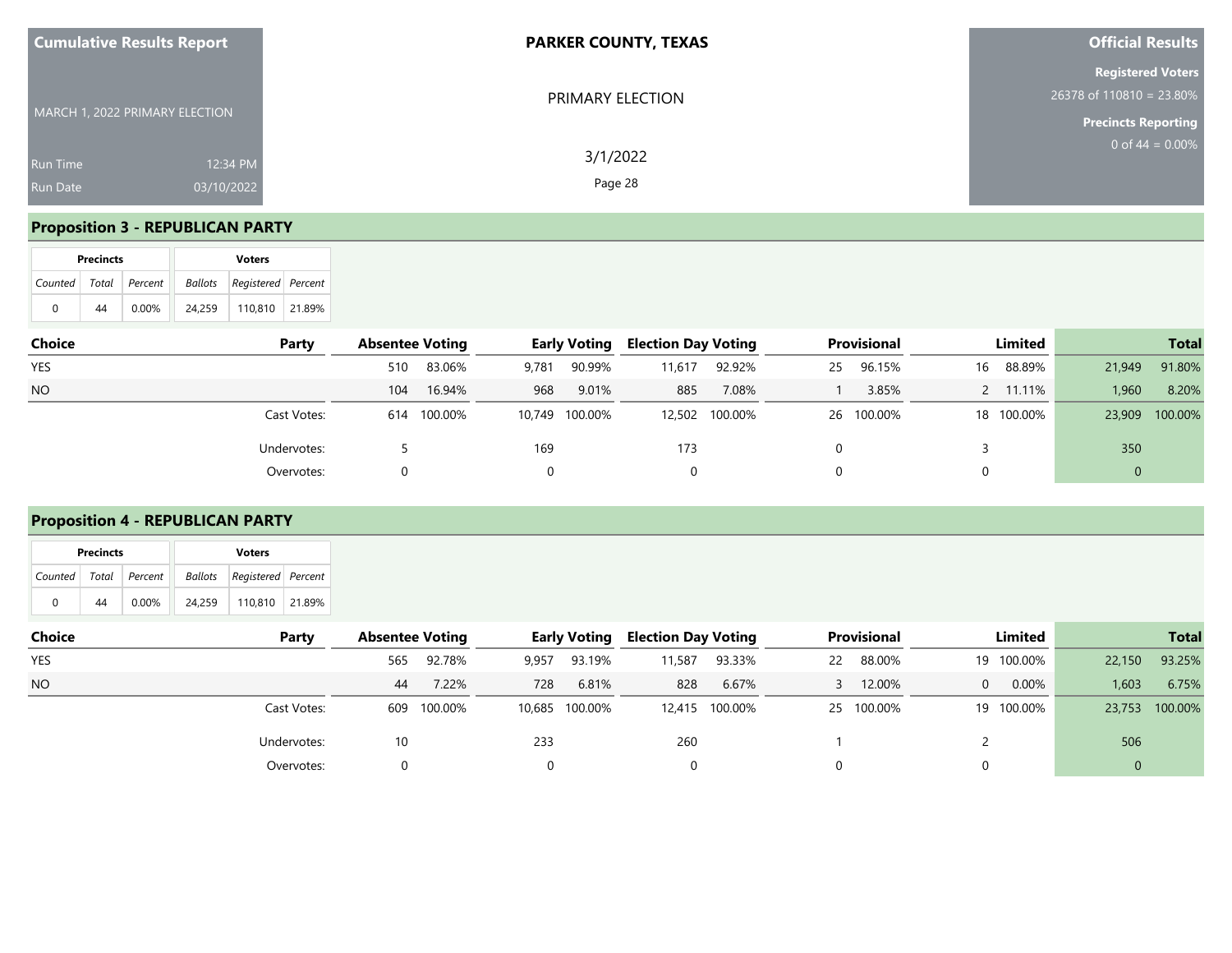| <b>Cumulative Results Report</b>                      | <b>PARKER COUNTY, TEXAS</b> | <b>Official Results</b>                                                              |
|-------------------------------------------------------|-----------------------------|--------------------------------------------------------------------------------------|
| MARCH 1, 2022 PRIMARY ELECTION                        | PRIMARY ELECTION            | <b>Registered Voters</b><br>$26378$ of 110810 = 23.80%<br><b>Precincts Reporting</b> |
| 12:34 PM<br><b>Run Time</b><br>03/10/2022<br>Run Date | 3/1/2022<br>Page 29         | 0 of $44 = 0.00\%$                                                                   |

## **Proposition 5 - REPUBLICAN PARTY**

|   | <b>Precincts</b> |                       |        | <b>Voters</b>              |  |
|---|------------------|-----------------------|--------|----------------------------|--|
|   |                  | Counted Total Percent |        | Ballots Registered Percent |  |
| 0 | 44               | $0.00\%$              | 24.259 | 110,810   21.89%           |  |

| Choice     | Party       | <b>Absentee Voting</b> |             |       | <b>Early Voting</b> | <b>Election Day Voting</b> |         |    | Provisional |    | Limited    |             | <b>Total</b>   |
|------------|-------------|------------------------|-------------|-------|---------------------|----------------------------|---------|----|-------------|----|------------|-------------|----------------|
| <b>YES</b> |             | 471                    | 78.24%      | 9.110 | 86.01%              | 10,766                     | 87.34%  | 23 | 88.46%      | 17 | 89.47%     | 20,387      | 86.51%         |
| <b>NO</b>  |             | 131                    | 21.76%      | 1,482 | 13.99%              | 1,561                      | 12.66%  |    | 11.54%      |    | 2 10.53%   | 3,179       | 13.49%         |
|            | Cast Votes: |                        | 602 100.00% |       | 10,592 100.00%      | 12,327                     | 100.00% |    | 26 100.00%  |    | 19 100.00% |             | 23,566 100.00% |
|            | Undervotes: |                        |             | 326   |                     | 348                        |         |    |             |    |            | 693         |                |
|            | Overvotes:  |                        |             |       |                     | 0                          |         |    |             | 0  |            | $\mathbf 0$ |                |

# **Proposition 6 - REPUBLICAN PARTY**

|   | <b>Precincts</b> |                       |        | <b>Voters</b>                     |  |
|---|------------------|-----------------------|--------|-----------------------------------|--|
|   |                  | Counted Total Percent |        | <b>Ballots</b> Registered Percent |  |
| 0 | 44               | $0.00\%$              | 24.259 | 110.810 21.89%                    |  |

| Choice     | Party       | <b>Absentee Voting</b> |             |       | <b>Early Voting</b> | <b>Election Day Voting</b> |                |    | <b>Provisional</b> | Limited    |        | <b>Total</b> |
|------------|-------------|------------------------|-------------|-------|---------------------|----------------------------|----------------|----|--------------------|------------|--------|--------------|
| <b>YES</b> |             | 467                    | 77.83%      |       | 8,926 85.15%        | 10,542                     | 86.93%         | 23 | 92.00%             | 16 84.21%  | 19,974 | 85.89%       |
| <b>NO</b>  |             | 133                    | 22.17%      | 1,557 | 14.85%              | 1,585                      | 13.07%         |    | 8.00%              | 15.79%     | 3,280  | 14.11%       |
|            | Cast Votes: |                        | 600 100.00% |       | 10,483 100.00%      |                            | 12,127 100.00% |    | 25 100.00%         | 19 100.00% | 23,254 | 100.00%      |
|            | Undervotes: | 19                     |             | 435   |                     | 548                        |                |    |                    |            | 1,005  |              |
|            | Overvotes:  |                        |             | 0     |                     |                            |                |    |                    |            |        |              |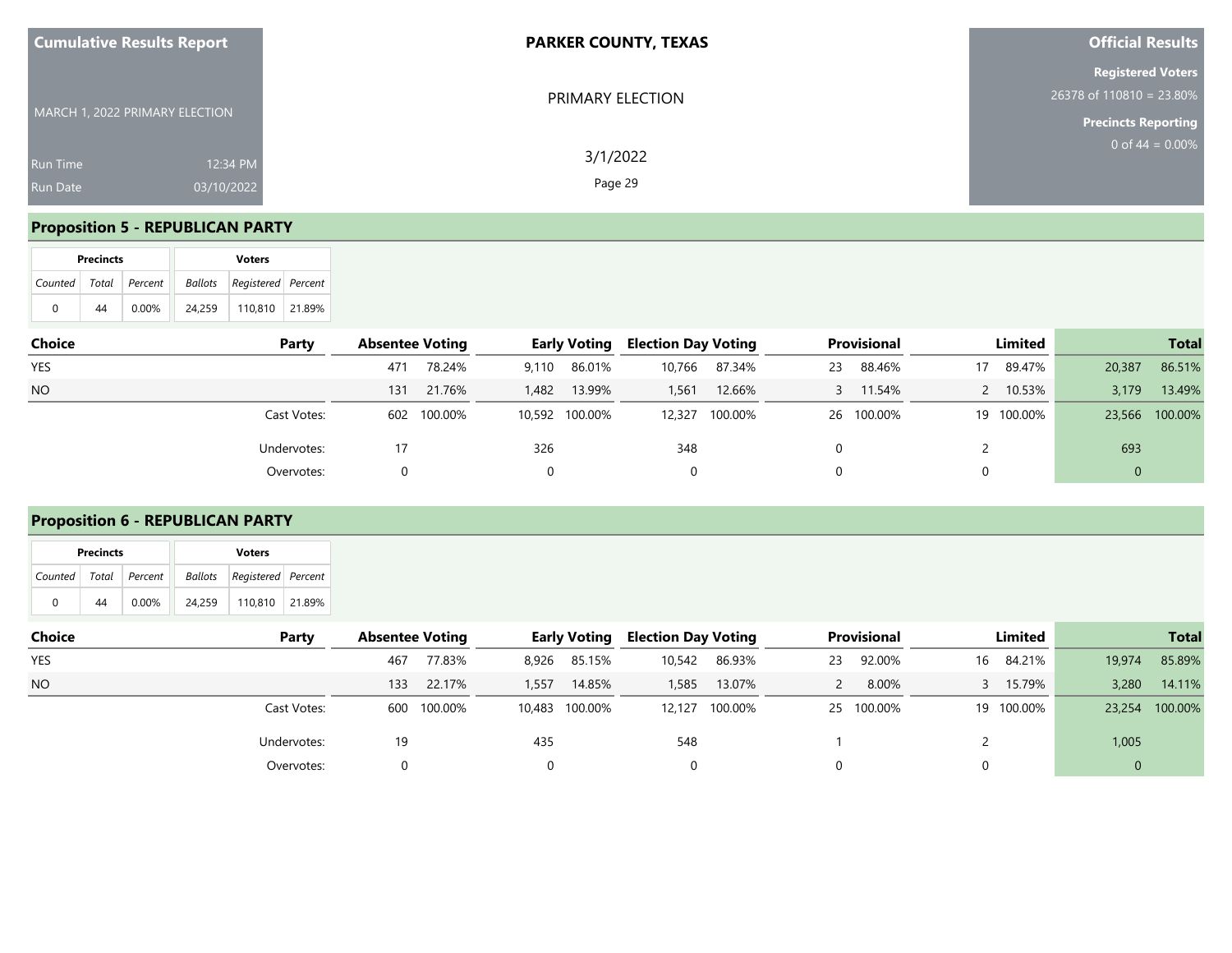| <b>Cumulative Results Report</b>                      | <b>PARKER COUNTY, TEXAS</b> | <b>Official Results</b>                                                              |
|-------------------------------------------------------|-----------------------------|--------------------------------------------------------------------------------------|
| MARCH 1, 2022 PRIMARY ELECTION                        | PRIMARY ELECTION            | <b>Registered Voters</b><br>$26378$ of 110810 = 23.80%<br><b>Precincts Reporting</b> |
| 12:34 PM<br><b>Run Time</b><br>03/10/2022<br>Run Date | 3/1/2022<br>Page 30         | 0 of $44 = 0.00\%$                                                                   |

## **Proposition 7 - REPUBLICAN PARTY**

|   | <b>Precincts</b> |                       |  |        |                            |  |
|---|------------------|-----------------------|--|--------|----------------------------|--|
|   |                  | Counted Total Percent |  |        | Ballots Registered Percent |  |
| 0 | 44               | $0.00\%$              |  | 24.259 | 110.810 21.89%             |  |

| Choice     | Party       | <b>Absentee Voting</b> |             |        | <b>Early Voting</b> | <b>Election Day Voting</b> |                |   | <b>Provisional</b> |          | <b>Limited</b> |        | <b>Total</b> |
|------------|-------------|------------------------|-------------|--------|---------------------|----------------------------|----------------|---|--------------------|----------|----------------|--------|--------------|
| <b>YES</b> |             | 584                    | 94.81%      | 10,434 | 97.08%              | 12,116                     | 97.08%         |   | 25 100.00%         |          | 19 100.00%     | 23,178 | 97.03%       |
| <b>NO</b>  |             | 32                     | 5.19%       | 314    | 2.92%               | 364                        | 2.92%          | 0 | 0.00%              | $\Omega$ | 0.00%          | 710    | 2.97%        |
|            | Cast Votes: |                        | 616 100.00% |        | 10,748 100.00%      |                            | 12,480 100.00% |   | 25 100.00%         |          | 19 100.00%     | 23,888 | 100.00%      |
|            | Undervotes: |                        |             | 170    |                     | 195                        |                |   |                    |          |                | 371    |              |
|            | Overvotes:  |                        |             |        |                     | 0                          |                |   |                    | 0        |                | 0      |              |

# **Proposition 8 - REPUBLICAN PARTY**

|   | <b>Precincts</b> |                       |        | <b>Voters</b>                     |  |
|---|------------------|-----------------------|--------|-----------------------------------|--|
|   |                  | Counted Total Percent |        | <b>Ballots</b> Registered Percent |  |
| 0 | 44               | $0.00\%$              | 24.259 | 110.810 21.89%                    |  |

| Choice     | Party       | <b>Absentee Voting</b> |             |        | <b>Early Voting</b> | <b>Election Day Voting</b> |                |    | <b>Provisional</b> | Limited    |        | <b>Total</b>   |
|------------|-------------|------------------------|-------------|--------|---------------------|----------------------------|----------------|----|--------------------|------------|--------|----------------|
| <b>YES</b> |             | 565                    | 93.23%      | 10,155 | 94.98%              | 11,800                     | 94.84%         | 25 | 96.15%             | 16 84.21%  | 22,561 | 94.85%         |
| <b>NO</b>  |             | 41                     | 6.77%       | 537    | 5.02%               | 642                        | 5.16%          |    | 3.85%              | 15.79%     | 1,224  | 5.15%          |
|            | Cast Votes: |                        | 606 100.00% |        | 10,692 100.00%      |                            | 12,442 100.00% |    | 26 100.00%         | 19 100.00% |        | 23,785 100.00% |
|            | Undervotes: |                        |             | 226    |                     | 233                        |                |    |                    |            | 474    |                |
|            | Overvotes:  |                        |             | 0      |                     |                            |                |    |                    |            |        |                |